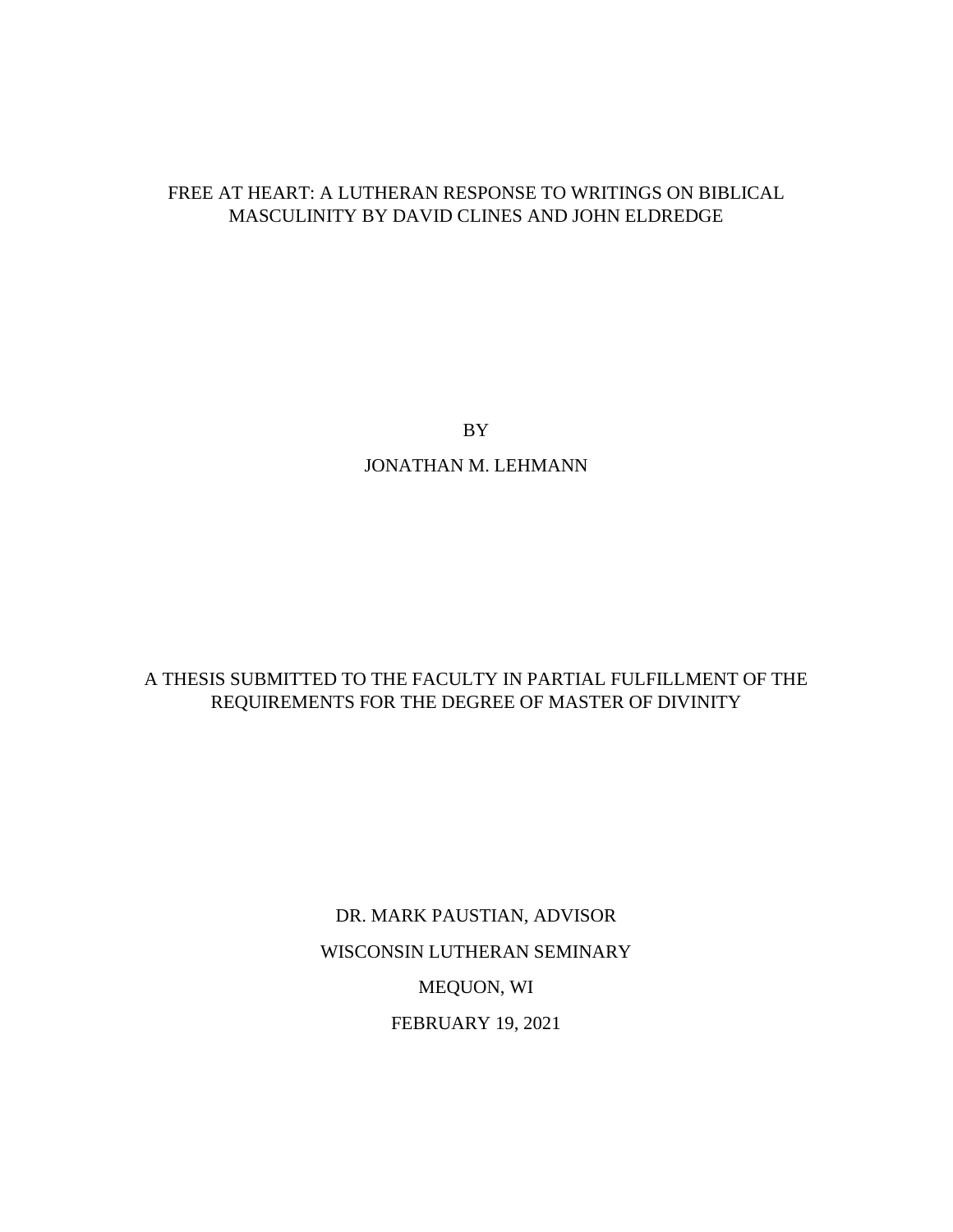# **CONTENTS**

| Greco-Roman Masculinity in Early New Testament Era                             | 3   |
|--------------------------------------------------------------------------------|-----|
| Bernard of Clairvaux and the Emergence of Bridal-Mysticism                     | 7   |
| The Muscular Christianity Reaction                                             | 9   |
| The Influence of Feminism                                                      | 11  |
| The Promise Keeper's Movement                                                  | 12  |
| PART II: RHETORICAL ANALYSIS OF CLINES AND ELDREDGE 14                         |     |
| Introduction of David Clines and John Eldredge                                 | 14  |
| Summary of David the Man: The Construction of Masculinity in the Hebrew Bible  | 17  |
| Analysis of David the Man: The Construction of Masculinity in the Hebrew Bible | 22  |
| The Current Wave of Biblical Masculinity Studies                               | 26  |
| The Implications of Clines' Model for Ascertaining Biblical Masculinity        | 29  |
| Summary of Wild at Heart: Discovering The Secret of a Man's Soul               | 29  |
| Analysis of Wild at Heart: Discovering The Secret of a Man's Soul              | 36  |
| The Current Wave of Popular Christian Masculinity Books                        | 41  |
| Reaction to this New Literary Wave                                             | 42  |
| Motif Connections between Clines and Eldredge                                  | 43  |
|                                                                                | .45 |
| The Pervading Legalism Surrounding Masculinity Conceptualization               | 45  |
| Ephesians 5: Christ-Inspired Self-Sacrifice                                    | 47  |
| 1 Corinthians 7: Christian Freedom by Slavery to Christ                        | 50  |
|                                                                                | .55 |
| <b>BIBLIOGRAPHY</b>                                                            |     |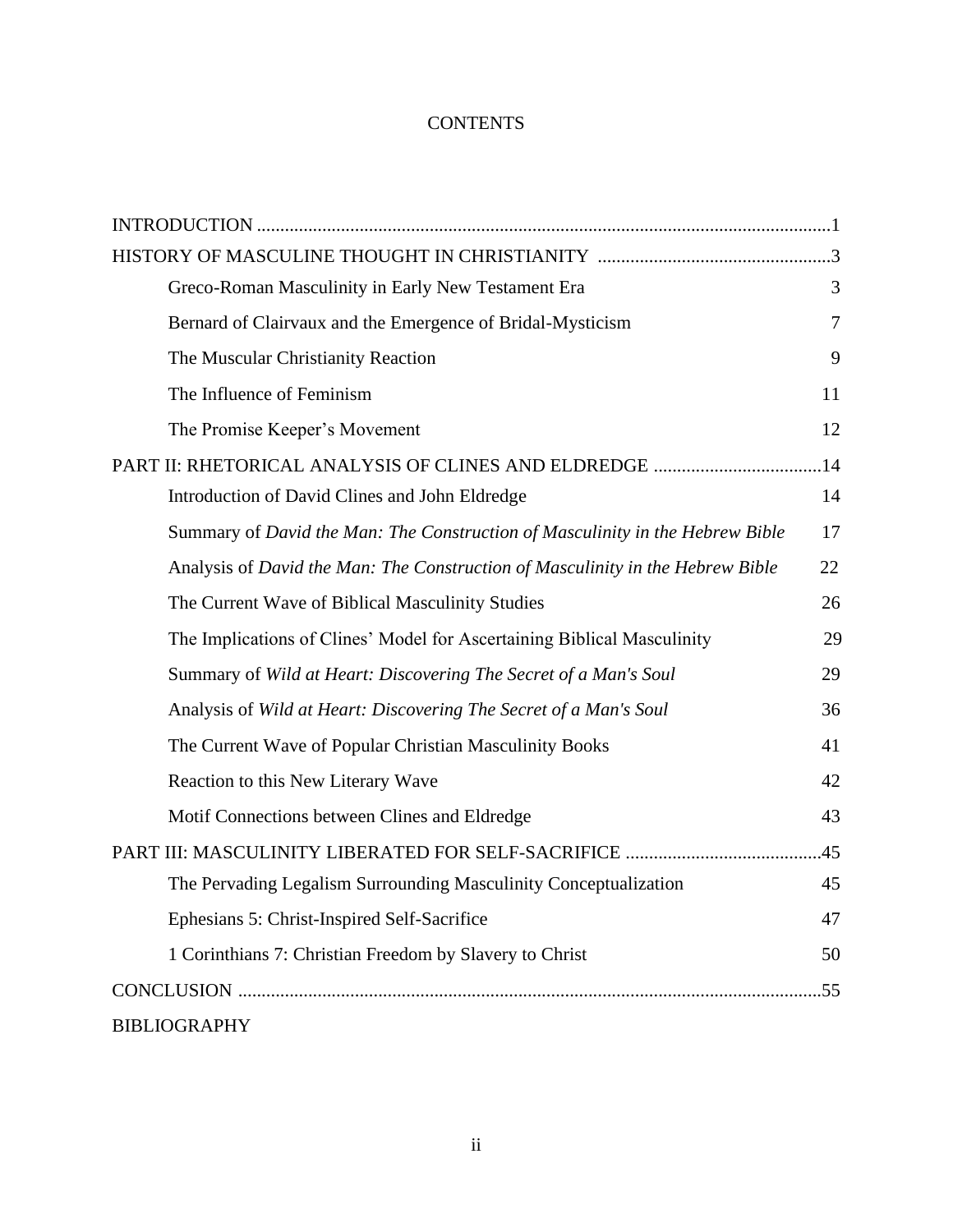#### ABSTRACT

Many have attempted to construct a definition for biblical masculinity. From Bernard of Clairvaux to John Eldredge, Christian men have struggled with the question, "What does it take to be truly masculine in God's eyes?" American Evangelicals have attempted to answer this question in a compassionate way. However, their answers have often fallen into the ditch of legalism. This study seeks to address this vital question through the eyes of Christ-centered Lutheranism. This thesis rhetorically analyzes and reacts to two major evangelical writings on biblical masculinity and allows Scripture to speak for itself. The reader will discover that by looking to the self-sacrifice of Christ men find the answer they have been seeking. Men empowered by the means of grace are called to freely sacrifice self to glorify the Son of Man, whose love for them does not express itself in a grace-less prescription for Christian men.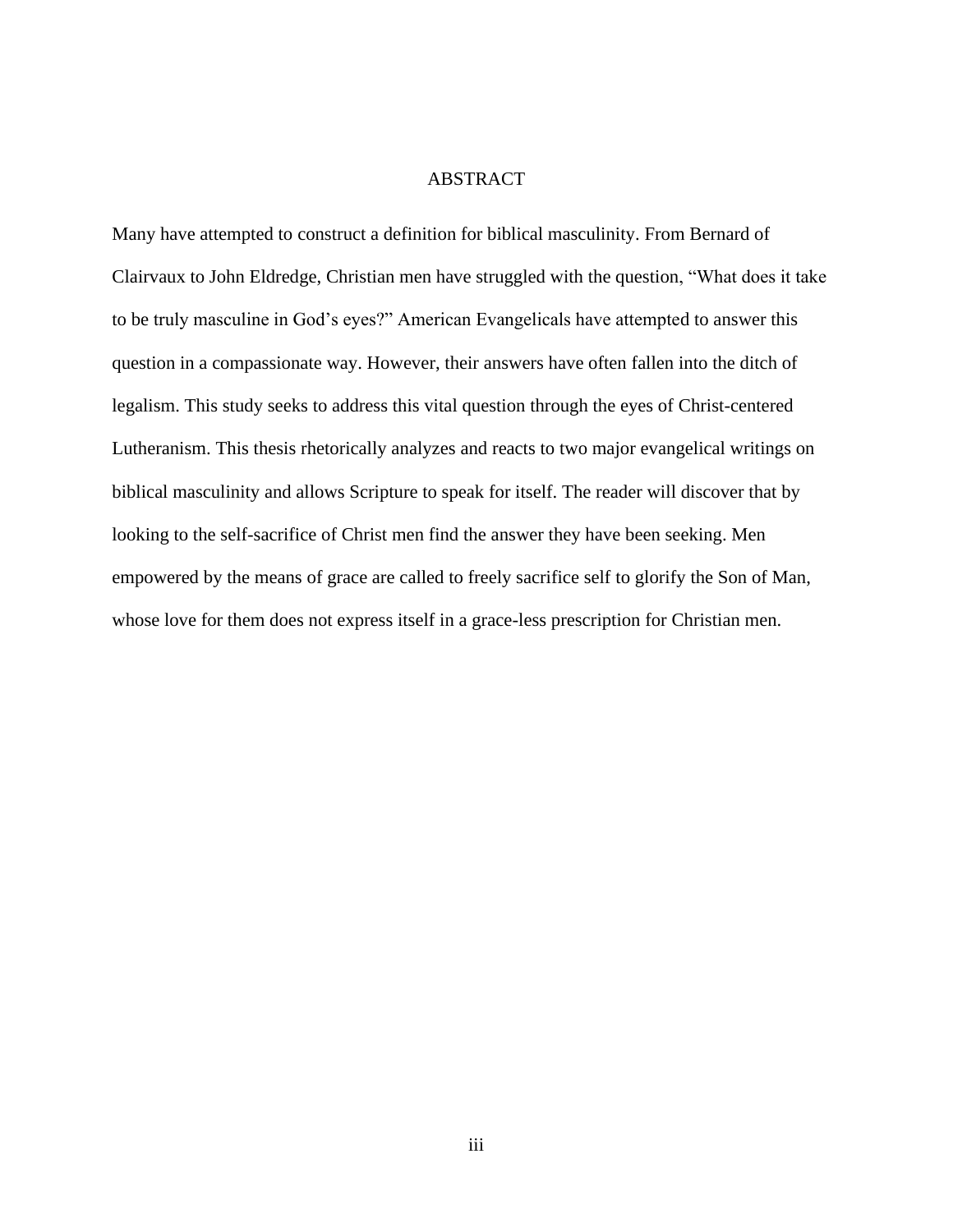#### INTRODUCTION

What does it take to be a real man? Do I fit God's intentions for a man? Already in high school, I remember wrestling with such questions. Gender dysphoria was not the driver of this introspection. The world around me was. While I was certain concerning my male sex, I had no such confidence in the exact parameters of the Lord's design for masculinity. I entered a sidewinding journey. As I confronted my own heart and searched theological library shelves for an answer, what I found was far worse than nothing. I uncovered the doubt and despair of my soul. I wondered if I could ever measure up to true Christian manhood.

Both popular and academic evangelical literature have misinterpreted how God's Word presents the masculine soul.<sup>1</sup> Evangelicals insightfully recognized the crisis of masculinity in the American scene today. Many today are wrestling with the idea that American culture promotes toxic masculinity.<sup>2</sup> Less and less men are active in the church.<sup>3</sup> Men are searching, but ironically, they are the ones needing to be found.

<sup>1.</sup> According to the National Association of Evangelicals, there are four primary characteristics of evangelicalism: conversionism (the belief that lives need to be transformed through a "born-again" experience and a lifelong process of following Jesus), activism (the demonstration of the gospel in missionary and social reform efforts), biblicism (a high regard for and obedience to the Bible as the ultimate authority), and crucicentrism (a stress on the sacrifice of Jesus Christ on the cross as making possible the redemption of humanity). (National Association of Evangelicals, "What is an Evangelical?" *National Association of Evangelicals*, April 2019, https://www.nae.net/what-is-an-evangelical/).

<sup>2.</sup> Ellen Hendrickson defines "toxic masculinity" as a code that "masculinity requires that men are dominant over everyone else, have no needs, show no emotion and are always winning." (Ellen Hendriksen, "How to Fight Toxic Masculinity," *Scientific American*, 26 July 2019, https://www.scientificamerican.com/article/how-tofight-toxic-masculinity/).

<sup>3.</sup> Pew Research Center, "Religious Landscape Study" Pew Research Center, May 2014, http://www.pewforum.org/religious-landscape-study/gender-composition/.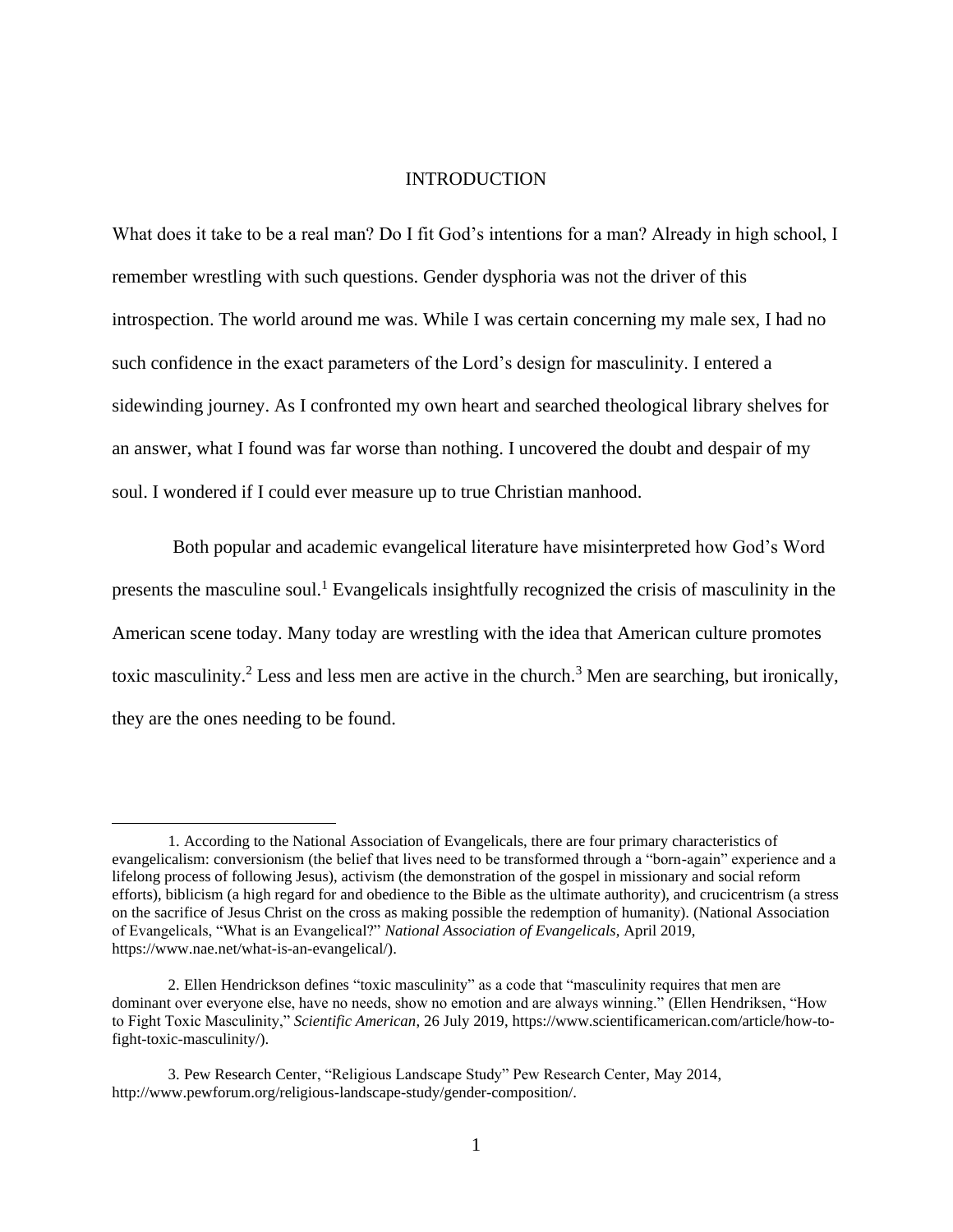Evangelicals have attempted this search and rescue with determination. However, their conclusions misrepresent the truth of Scripture and often drive men further into their caves of confusion.<sup>4</sup> Evangelicals have desired to outline how a Christian man should be built. However, these arduous efforts have created a construct that is neither beneficial nor true to the Bible. With a heart of compassion, evangelical scholarship has sought to construct a definitive scriptural framework for masculinity. Nevertheless, this pursuit has led to the dangerous arena of legalism.

I will argue in this study that Scripture presents a view of masculinity built on the foundation of Christian freedom and empowered by the means of grace. It paints a Christcentered portrait of masculinity focused on the goal of self-sacrifice.

The modern evangelical conceptualization of masculinity was sparked by two major works: David Clines' *David the Man: The Construction of Masculinity in the Hebrew Bible* and John Eldredge's *Wild at Heart: Discovering the Secret of a Man's Soul*. Clines revolutionized biblical masculinity studies in the academic forum,<sup>5</sup> and Eldredge continues to be the dominant voice injecting an evangelical view of masculinity in mainstream America today.<sup>6</sup> However, before we engage with these influential writings in the field of biblical masculinity, we must understand the historical progression that led to this current wave of Christian masculinity studies.

<sup>4.</sup> John Grey, *Men are from Mars, Women Are from Venus*, (New York: Harper, 1992), xxii.

<sup>5.</sup> Jon-Michael Carman wrote, "Clines, whose definitive article on David has become the starting point for modeling masculinity in the Hebrew Bible." (Jon-Michael Carman, "Abimelech the manly man? Judges 9.1-57 and the performance of hegemonic masculinity," *JSOT* 43 (2019): 305).

<sup>6.</sup> Stella Viljoen and Leandra H. Koenig-Visagie, "Gender representation in Christian book covers: A case study," *Verbum et Ecclesia* 32 (2011): 1.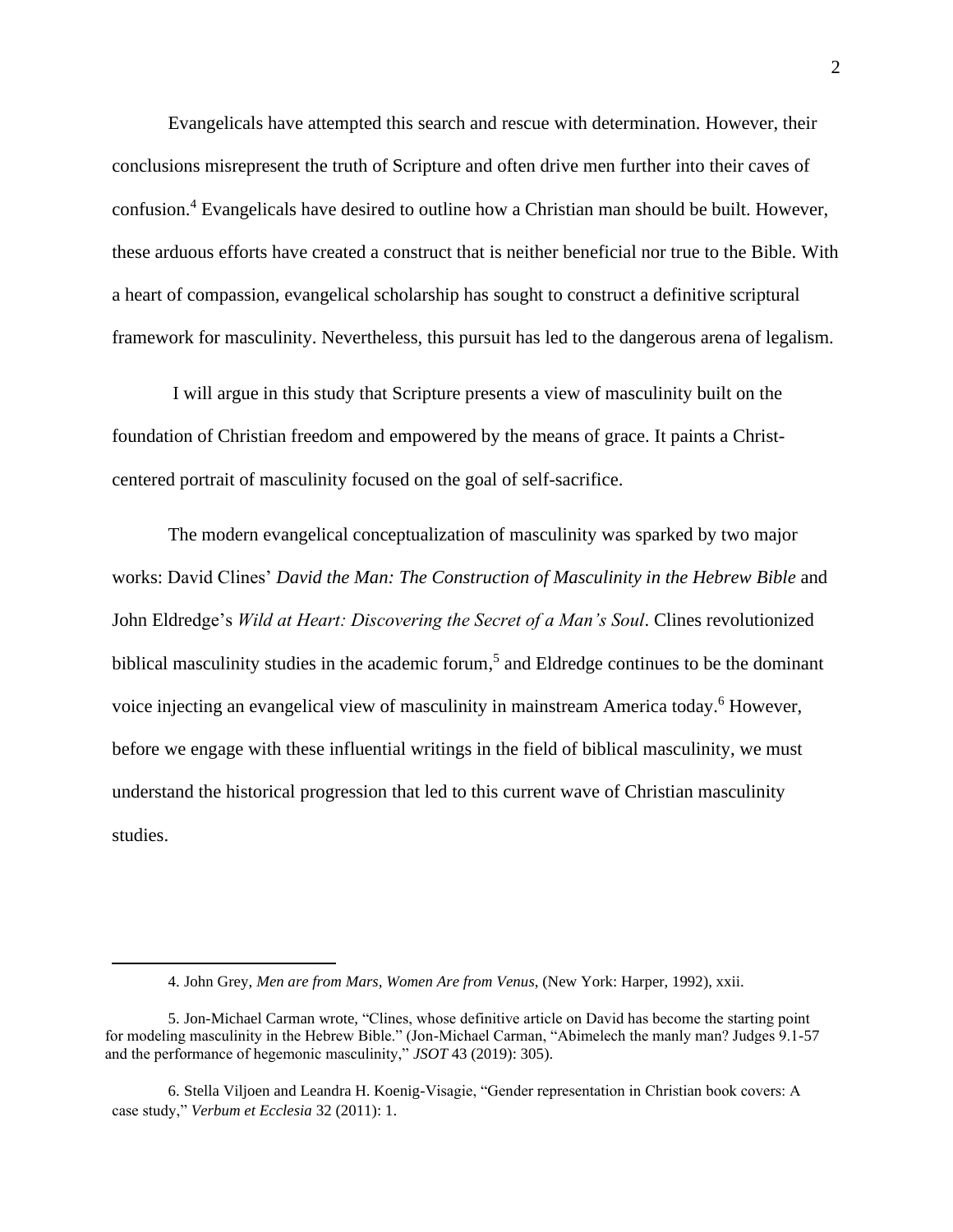## PART I: HISTORY OF MASCULINE THOUGHT IN CHRISTIANITY

#### **Greco-Roman Masculinity in Early New Testament Era**

As the inspired New Testament writers readied their pens, masculinity faced a crisis eerily similar to what we see in  $21<sup>st</sup>$  century America. Being a male did not necessarily mean you were a man. Maud Gleason, a Stanford lecturer of classics, summarizes the general thought of this era in this way, "Manliness was not a birthright. It was something that had to be won."<sup>7</sup> The field of masculinity studies would not emerge until the 1980s but attempts to define masculinity have their roots in antiquity.<sup>8</sup> Cultural expectations dictated who fit the masculine criteria. In the Roman world, there was a wide variety of so-called "masculine performances" through which a male could attain the masculine threshold.<sup>9</sup> These "performances" were not static. The concept of masculinity was always up for negotiation within Roman culture.

In general, as culture shifts and modifies, the conception of masculinity morphs as well. However, despite the cultural change regarding how to successfully "do gender," there is always one unchangeable and foundational version of masculinity. This cultural phenomenon has been coined "hegemonic masculinity."<sup>10</sup> The Greeks and Romans viewed gender as a single-sex construct. The body was not multiple sexes; rather, it differed only regarding extroverted or inverted genitalia. Masculinity was not merely a matter of anatomical nature, "but something

9. Eric C. Stewart, "Masculinity in the New Testament and Early Christianity," *BTB* 46 (2016): 92.

<sup>7.</sup> Maud W. Gleason, *Making Men: Sophists and Self-Presentation in Ancient Rome* (Princeton: Princeton University Press, 2010), 159.

<sup>8.</sup> Eric C. Stewart, "Masculinity in the New Testament and Early Christianity," *BTB* 46 (2016): 91.

<sup>10.</sup> The term "hegemonic masculinity" was coined in 1985, defined as "the dominant ideal of masculinity in a society against which other masculinities are defined." (Tim Carrigan, R.W. Connell, and John Lee, "Toward a New Sociology of Masculinity," *Theory and Society* 14 (1985): 551–604).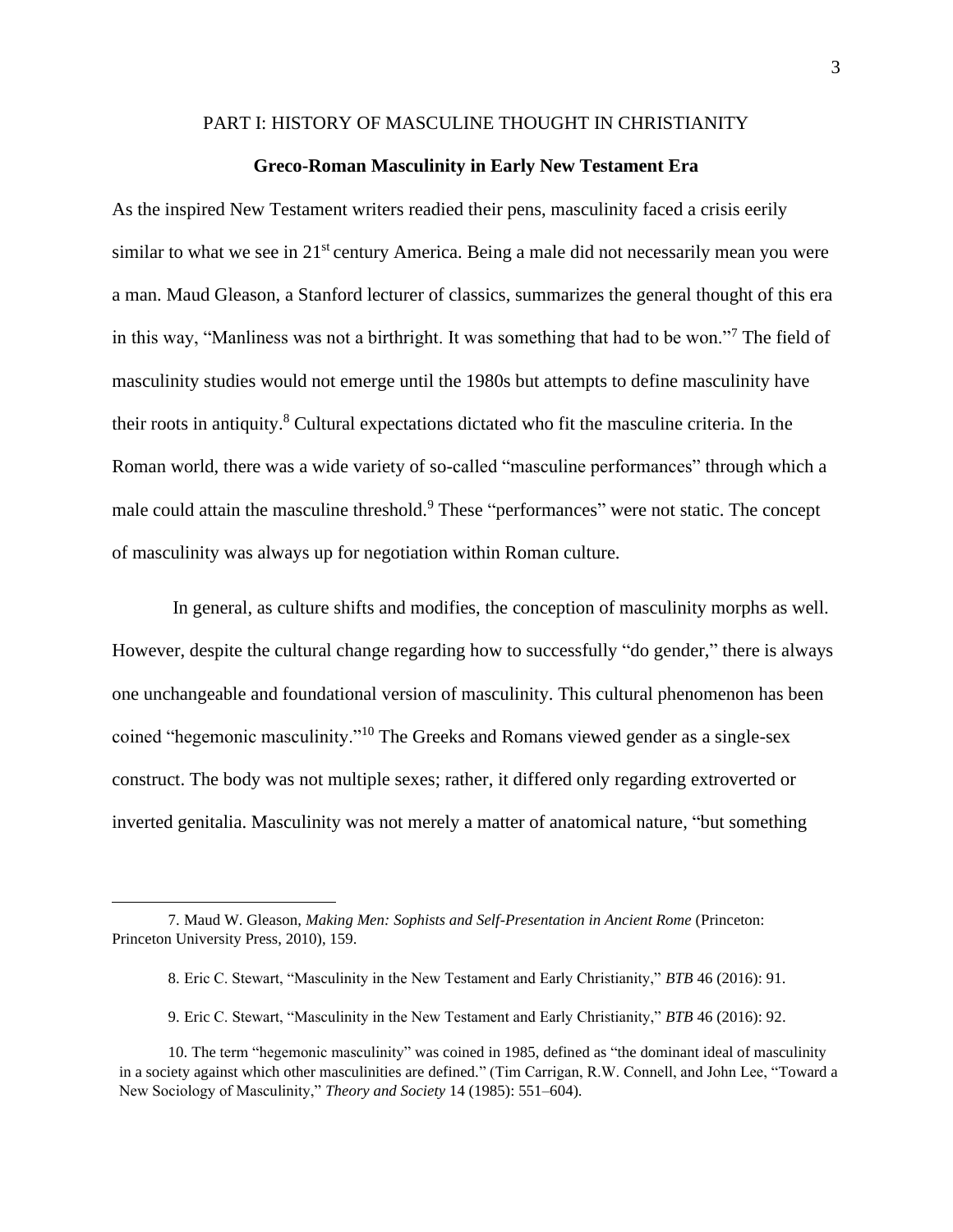which had to be achieved constantly."<sup>11</sup> In other words, the idea of gender was on a never-ending continuum. A person's gender pendulum could swing toward femininity or masculinity, depending on the action.<sup>12</sup> In the Greco-Roman world, a man had to prove his masculinity "constantly in the public arena."<sup>13</sup> A man had to possess the proper masculine perception in order to enjoy the status of  $\alpha v \eta \rho$  rightfully.<sup>14</sup>

There were several realms in which a man could accomplish this feat. It could be in the political arena, the environment of war, rhetorical debate, or sexual conquests, but there was an underlying purpose in this quest: control. As Brittany Wilson articulates, "The 'rules' of ancient masculinity dictate that a man is 'manly' when he exerts control over himself and others, but 'unmanly' when he loses self-control or falls under the control of others."<sup>15</sup> If a man were passive or unable to exert his dominance in a given situation, his manliness would be in doubt. Such a passivity would be considered inherently feminine, which no man would desire. Eric Stewart summarizes this prevailing thought well:

Put most simply, to be manly was to avoid being feminine.… This is seen even in the ancient vocabulary: the Greek word ανδρεία, meaning courage, is derived from the word

14. Translated: "man"

<sup>11.</sup> Moisés Mayordomo, "Act Like Men!" (1 Cor 16:13): Paul's Exhortation in Different Historical Contexts," *CrossCurrents* 61 (2011): 516.

<sup>12.</sup> There is a distinction between biological sex and the conceptualization of gender. Andrew T. Walker distinguishes it well: "Sexuality refers to God's anthropological design and pattern for the procreative relationship between male and female and to the experience of erotic desire within that design. Gender refers to biological differences in male and female embodiment and the different cultural ways in which the creational distinctions between male and female are manifested." (Andrew T. Walker, "Gender and Sexuality," *The Gospel Coalition*, https://www.thegospelcoalition.org/essay/gender-and-sexuality/).

<sup>13.</sup> Peter-Ben Smit, "The Ritual (De)Construction of Masculinity in Mark 6: A Methodological Exploration on the Interface of Gender and Ritual Studies," *Neot* 50 (2016): 330.

<sup>15.</sup> Brittany L. Wilson, "The blinding of Paul and the power of God: masculinity, sight, and self-control," *JBL* 133 (2014): 371.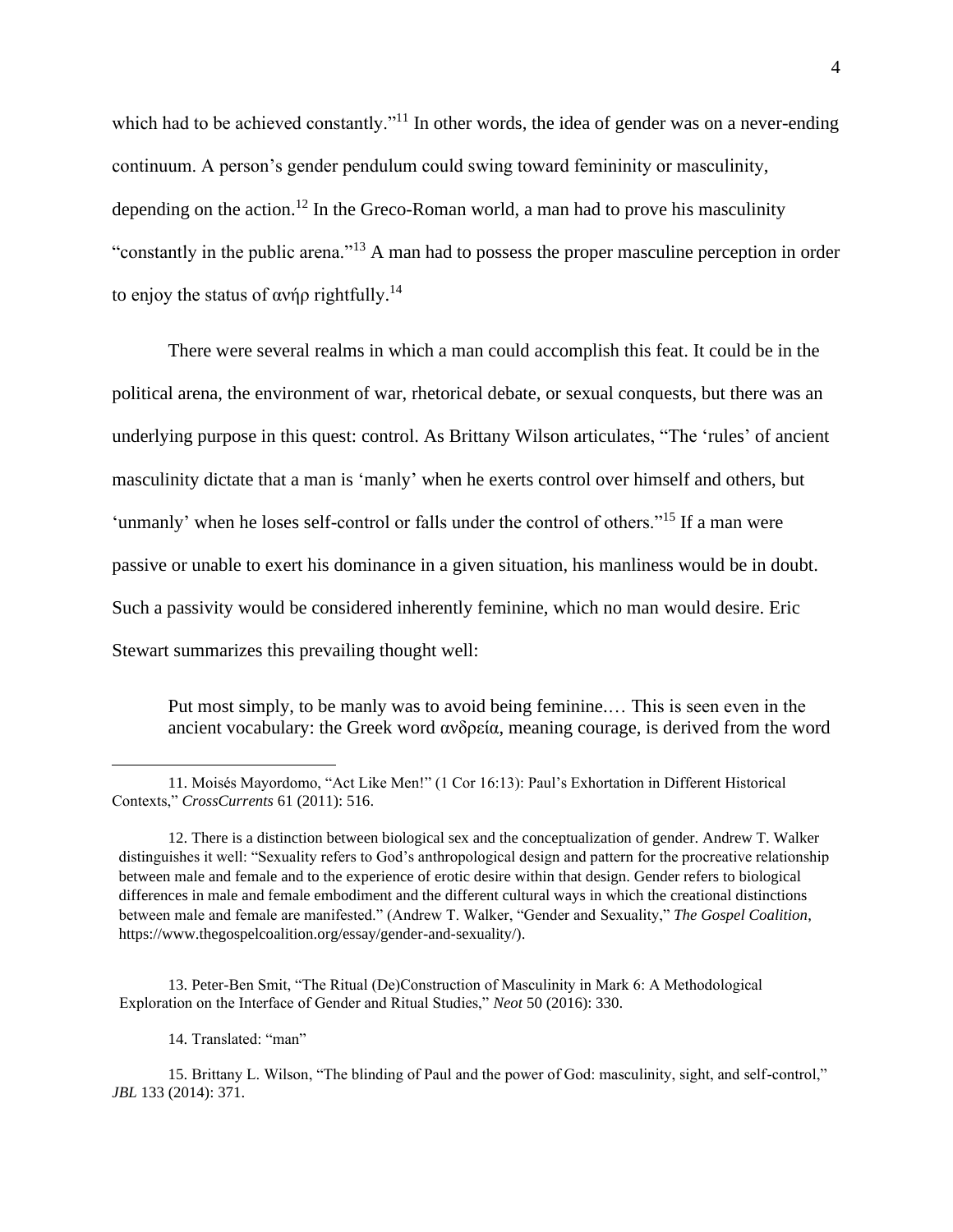for man (ανήρ/ άνδρας), and the Latin word for manliness, *virtus*, is derived from *vir*, meaning man.… For the Greeks and Romans, "nature" dictated that males be active (penetrative in sexual terms, assertive in public affairs), powerful, rational, spiritual (as opposed to "fleshly") and superior, while females were passive, weak, irrational, fleshly, and wet. $16$ 

The *forma* of masculinity in the ancient Roman world promoted not merely an aversion to passivity, but it also promoted self-control. The Stoic tenet of self-control in every circumstance is what constituted *virtus*. <sup>17</sup> Of course, few men could claim masculinity from this hegemony. Nevertheless, they held up this standard as the one that all men, if they were indeed men, needed to attain. It was the law by which one's manhood was either established or denied.

In a radically countercultural way, Christianity threatened to upend the masculine *status quo*. Ephesians 5 razes the Greco-Roman construct. When Paul writes, "Wives submit yourselves to your own husbands,"<sup>18</sup> this would have caused no disagreement, but when Paul calls husbands to "love (their) wives,"<sup>19</sup> this would have been jaw-dropping. Such an unheard-of command would have scandalized husbands. Mark Keown puts it this way, "This is a rather unexpected statement in the ancient world, where injunctions to husbands to love one's wife are

19. Eph 5:25

<sup>16.</sup> Stewart, "Masculinity in the New Testament," 94.

<sup>17.</sup> *Virtus* according to the Roman historian Sallust was earned by the *novus homo* (new man) through the performance of *ingenium* (talent, character, intelligence). (Donald Earl, *The Political Thought of Sallust*  (Cambridge: Cambridge University Press, 1961), 47-49).

<sup>18.</sup> Eph 5:22, NIV. Unless otherwise noted, the NIV will be used for the Bible passages referenced in this thesis.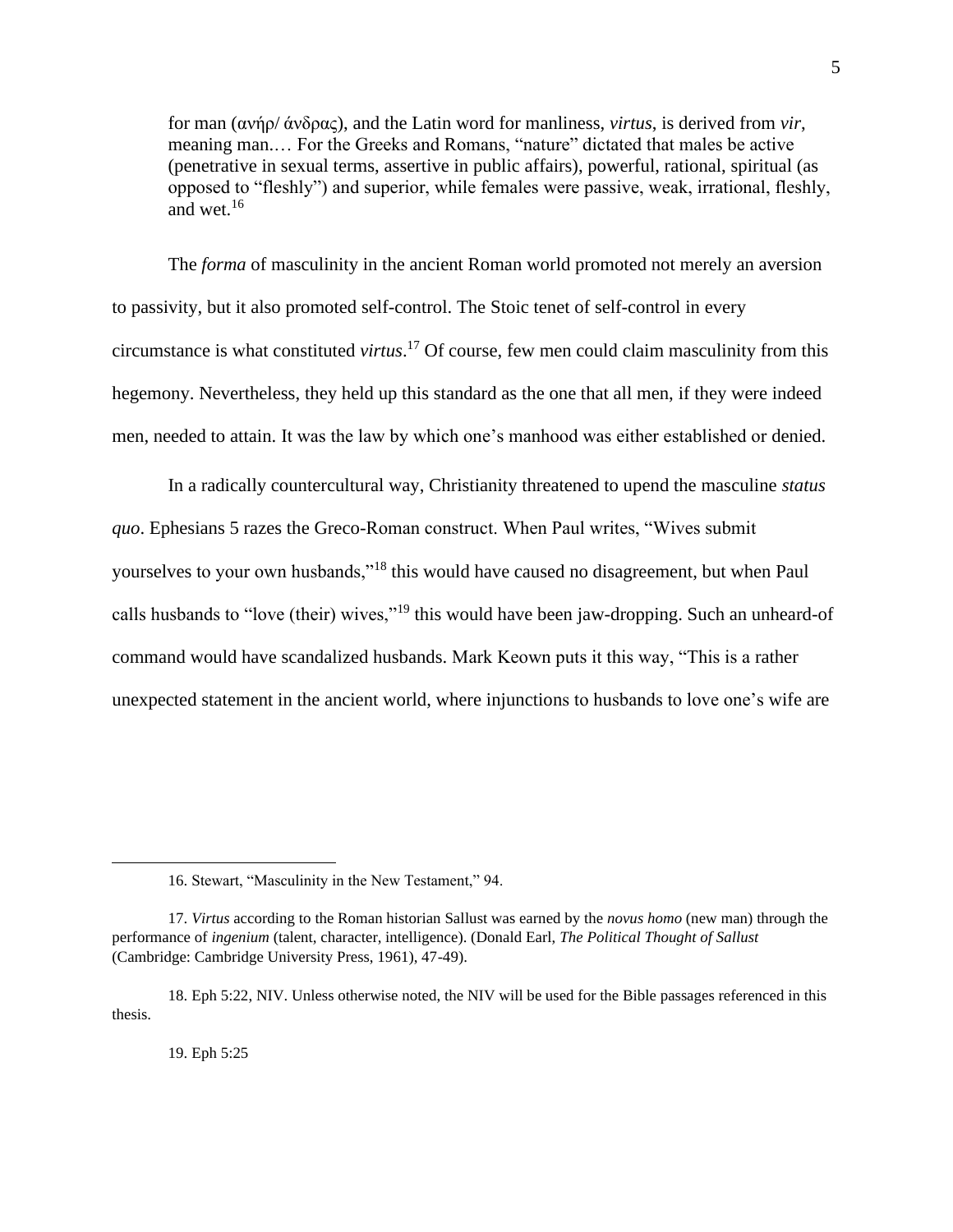rare."<sup>20</sup> It is so rare that a similar law code has yet to be discovered.<sup>21</sup> The idea that a husband should love his wife to the point of self-sacrifice contradicted the Greco-Roman ideal of masculine autonomy. This placed men in the somewhat precarious state of giving their wives priority instead of asserting total control.

The Christian church, from its outset, had an entirely different mind concerning masculinity. Paul radically shifted the concept of self-control. Self-control is not a means to validate one's manhood. Self-control is a conduit for the *telos* of masculinity as I intend to explore. The radical scriptural truths found in Ephesians 5 will be unpacked later in this writing. For now, we must turn back to the historical progression of Western masculine thought.

As the patristic age progressed and the medieval period emerged, the Pauline notion of self-sacrifice found in Ephesians 5 became misconstrued. Self-sacrifice became selfabandonment. By the  $3<sup>rd</sup>$  and  $4<sup>th</sup>$  centuries, asceticism began to gain a following.<sup>22</sup> Ironically, this monastic lifestyle shared much of the same ideology belonging to the former Roman masculine construct.

<sup>20.</sup> Mark Keown, "Paul's Vision of a New Masculinity," *Colloquium* 48 (2016): 54.

<sup>21.</sup> Wolfgang Schräge, "Zur Ethik der neutestamentlichen Haustafeln," *NTS* 21 (1974): 13. I have not found any other more recent discoveries since this article's publication.

<sup>22.</sup> Francis Joseph Bacchus, "Eastern Monasticism Before Chalcedon (A.D. 451)," Vol. 10 of *The Catholic Encyclopedia*, edited by Charles George Herbermann. 15 vols, New York: Robert Appleton Company, 1911.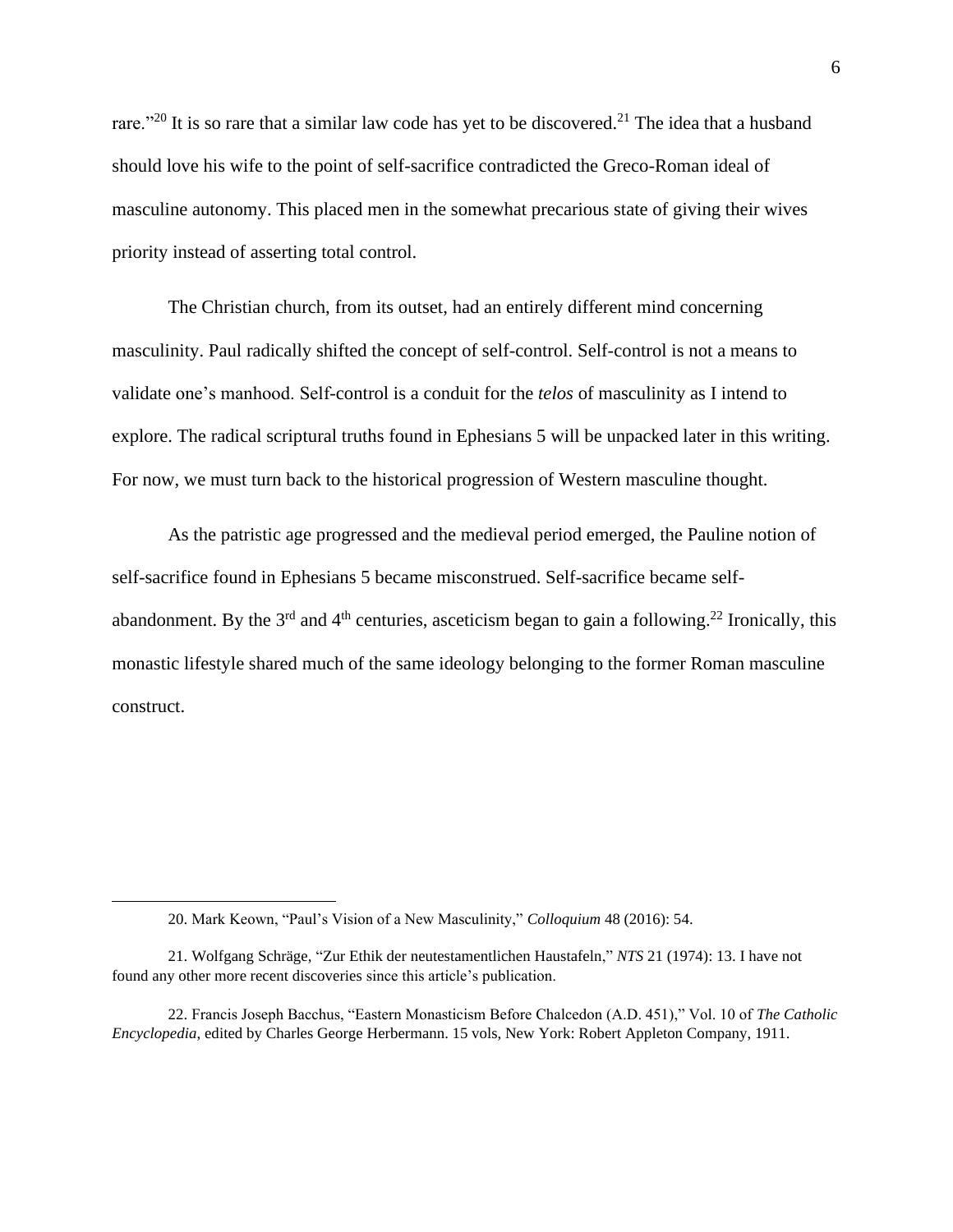Because a monastic must rely entirely on God alone, marriage would merely be a conduit for a person's lust.<sup>23</sup> If this is true, it is only logical that Paul is not speaking about a physical marriage relationship between two people in Ephesians 5, but a spiritual relationship between God and the individual believer. That is why he says it is a "profound mystery."<sup>24</sup> From this line of reasoning, it is possible to trace the beginnings of bridal mysticism.

#### **Bernard of Clairvaux and the Emergence of Bridal-Mysticism**

By the  $12<sup>th</sup>$  century, the "four strands" approach of biblical hermeneutics was in full swing.<sup>25</sup> The full meaning of Scripture, it was thought, could not be understood until each strand was adequately fleshed out. Bernard of Clairvaux was a pioneer in this hermeneutical process.<sup>26</sup>

Bernard brought a fresh take on the bridal motif found not only in Ephesians 5 but throughout Scripture. In his revolutionary sermon series on the Old Testament book of Song of Songs, Bernard altered how people understood what it means to be the "bride of Christ." Until

<sup>23.</sup> Evagrius said, "Cut the desire for many things out of your heart and so prevent your mind being dispersed and your stillness lost." (Benedicta Ward, *The Desert Fathers: Sayings of the Early Christian Monks* (New York: Penguin Classics, 2003), 10).

<sup>24.</sup> Eph 5:32

<sup>25.</sup> The four strands of medieval hermeneutics consisted of the literal (what is happening in the text), the typological (how does the text connect the Old and New Testaments), the moral (how should one act in response to this story), and the anagogical (how does this apply to the last days of world's existence).

<sup>26.</sup> For further biographical information on Bernard see G.R. Evans, *Bernard of Clairvaux* (Oxford: Oxford University Press, 2000).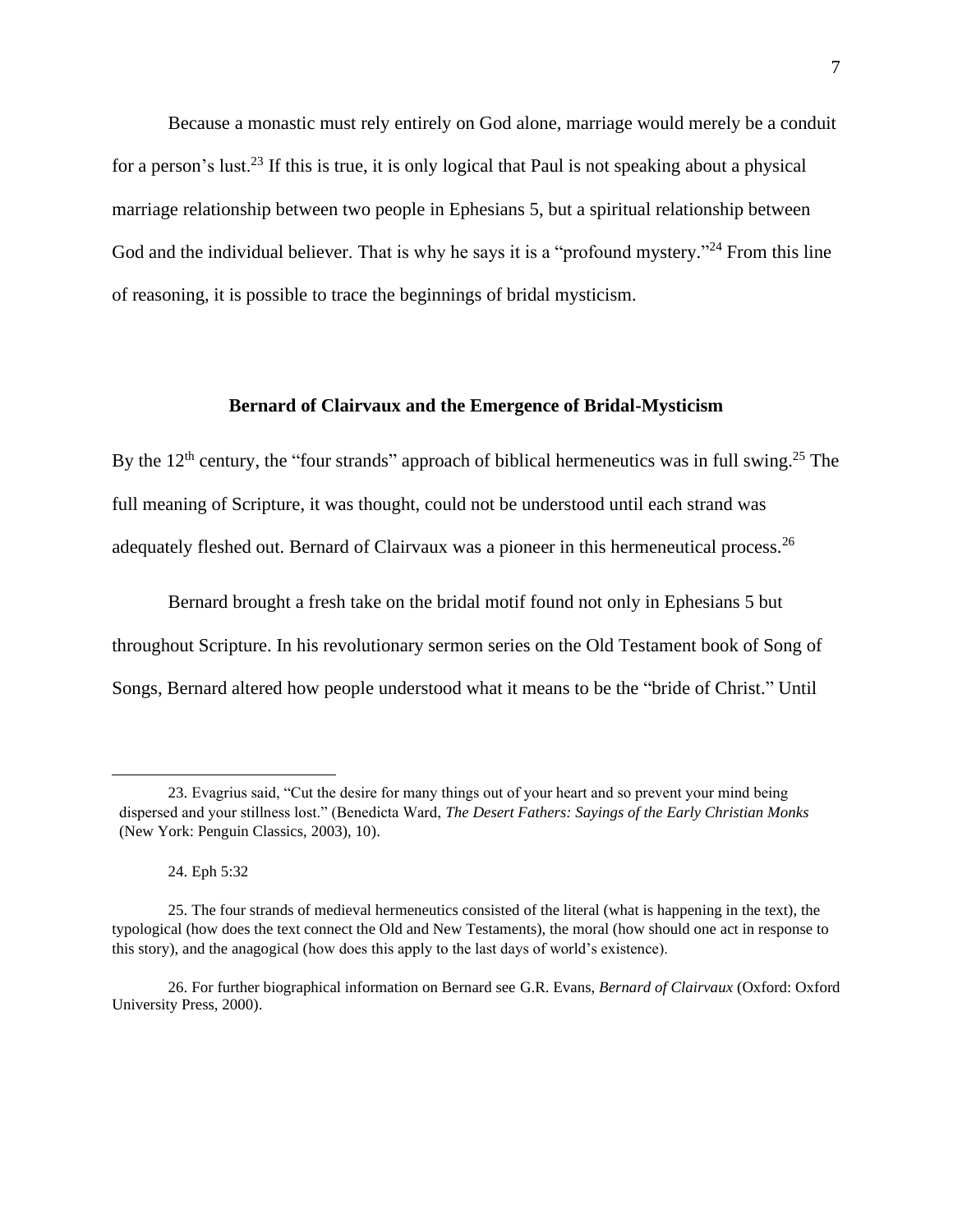his writing, the Christian church at-large saw the bride and bridegroom relationship as "primarily something corporate."<sup>27</sup> Bernard made it personal. He writes,

Shall I not find that a richer grace is poured out upon me from him whom the Father has anointed with the oil of gladness more than all his companions, if he will deign to kiss me with the kiss of his mouth (Ps 44:8)? His living and effective word (Heb 4:12) is a kiss; not a meeting of lips, which can sometimes be deceptive about the state of the heart, but a full infusion of joys, a revelation of secrets, a wonderful and inseparable mingling of the light from above and the mind on which it is shed, which, when it is joined with God, is one spirit with him  $(1 \text{ Cor } 6:17).^{28}$ 

Jack Kilcrease explains, "As mutually desiring subjects, the soul and God become entranced with one another through the process of mystical ascent. In order to make itself attractive to God, the soul cooperates by adorning itself with the fruits of virtue through the power of grace."<sup>29</sup> Bernard, through his concept of "bridal mysticism," took the romantic notions of the bridebridegroom relationship and appropriated it to the relationship of the individual Christian with God.

Bernard's interpretation introduced an entirely new perspective on what it means to be a man of God. The man of God must be a lover of God. Despite Martin Luther's proper application of this motif back to the corporate notion of early Christianity, $30$  this conceptualization would eventually cross the Atlantic into America.

<sup>27.</sup> Jack D. Kilcrease III, "The Bridal-Mystical Motif in Bernard of Clairvaux and Martin Luther," *JEH* 65 (2014): 166.

<sup>28.</sup> Bernard of Clairvaux, *Bernard of Clairvaux: Selected Works* (San Francisco: HarperOne, 2005), 216.

<sup>29.</sup> Kilcrease, "The Bridal-Mystical Motif," 269.

<sup>30.</sup> Kilcrease explains, "The Reformer uses a familiar patristic medieval image of Christ as bridegroom to describe his understanding of justification and the Christian life. (Kilcrease, "The Bridal-Mystical Motif," 264).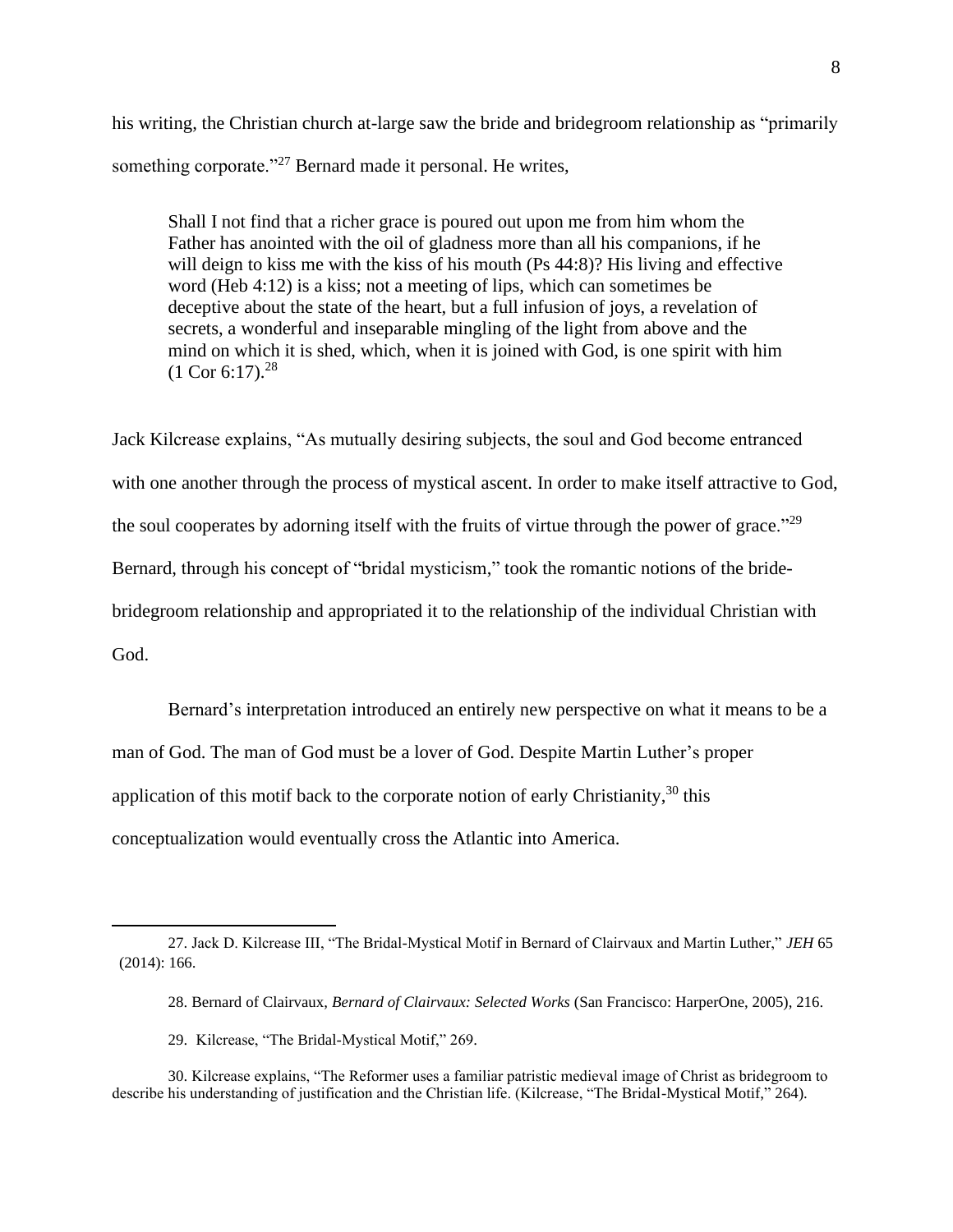As more and more persecuted protestants found religious asylum in America, Bernard's bridal-mysticism journeyed along with them. Cotton Mather, an 18<sup>th</sup> century Puritan preacher considered by some to be the "first American evangelical,"<sup>31</sup> carried on the notion of bridalmysticism, "Our Savior does marry himself unto the Church in general, but He does also marry himself to every individual believer."<sup>32</sup> The admixture of Luther's thought and Bernard's is clear in Mather's words.

It is conclusive that Scripture uses the lavish colors of the bride-bridegroom relationship to paint the corporate relationship between Christ and his church. By repurposing the marriage motif to the individual Christian, a challenging church environment confronted American men. David Murrow, the author of *Why Men Hate Church,* believes this "Jesus-is-my-boyfriend" imagery caused men to seek their masculinity in other sources like exploration and industrialization.<sup>33</sup> As is today, masculinity had a crisis on its hands. Is being a man encapsulated in being a bride of Christ? The Muscular Christianity movement had much to say on that question.

## **The Muscular Christianity Reaction**

As with the case of bridal mysticism, the Muscular Christianity movement began across the Atlantic as well. Charles Kingsley, considered the founder of Muscular Christianity, took issue

<sup>31.</sup> Rick Kennedy, *The First American Evangelical: A Short Life of Cotton Mather*. (Grand Rapids, MI: Eerdmans, 2015).

<sup>32.</sup> Cotton Mather and Samuel Mather, "The Mystical Marriage: A Brief Essay on the Grace of the Redeemer Espousing the Soul of the Believer" (essay written for N. Belknap, 1728), 6.

<sup>33.</sup> David Murrow, *Why Men Hate Going to Church* (Nashville: T. Nelson, 2005), 36-40.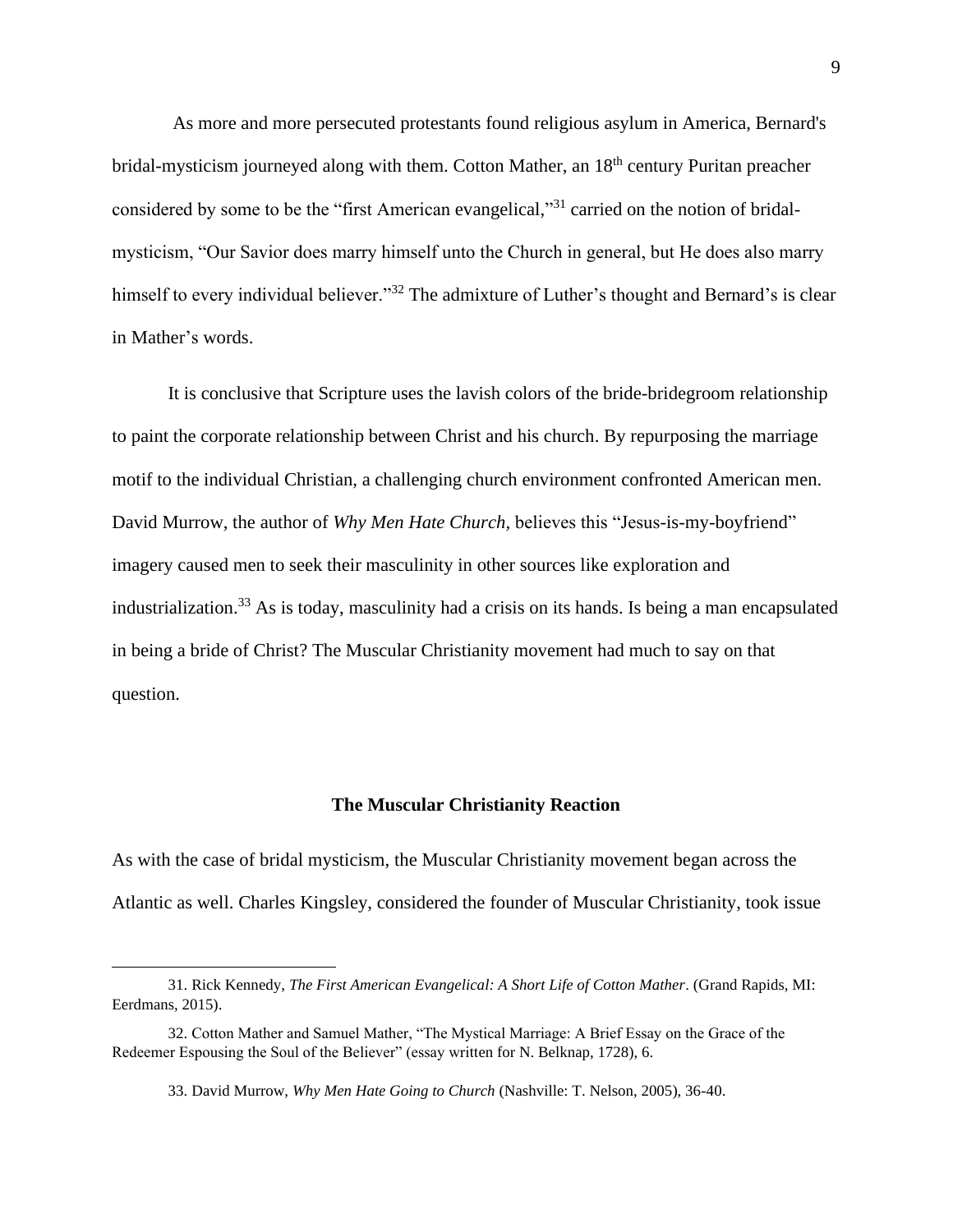with the rampant sentimentalism of  $19<sup>th</sup>$  century Protestantism.<sup>34</sup> He longed for men to rise above mere emotionalism. Drawing from social Darwinism, he argued that the power of forceful masculinity must predominate.<sup>35</sup> This emphasis on the Christian man's potency would reach its zenith at the turn of the century. Proponents of Muscular Christianity believed men were shunning the church because of the sentimentalism often emphasized in Protestant churches.

Theodore Roosevelt, the most well-known adherent to this movement, wrote,

A man's usefulness depends upon his living up to his ideals insofar as he can. It is hard to fail but it is worse never to have tried to succeed. All daring and courage, all iron endurance of misfortune make for a finer, nobler type of manhood. Only those are fit to live who do not fear to die and none are fit to die who have shrunk from the joy of life and the duty of life." 36

One can feel the hubris of the Muscular Christianity movement in this statement. Men needed to accept the challenge of becoming a man. Roosevelt appealed to what he called the "strenuous life."<sup>37</sup> Being a Christian man is not conforming to the whims of society or emotion but a call to action. "It is manly to follow Christ and Christ himself is the most manly of men."<sup>38</sup>

Muscular Christians sought to paint Jesus in a far more masculine light. Jesus was not just a placid man calling to children. He was a "man's man" about whom "there was nothing

38. Mayordomo, "Act Like Men," 524.

<sup>34.</sup> Amy Laura Hall, "No Shortcut to the Promised Land:" The Fosdick Brothers and Muscular Christianity," *Ex Auditu* 29 (2013): 161.

<sup>35.</sup> Charles Kingsley describes the "muscular Christian" ideal of manliness: "To sketch an ideal…the perfect naturalist should be strong in body; able to haul a dredge, climb a rock, turn a boulder, walk all day …and, if he go far abroad, be able on occasion to fight for his life." (A letter quoted from this source: Malcolm Tozer, "Charles Kinsley and the 'Muscular Christian' Ideal of Manliness," *Physical Education Review* 8 (1985): 36).

<sup>36.</sup> Theodore Roosevelt, "The Great Adventure," Page 243 in vol. 19 of *The Works of Theodore Roosevelt*. Edited by Hermann Hagedorn. 20 vols. New York: Scribner's Sons, 1926.

<sup>37.</sup> Theodore Roosevelt, "The Strenuous Life" Speech (Hamilton Club, Chicago, IL, April 10, 1899).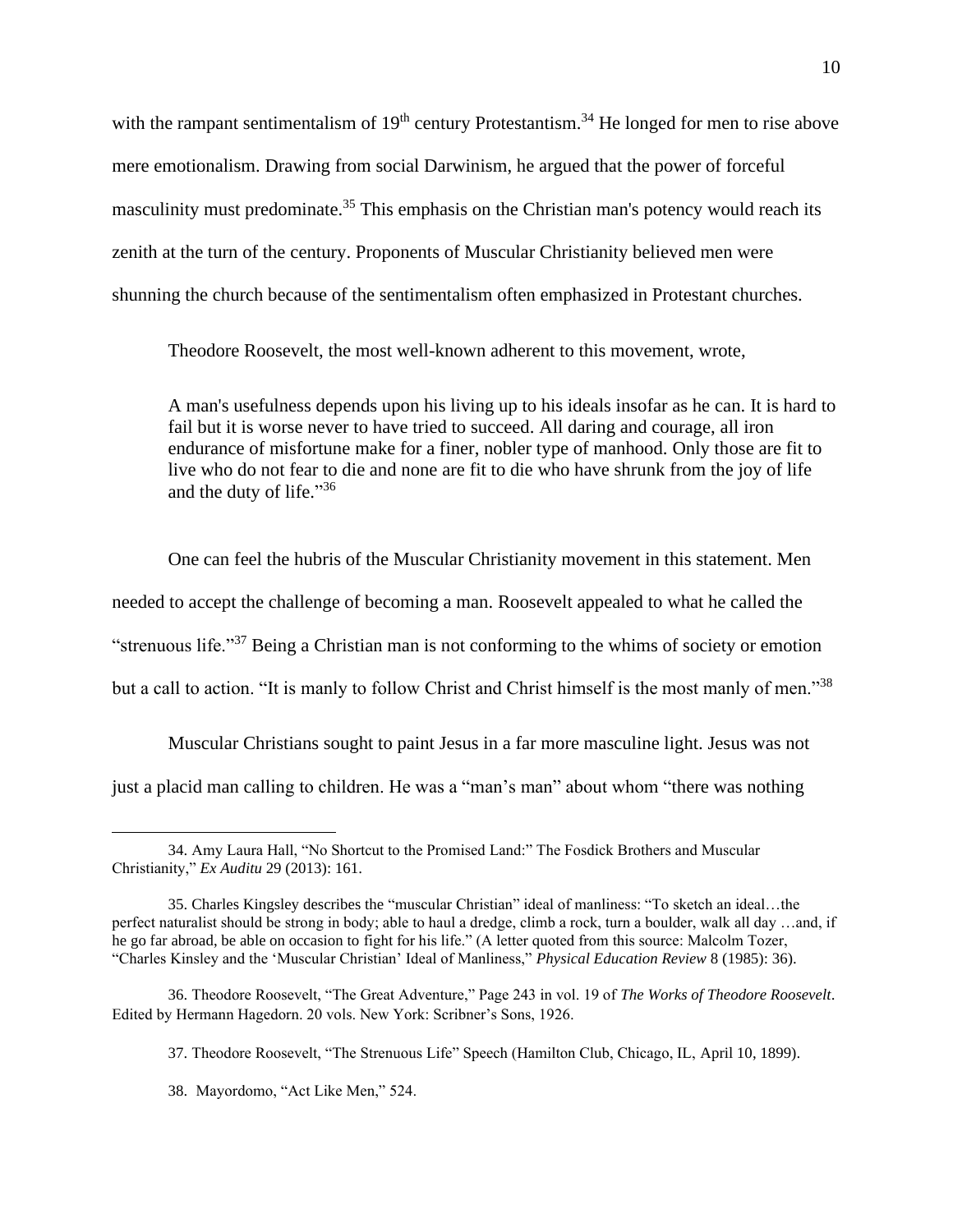mushy or sweetly effeminate."<sup>39</sup> As Tom Brown wrote, "The Lord Jesus Christ is not only the Prince of Peace; He is the Prince of War too."<sup>40</sup> Muscular Christianity objected to "any identification of Christianity with escape, sickliness, or lack of courage."<sup>41</sup> This movement would fade out through the 1920s and 30s, but, as we will consider later, many of its principles would re-emerge in John Eldredge's *Wild at Heart*.

## **The Influence of Feminism**

As Muscular Christians left the American stage, feminism quickly moved in. Before 1910, feminism was labeled the "women's movement."<sup>42</sup> However, by 1910 and especially into the 1920s, "the younger generation consciously rejected the maternal argument in favor of women's common human identity with men as a basis for human rights."<sup>43</sup> This growing movement would culminate in women receiving the right to vote in 1920. By the 1960s, feminism was mainstream, and its proponents fought for a still broader array of women's rights worldwide. Feminism also led to the creation of gender studies in general.<sup>44</sup> In fact, many argue that the

<sup>39.</sup> Clifford Putney, *Muscular Christianity: Manhood and Sports in Protestant America, 1880-1920* (Cambridge: Harvard University Press, 2001), 42.

<sup>40.</sup> William Winn, "Tom Brown's Schooldays and the Development of 'Muscular Christianity,'" *Church History* 29 (1960): 67.

<sup>41.</sup> Winn, "Tom Brown's Schooldays," 73.

<sup>42.</sup> Estelle Freedman, *No Turning Back: The History of Feminism and the Future of Women* (New York: Ballantine Books, 2003), 4.

<sup>43.</sup> Freedman, *No Turning Back*, 4.

<sup>44.</sup> Robyn Wiegman, "Academic Feminism Against Itself," *Feminist Formations* 14 (2002):18.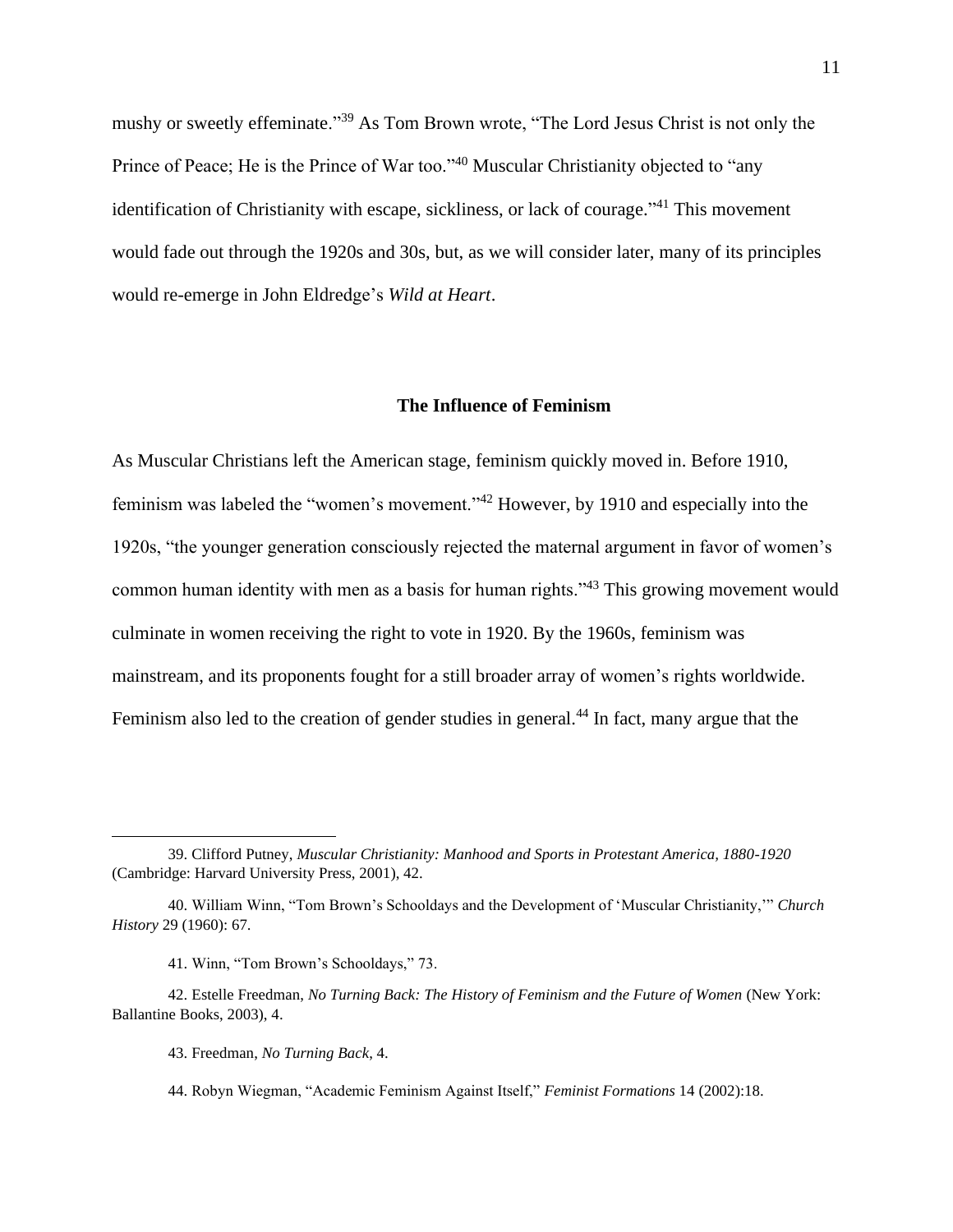relatively new field of masculinity studies owes its very existence to feminism.<sup>45</sup> The origination of gender studies and especially the formulation of reading the Bible through the lens of gender criticism would lead to the influential work of David Clines, which I will analyze in the rhetorical analysis portion of this thesis. <sup>46</sup> Clines is well-known in biblical studies, especially for his prolific career in interpreting the Old Testament. Clines would be the first to look at the biblical text through a masculine gender-critical lens. Interestingly, there would not be a major evangelical men's movement until the Promise Keepers.

#### **The Promise Keeper's Movement**

Strikingly similar to the impetus behind the Muscular Christianity movement, the Promise Keepers' founder, Bill McCartney, saw issues abounding among Christian men. He focused on "helping men live with integrity."<sup>47</sup> When he founded the organization in 1990, he was concerned that Christian men were becoming too passive. He saw a culture of "little boys" who seemed uninterested in growing up. His goal was to revitalize evangelical men in their faith. To

<sup>45.</sup> Andrea Waling, "Rethinking Masculinity Studies: Feminism, Masculinity, and Poststructural Accounts of Agency and Emotional Reflexivity," *Journal of Men's Studies* 27 (2019): 89-93.

<sup>46.</sup> Feminist biblical interpretation has several different schools of thought, but the primary purpose is largely the same. This interpretational model seeks to give women a voice in biblical interpretation. As Nancy deClaissé-Walford writes, "A feminist interpretation of the biblical text asks "how would a feminine-gendered (and I use that term deliberately) person read and appropriate a text?"" (Nancy deClaissé-Walford, "Both sides now: A feminist reading of the Enthronement Psalms," *Review and Expositor* 112 (2015): 232). For an example of feminist biblical interpretation, read deClaissé-Walford's article mentioned in this footnote.

<sup>47.</sup> "About Us," https://promisekeepers.org/promise-keepers/about-us/.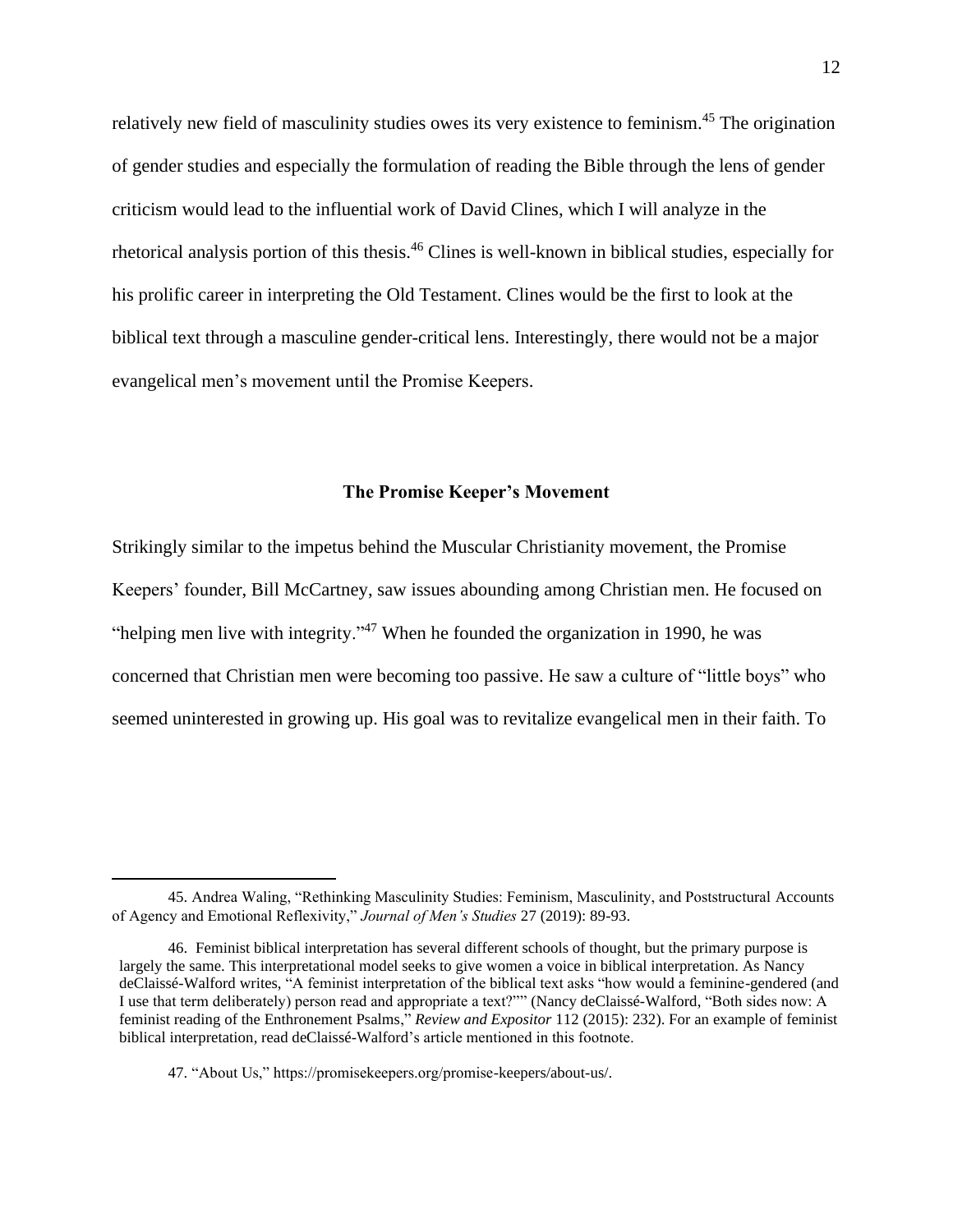accomplish this, he proposed the "seven promises" for an evangelical man: Honor, brotherhood, virtue, commitment, change-making, unity, and obedience.<sup>48</sup>

The thrust for this movement seems to be the far-reaching influence of feminism.<sup>49</sup> Evangelicals saw a need for a responsible version of masculinity. Debates over mutual submission between men and women and women's ordination revealed the confusion over masculinity swirling in the evangelical world. As Promise Keepers became the dominant evangelical men's movement, evangelical literature zeroed in on the belief that responsible Christian men could lead Christian families to a return to biblical values and biblically defined gender roles.<sup>50</sup>

The Promise Keepers' membership numbers skyrocketed. By 1996, they had over a million attendees at twenty-two stadium conferences.<sup>51</sup> However, its rapid rise to prominence was short-lived. By 2003, less than 225,000 attended a Promise Keepers conference. Once again, evangelical masculinity needed direction, and they would receive it albeit in the form of a memoir that attempted to break down the Promise Keeper platform.

51. Gallagher and Wood, "Godly Manhood Going Wild," 136.

<sup>48.</sup> "7 Promises," https://promisekeepers.org/promise-keepers/about-us/7promises/.

<sup>49.</sup> Karla B. Hackstaff, *Marriage in A Culture of Divorce* (Philadelphia: Temple University Press, 1999), 200-216.

<sup>50.</sup> Sally K. Gallagher and Sabrina L. Wood, "Godly Manhood Going Wild?: Transformations in Conversative Protestant Masculinity," *Sociology of Religion* 66 (2005): 136.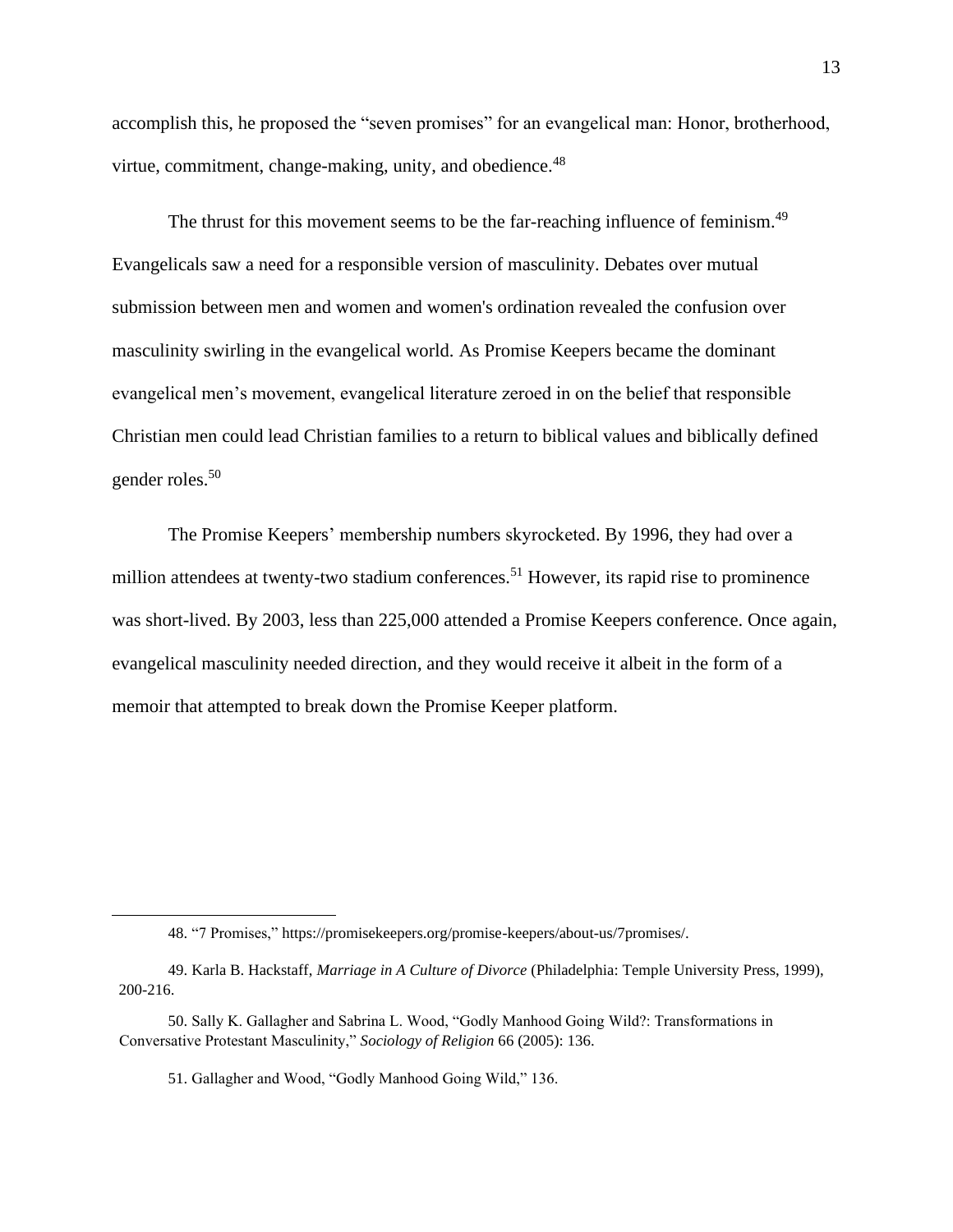#### PART II: RHETORICAL ANALYSIS OF CLINES AND ELDREDGE

#### **Introduction of David Clines and John Eldredge**

So far, we have seen the history of how Christians viewed masculinity. From the Roman period to today, Christians have wrestled with how to form a biblical definition to capture the essence of masculinity. This journey transpired for almost two millennia before the scholarly world officially entered the conversation. As mentioned before, masculinity studies are relatively new to academic inquiry. Biblical masculinity studies, specifically, are even more recent in their origins. To understand biblical masculinity's literary scene, one must get familiar with the article that got the ball rolling.

David J.A. Clines is one of the foremost scholars of the Hebrew Scriptures. He is a professor emeritus of biblical studies at the University of Sheffield, editor of the Dictionary of Classical Hebrew, and publisher and director of Sheffield Phoenix Press. One might ask how a British professor enters the American evangelical picture. He is allowed admission because of his similar theology. Clines is of the Arminian school of thought and sympathizes with a large portion of the American evangelical community.<sup>52</sup> His prolific work has influenced many evangelical theologians and exegetes.

<sup>52.</sup> Daniel Deutschlander characterized Arminianism in this way: "The key for the Arminian is the will of man. It must be free to choose God, to make a decision for Christ. But if man's will is free to make a decision for Christ, then he must not be "dead in trespasses and sins." At the very least we must come into the world neutral – but probably basically good.… Arminianism exalts the individual, the subjective, the emotional, the antiintellectual and anti-clerical streak that is so much a part of American culture: Don't follow your head! Follow your heart! Don't think too much and don't read anything very deep; just feel the Spirit!" (Daniel M. Deutschlander, "Reformed Theology and its Threat" (essay presented to the Southern Conference of the Minnesota District, 2001), 9). Clines shows this theological inclination in his essay entitled, "Predestination in the Old Testament," *in Grace for All: The Arminian Dynamics of Salvation*, ed. Clark H. Pinnock and John D. Wagner (Eugene: Wipf and Stock, 2015), 112-128.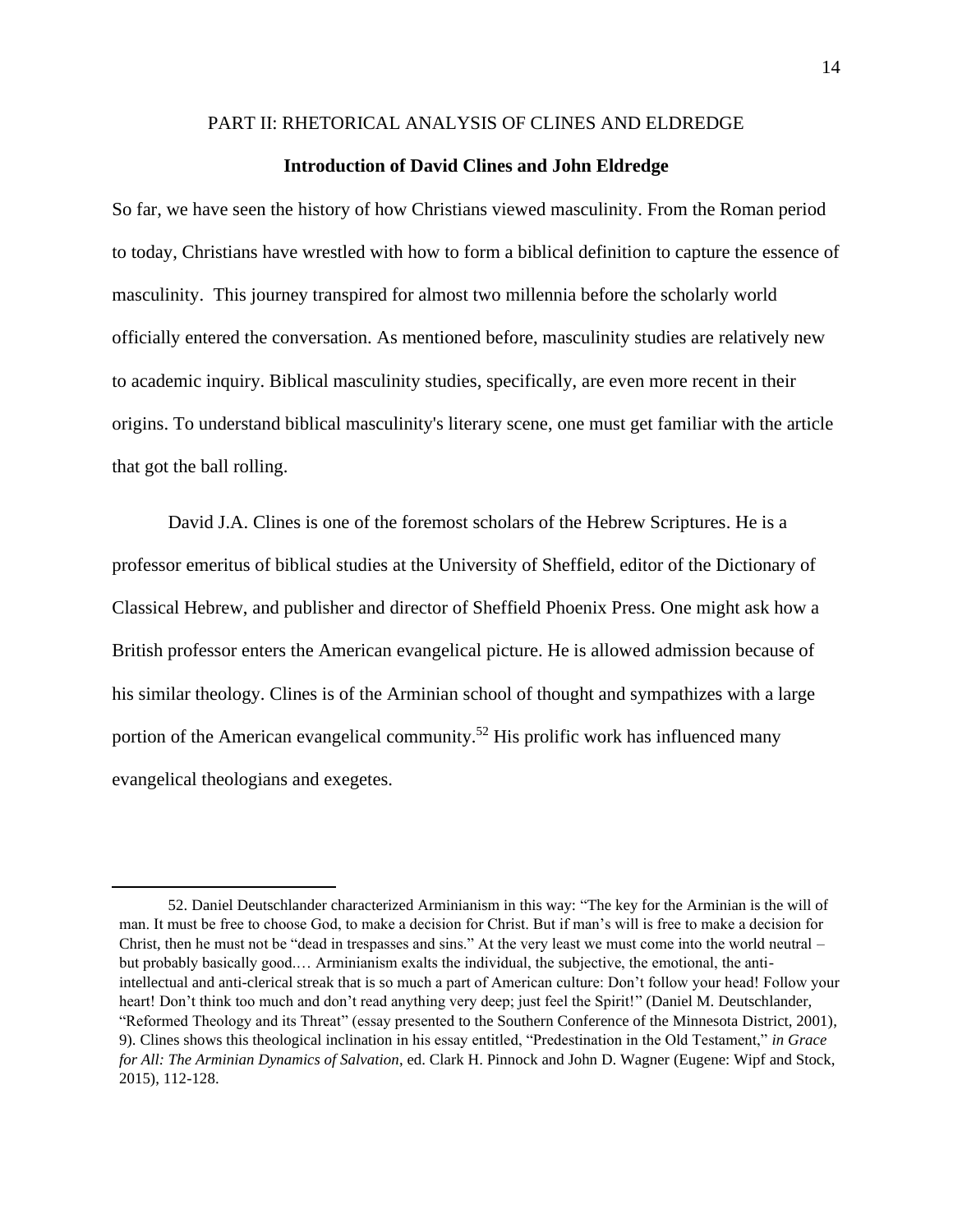Clines was the instigator of biblical masculinity studies. His article *David the Man: The Construction of Masculinity in the Hebrew Bible* continues to be the benchmark of biblical masculinity studies.<sup>53</sup> Clines' approach to deciphering masculinity in the Bible starts when he opens the Scriptures,

These days, I am teaching myself to say, every time I open a page of the Hebrew Bible, 'This is a male text'. And then, 'Where is its masculinity inscribed, where is it visible? How are the distinctives of masculinity expressed? What image of the maleness, what profiles of masculinity, are embedded here? What messages do the male inside the text receive about what it is to be a man? And what message do the males and females outside this text receive about how men should 'play the man'?<sup>54</sup>

Taking his cue from the feminist interpretational model, Clines sees a performance of masculinity in every verse he reads. Clines writes this concerning the biblical portrait of masculinity: "The fundamental characteristic of a man in Hebrew Bible literature, as I understand it, is that he should be a fighter, which means: capable of killing another man."<sup>55</sup> While Clines places the "warrior" motif in the predominating position, he sees several other facets that make up the biblical man. We will analyze these in the rhetorical analysis portion of the thesis. For now, it is relevant to note how his influence is still strongly felt today in biblical masculinity studies. 56

55. Clines, "Dancing and Shining at Sinai," 55.

<sup>53.</sup> Carman writes that Clines' article on David was "the starting point for modeling masculinity in the Hebrew Bible." (Carman, "Abimelech the manly man?," 305).

<sup>54.</sup> David A. Clines, "Dancing and Shining at Sinai: Playing the Man in Exodus 32-34," in *Men and Masculinity in the Hebrew Bible and Beyond*, ed. Ovidiu Creanga (Sheffield: Sheffield Phoenix Press, 2010), 54.

<sup>56.</sup> Clines' seminal status is most clearly seen by the formation of the book *Men and Masculinity in the Hebrew Bible and Beyond* which was the first anthology of masculine readings of Scripture published.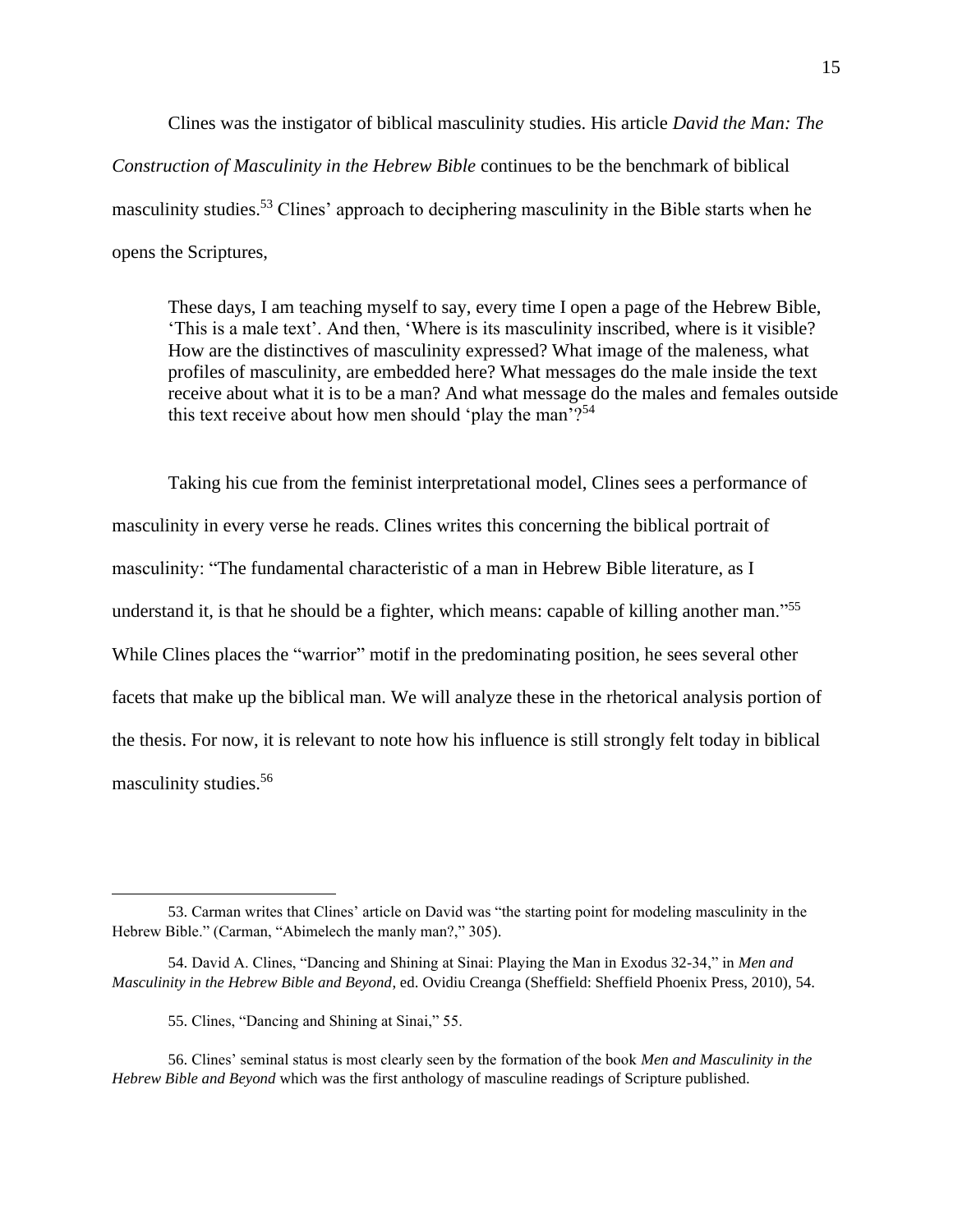Enter John Eldredge, the other dominant writer of biblical masculinity. As the Promise Keepers' influence began to wane, Eldredge looked to turn a new chapter in the experience of being a Christian man. Eldredge waded through several other religions before becoming a Christian.<sup>57</sup> He eventually became a Christian counselor and worked for *Focus on the Family*. By 2000, he left *Focus on the Family* and launched *Ransomed Hearts Ministries* because he saw the Christian man struggling in America.

For Eldredge, masculinity is in essence "wild, dangerous, unfettered and free."<sup>58</sup> His book *Wild at Heart* quickly became a bestseller. When it was first released in 2001, it sold over 200,000 copies and was the fourth best-selling Christian book in the United States.<sup>59</sup> Today, it remains a bestseller on Amazon.<sup>60</sup> Eldredge lays out genuine masculinity this way:

"We need permission…To be what we are—men made in God's image. Permission to live from the heart and not from the list of "should" and "ought to" that has left so many of us tired and bored ... So I offer this book, not as the seven steps to being a better Christian, but as a safari of the heart to recover a life of freedom, passion, and adventure."<sup>61</sup>

One can already see the contrast between the seven promises of the Promise Keepers and Eldredge's definition of Christian masculinity. The Promise Keepers encouraged the Christian man to be responsible and to have the qualities of honor, brotherhood, virtue, commitment,

61. Eldredge, *Wild at Heart*, xi-xii.

<sup>57.</sup> David Crumm, "An Interview with John Eldredge on Beautiful Outlaw," *ReadTheSpirit Blog,* 2011,https://web.archive.org/web/20120613053156/http://www.readthespirit.com/explore/2011/12/14/interviewwith-john-eldredge-on-beautiful-outlaw.html.

<sup>58.</sup> John Eldredge, *Wild at Heart: Discovering the Secret of a Man's Soul* (Nashville: T. Nelson, 2001), 12.

<sup>59.</sup> Gallagher and Wood, "Godly Manhood Going Wild?," 136.

<sup>60.</sup> At the time of this writing, it had the tag "best-seller" status in Christian Men's Issues.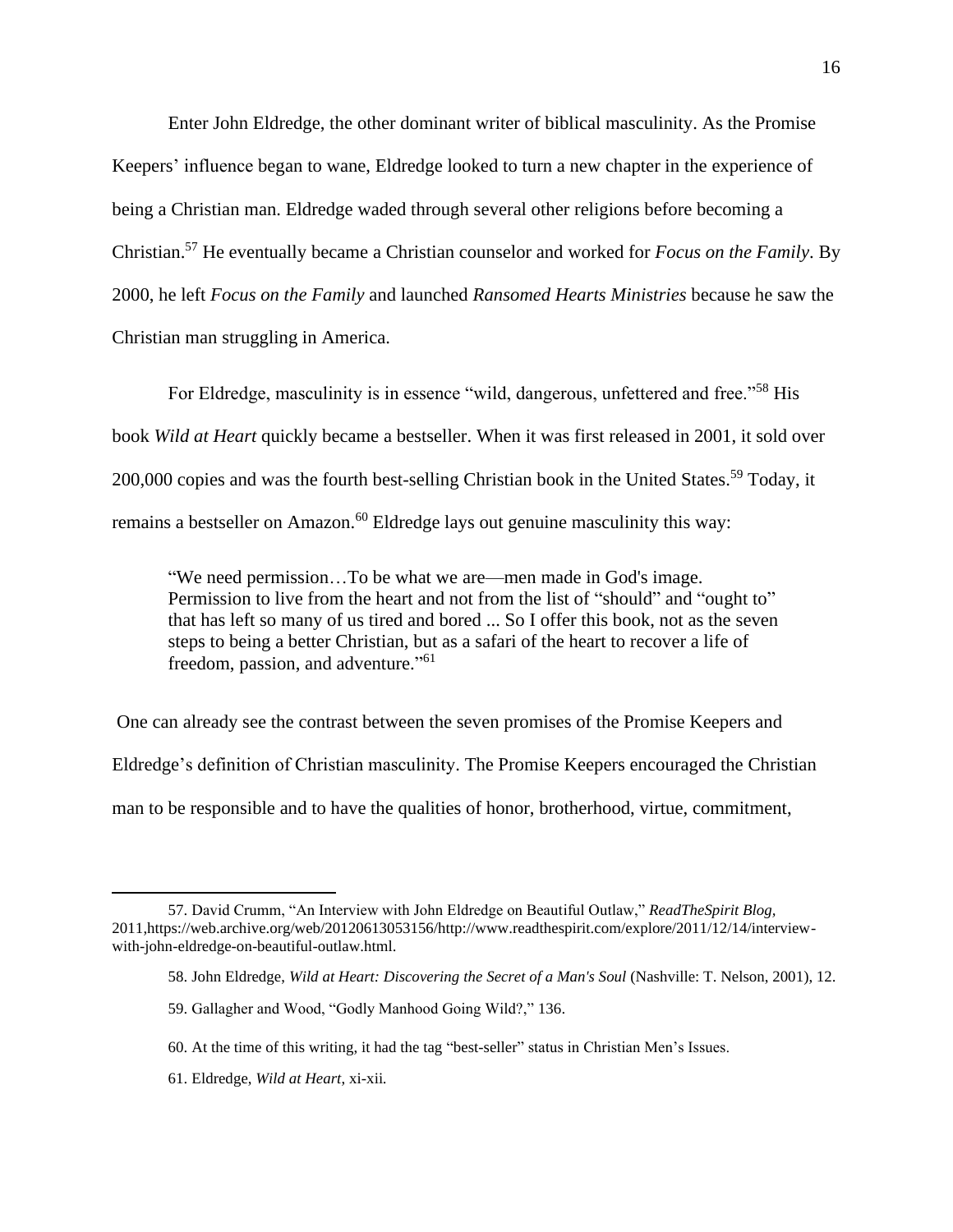change-making, unity, and obedience. Eldredge saw such a seven-layered approach as restrictive to the adventurous spirit of a man.

Clines and Eldredge both attempt to arrive at conclusive interpretations of biblical masculinity. However, we will see they each fall short of the mark.

## **Summary of** *David the Man: The Construction of Masculinity in the Hebrew Bible*

These are the questions that have guided Clines' approach to masculinity in Scripture:

What does it mean to be a man in our own culture? What roles are available for young men to grow into, what images are there for adult men to imitate, what criteria exist for defining manliness? And what was it like in the world of the Bible? Was it different, or much the same? How do our answers to the first set of questions determine or influence our answers to the second set? How have our images of biblical men been shaped by our own cultural norms?<sup>62</sup>

In his article's introduction, Clines lists what he believes to be the five major themes that dominate most Western views of masculinity: "Don't be female.... Be successful.… Be aggressive.... Be sexual.... Be self-reliant."<sup>63</sup> He argues that there is nothing God-given about these components, but instead, that masculinity is a social construction, namely, "the product of historical processes."<sup>64</sup> After studying several biblical commentaries, he saw a void in Israelite masculinity studies. In order to begin filling in the gap, he turned to David to find answers.

<sup>62.</sup> David A. Clines, "David the Man: The Construction of Masculinity in the Hebrew Bible," *JSNTSup* 1 (1995): 212.

<sup>63.</sup> Clines, "David the Man," 212-213. Each of these statements begin a paragraph in the introduction.

<sup>64.</sup> Clines, "David the Man," 214.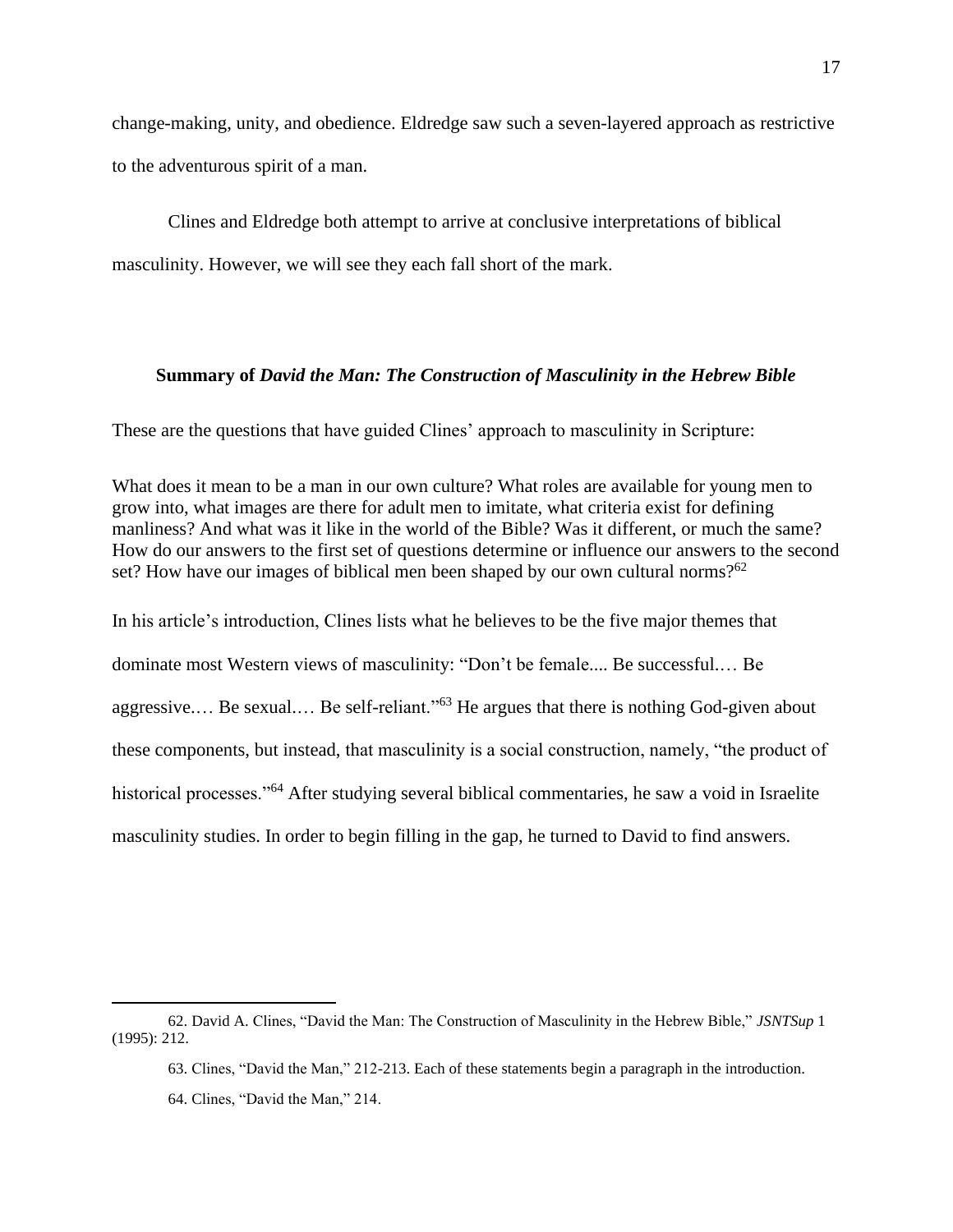He admits that he cannot prove if David's masculinity was the overall masculinity concept in Israel.<sup>65</sup> However, he believes that the Davidic narrative likely had a very potent influence upon Israelite men and that the account was formed to reflect "the cultural norms of men of the author's time."<sup>66</sup> Clines believes there are five components to David's manhood: "The fighting male,"<sup>67</sup> "the persuasive male,"<sup>68</sup> "the beautiful male,"<sup>69</sup> "the bonding male,"<sup>70</sup> and the "womanless male."<sup>71</sup>

He places the "warrior male" first and foremost because he believes that the "essential male characteristic in the David story is to be a warrior.<sup>772</sup> He makes the semantic argument from the phrase וְהִייחֵם לְאֲנָשִׁים which literally means "become men" in the battle context of 1 Samuel 4:9 to show that to become an authentic man, one must fight.<sup>73</sup>

The warrior motif is not the only theme Clines sees of David's masculinity. He believes that David's assessment by a servant of Saul in 1 Samuel 16:18 shows another building block of David's manhood. The servant characterizes David as "intelligent in speech" (נְבוֹן דָּבָר). This is the only occurrence of this phrase in the entire Old Testament. Clines concurs with Norman

- 66. Clines, "David the Man," 216.
- 67. Clines, "David the Man," 216.
- 68. Clines, "David the Man," 219.
- 69. Clines, "David the Man," 221.
- 70. Clines, "David the Man," 223.
- 71. Clines, "David the Man," 225.
- 72. Clines, "David the Man," 216.
- 73. Clines, "David the Man," 219.

<sup>65.</sup> Clines, "David the Man," 216.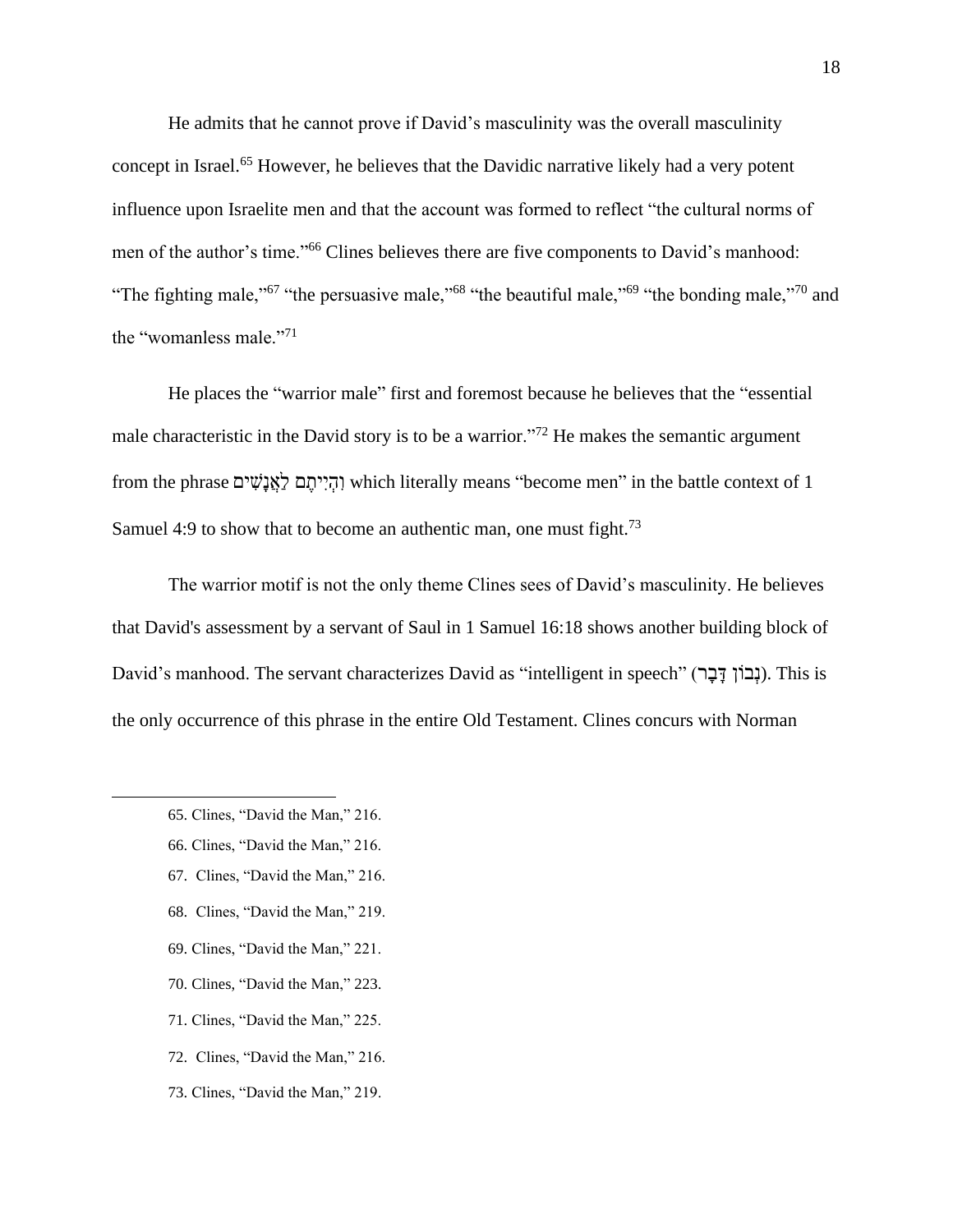Whybray, who proposes that David's persuasive speech is connected to a preeminent wisdom motif in the succession narrative.<sup>74</sup>

Clines' section on the "beautiful male" (א<sup>ָרֹעֵ</sup> תֹּאֲר) is perhaps the most countercultural to our American sociological ideology.<sup>75</sup> While beauty is attributed to various male and female characters in the Bible, it is especially male beauty that is emphasized by the writer of 1 and 2 Samuel.<sup>76</sup> It is not so much that a man can aspire to beauty, but rather that it is "very desirable" to be handsome.<sup>77</sup> He articulates that both David and Absalom reveal how beauty was an aspect of "real manhood" and deserving of "praise and admiration."<sup>78</sup>

The "bonding male" centers around David and Jonathan's deeply intimate friendship. Clines concedes that this level of intimacy was likely uncommon among male Israelites in general. Nevertheless, this model of "heroic bonding" was a suitable means by which masculinity was constructed in ancient Israel.<sup>79</sup> In sum, he sees male bonding as a vital vehicle to show an Israelite's subscription to the prevailing masculinity sociology and a way to promote this hegemonic masculinity.<sup>80</sup>

The final component to Israelite masculinity, as modeled by David, is the "womanless male." Initially, this seems like a strange aspect of David's masculinity. The Bible mentions

- 75. Clines, "David the Man," 232.
- 76. Clines, "David the Man," 222.
- 77. Clines, "David the Man," 222.
- 78. Clines, "David the Man," 223.
- 79. Clines, "David the Man," 223.
- 80. Clines, "David the Man," 225.

<sup>74.</sup> Clines, "David the Man," 220.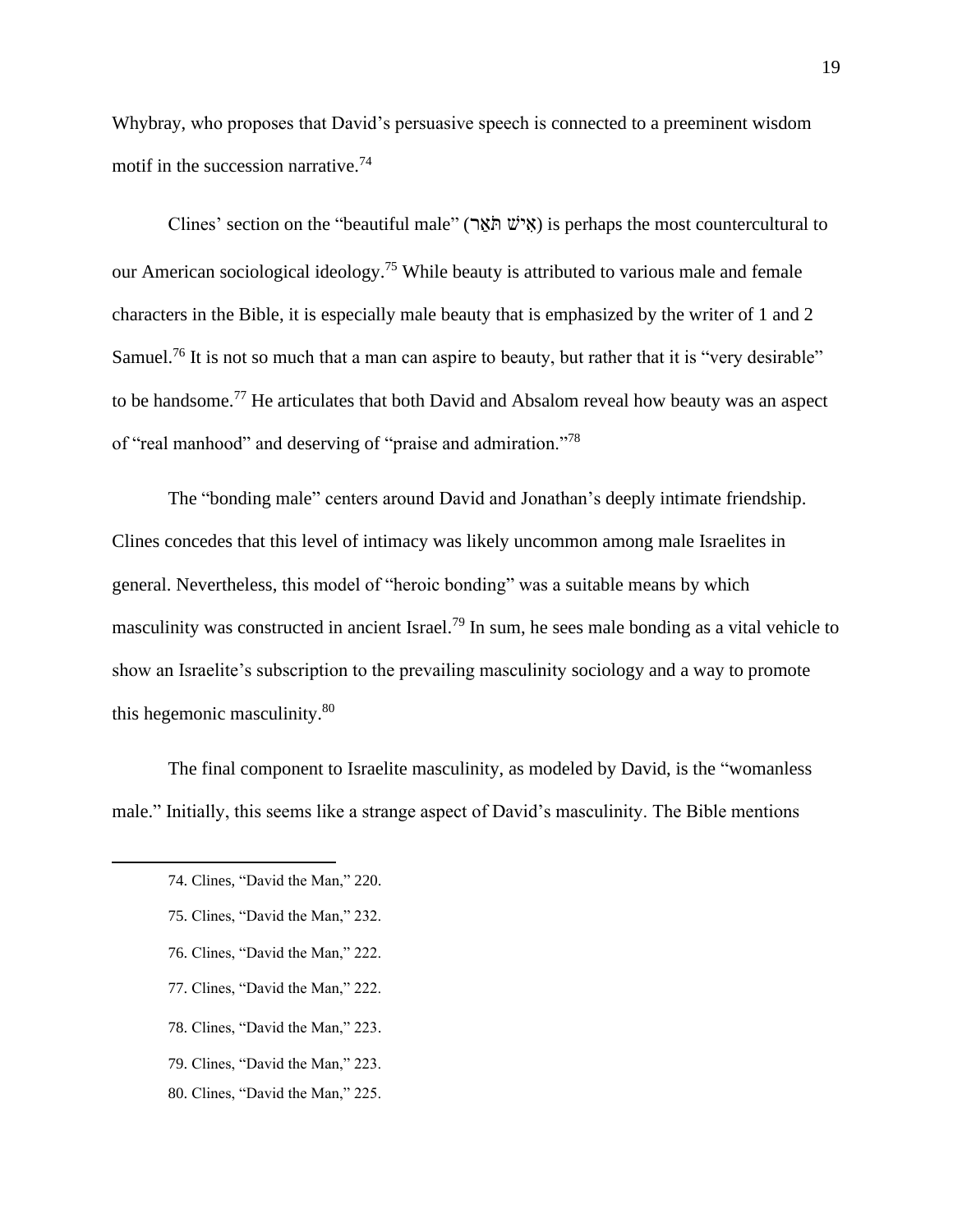David's several wives and concubines; how can he be designated "womanless?" Clines clarifies, "… it is a striking feature of the David story that the males are so casual about women, and that women are so marginal to the lives of the protagonists."<sup>81</sup> Clines believes this tragic episode shows David's message throughout his life concerning women: Avoid them, and especially understand the "damage" sex can bring to your life.<sup>82</sup>

While not classifying it as an essential component of Davidic masculinity, Clines does refer to David as the "musical male."<sup>83</sup> The secondary feature of David comes up through the narrative of 1 and 2 Samuel. Clines does not believe that David's musical and poetic ability portrays an inherently masculine trait. He gives examples of women in the Bible making music, yet he adds that women likely lacked "the skill in playing" compared to men like David."<sup>84</sup> This thought leads Clines to posit that "David's kind of music, and his pre-eminence in playing it, is represented in the narrative as an essentially male trait."<sup>85</sup>

Clines transitions away from the social construction of gender and turns to his modern reaction. Clines does not see David as representing a "new man" or a plurality of masculinities.<sup>86</sup>

- 82. Clines, "David the Man," 226.
- 83. Clines, "David the Man," 227.
- 84. Clines, "David the Man," 228.
- 85. Clines, "David the Man," 228.
- 86. Clines, "David the Man," 228.

<sup>81.</sup> Clines, "David the Man," 225.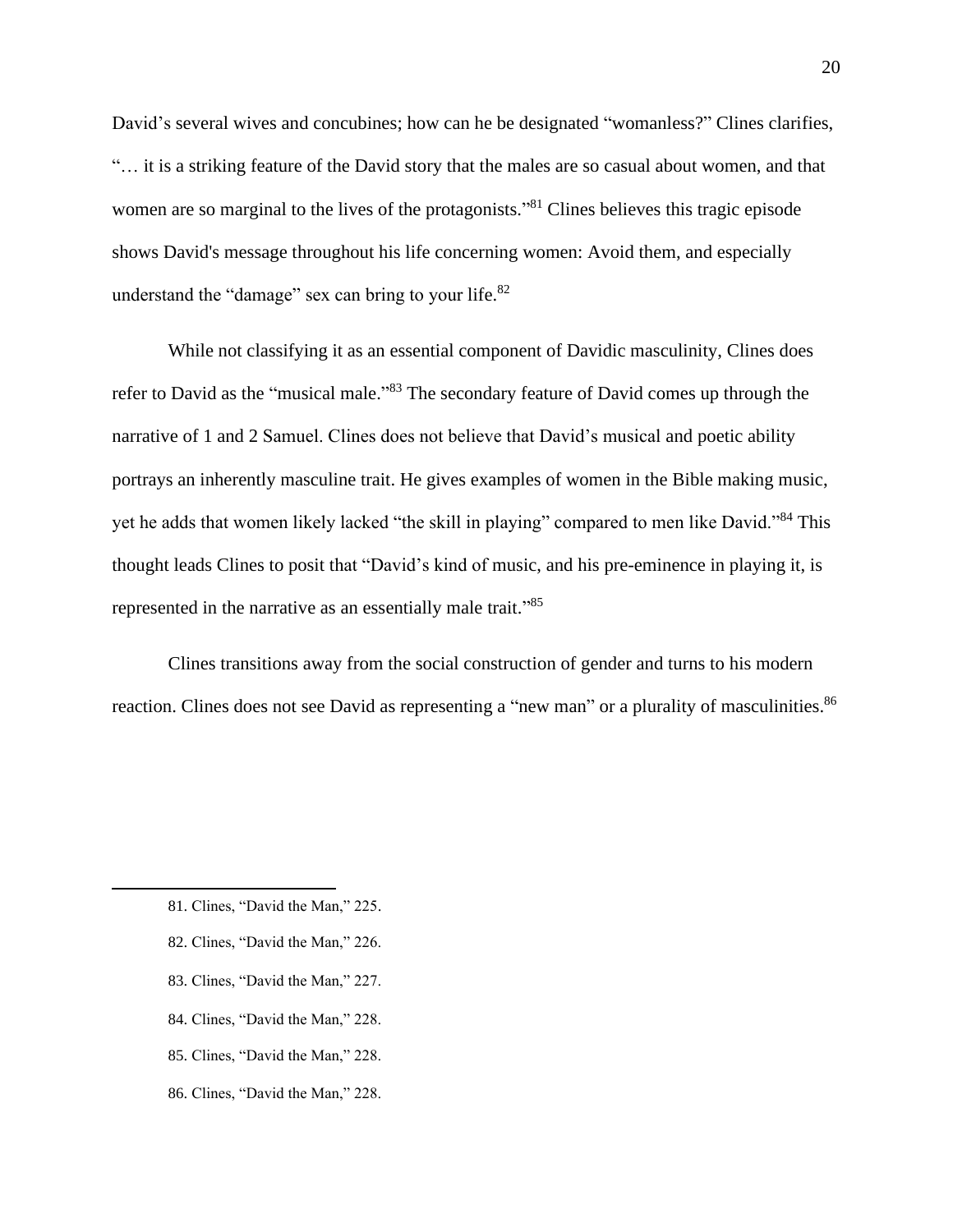At first glance, David seems to act contrary to the traditional school of masculinity at the time.<sup>87</sup> Upon further digging, Clines believes that, in reality, David is a

"fully-fledged traditional male, who for the most part recapitulates everything scripted for him by his culture, but now and then conspicuously fails—so conspicuously that any non-feminized reader knows immediately that it is a failure that is not to be excused or imitated, but is a sorry example that serves only to reinforce the value of the traditional norms."88

In other words, David's failed attempts to fit the masculine ideal actually give clarity to the reader for how an Israelite man ought to be.

Leaving the dust of Davidic Palestine, Clines turns his focus to the modern reader. What similarities are there between David's masculinity and ours? What conclusions exist from this ancestor of Christ? Clines believes there are both commonalities and differences between the David narrative and modern western masculinity. He thinks the most obvious similarity is "the modern self-definition of maleness over against femininity.<sup>89</sup> He then argues that men should neither be bound by culturally dictated masculine tasks nor culturally distorted characteristics.

Clines especially takes an interest in how most biblical commentaries overwhelmingly approve of David and gloss over his faults.<sup>90</sup> In his mind, these scholars, who are predominantly male, have participated in "gender-based hero-worship."<sup>91</sup> David is successful in nearly every

- 89. Clines, "David the Man," 231.
- 90. Clines, "David the Man," 234.
- 91. Clines, "David the Man," 235.

<sup>87.</sup> Clines notes Joab's words in 2 Sam 19:6 when David does not think of the sacrifice of his men first, but of his rebelling son Absalom as evidence some use to prove David was seeking to establish an alternate form of masculinity over and against the hegemonic masculinity of his day (Clines, "David the Man," 228-229).

<sup>88.</sup> Clines, "David the Man," 231.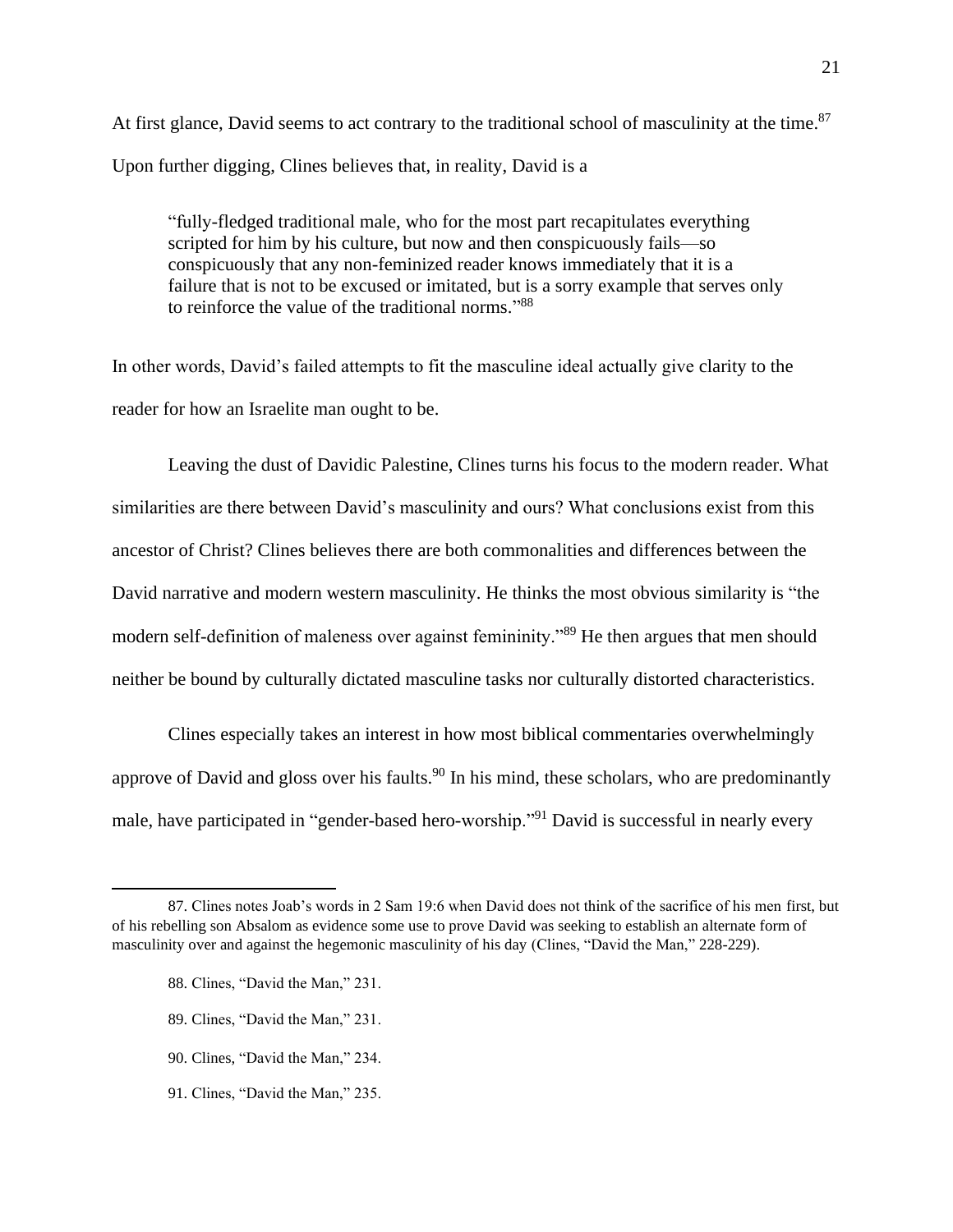arena of life. This level of success is commonly admired in Western masculinity. His success has swallowed up all of David's grievous errors.

To conclude, Clines laments that biblical commentators have pressed their worldview upon the Davidic story. He believes this will inevitably "write the Bible out of existence."<sup>92</sup> He sees too many male scholars superimposing a modern masculinity conception that distorts the biblical record and makes the text as "undisturbing as possible."<sup>93</sup> The critical scholar's task is to remove the veils of culture and experiential knowledge to find the original text's real purpose.

#### **Analysis of** *David the Man: The Construction of Masculinity in the Hebrew Bible*

David Clines is a preeminent Old Testament scholar, and one can see his vast knowledge of the Hebrew language and the biblical record. Clines begins his article by inviting the reader to ponder the question every male faces: "What does it mean to be a man in (y)our own culture?"<sup>94</sup> This question must be answered from Scripture, and it seems like Clines is about to make such an attempt through David's story. Nevertheless, as the article goes on, the reader recognizes the misguided hermeneutic Clines uses to reach his conclusions.

- 93. Clines, "David the Man," 243.
- 94. Clines, "David the Man," 212.

95. David A. Clines, "Dancing and Shining at Sinai: Playing the Man in Exodus 32-34," in *Men and Masculinity in the Hebrew Bible and Beyond*, ed. Ovidiu Creanga (Sheffield: Sheffield Phoenix Press, 2010), 54.

<sup>92.</sup> Clines, "David the Man," 243.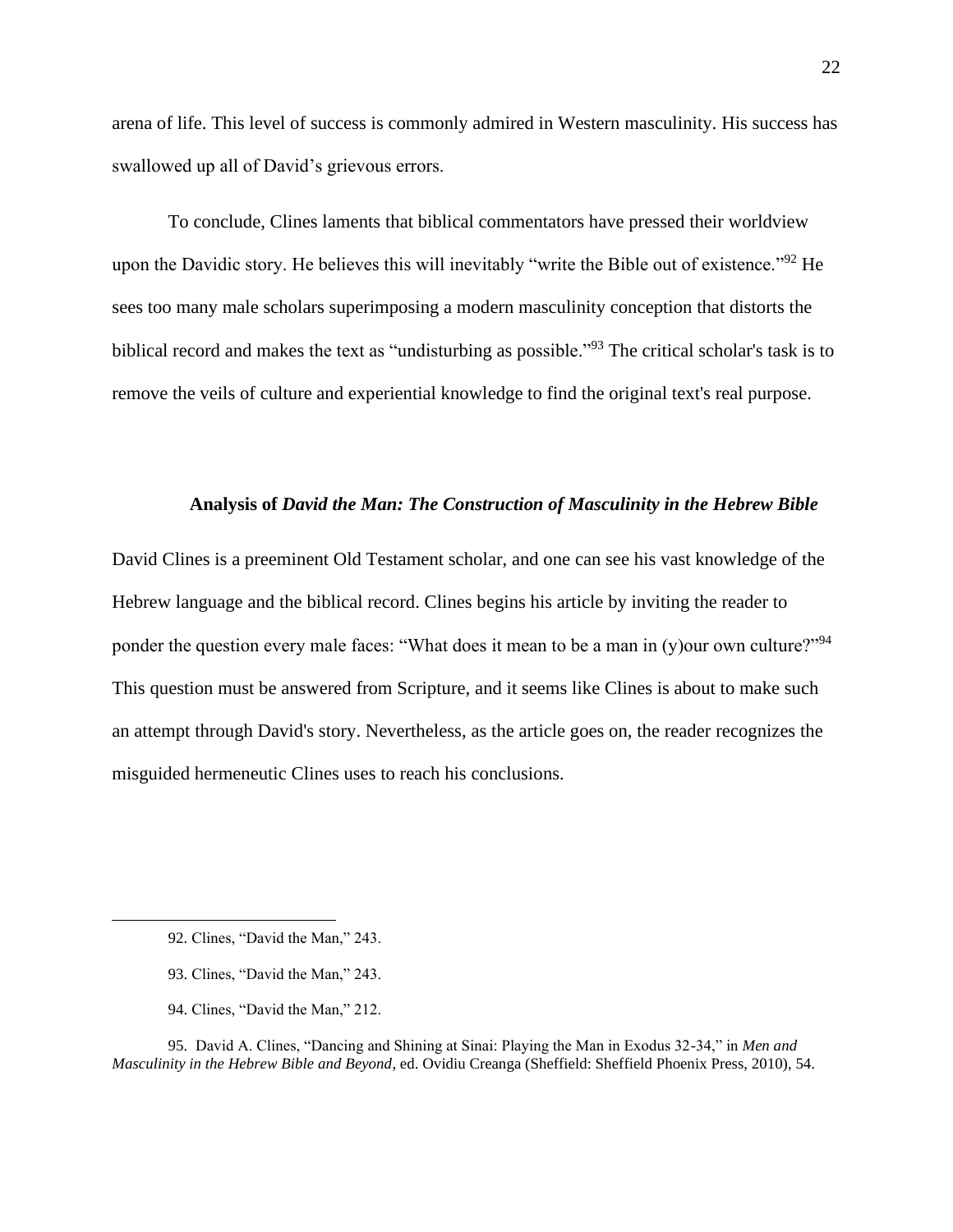As noted before, Clines sees gender performance in every verse of Scripture.<sup>95</sup> With his interpretational model in place, he believes the writer of 2 Samuel desires to portray David as the man every Israelite male wants to replicate. I would contend the opposite. If this were the case, why would the writer include the Bathsheba and Uriah account? Why would he include David's many failures as a father? If he were trying to show that being like David is the path to true masculinity, why include such an ambition's dangerous results? Sara Koenig concludes, "Rather than glorifying hegemonic masculinity, this text ends up undermining it, exposing cracks in this image of masculinity.<sup>96</sup> I believe she is correct. The biblical text seeks to show the contrast between the faithful man and the faithless man. It demonstrates how masculinity not centered in the Lord can lead to a destructive outcome.

There is nothing wrong with Clines' discovery of different motifs in the Davidic record. One can see David's warrior status, his skill with words, his beauty, his desire for male friendship, and even in certain respects, David's "womanless" life.<sup>97</sup> These can be useful descriptions, but they are not to be normative prescriptions. David's own life shows contradictions to Clines' proposition. Consider what Clines classifies as the "essential male characteristic in the David story."<sup>98</sup> David was not always the type to rush into war. I contend David was often a "reluctant warrior." He did not go out of his way to attack his flock's predators but remained on the defensive. He goes out to fight Goliath only after the Israelite army, including his brothers, cower in fear and avoid the confrontation. He is presented with several

<sup>96.</sup> Sara M. Koenig, "Make War Not Love: The Limits of David's Hegemonic Masculinity in 2 Samuel 10- 12," *BI* 23 (2015): 489.

<sup>97.</sup> Clines, "David the Man," 225.

<sup>98.</sup> Clines, "David the Man," 216.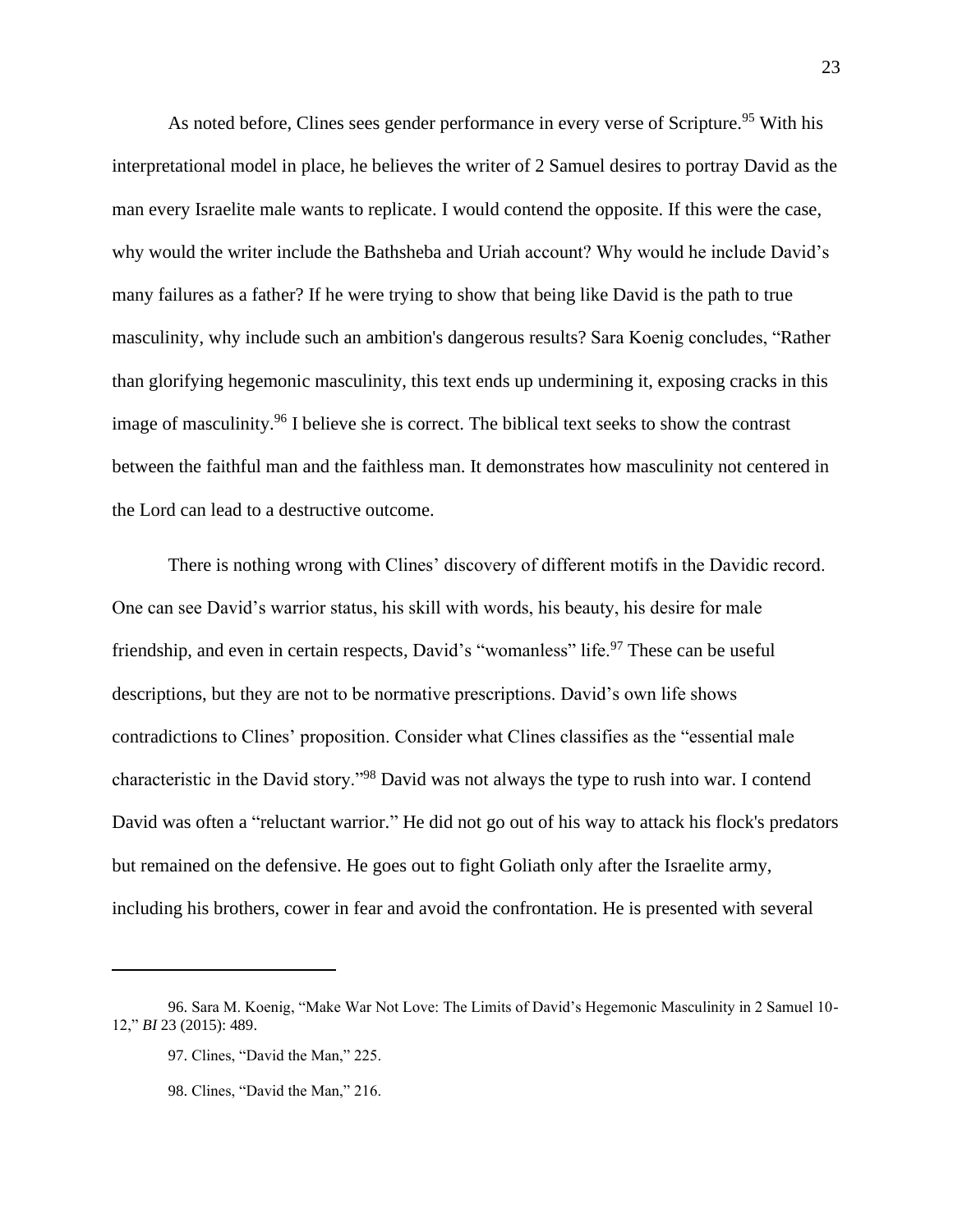opportunities to eliminate Saul and procure the kingship, but he refuses. While it is obvious that David was known for his tremendous multi-faceted military ability, he was not always dead set on being a warrior. In several of David's psalms, one can see the exhaustion of fighting and how he calls on the Lord to deliver him. 99

The second category that I find incredibly misleading is Clines' belief that David exemplifies the "womanless male."<sup>100</sup> Clines says that for David, women are just political pawns, and sex is a casual event. Clines even goes so far as to say that the writer of 2 Samuel wants to display for Israelite men the evident dangers of women.<sup>101</sup> I do not believe David thought women to be a nuisance nor only a means for sexual release. Consider David's words in Psalm 86:16b: "Save me, because I serve you just as my mother did."<sup>102</sup> David never speaks in such a glowing way about his father, yet interestingly his mother's name is left unknown. Perhaps, this is because David thought so highly of her that he wanted her faith to be her defining feature.

David's heartfelt love for women was romantic as well. In 1 Samuel 25, when Abigail demonstrates her godliness even while being married to her godless husband, David seems to have an interest in her that surpasses political and sexual gain. He praises the LORD for her.<sup>103</sup> He gives genuine compliments for her character.<sup>104</sup> Finally, in 1 Samuel 25:40, David asked for

101. Clines, "David the Man," 226.

103. 1 Sam 25:32

104. 1 Sam 25:33-34

<sup>99.</sup> Psalms 54-60 contain the repeated refrain of exhaustion and how a call for the Lord to deliver him.

<sup>100.</sup> Clines, "David the Man," 225.

<sup>102.</sup> David uses the word ךָ ְת ָֽ מֲא which has the second singular possessive suffix referring to the Lord. This is a compliment of the highest praise. BDB nuances this term as "referring to speaker, in token of humility." (BDB, s.v. "ה מ א. ("David humbly categorizes himself and, in the process, he gives a glowing description of his godly mother.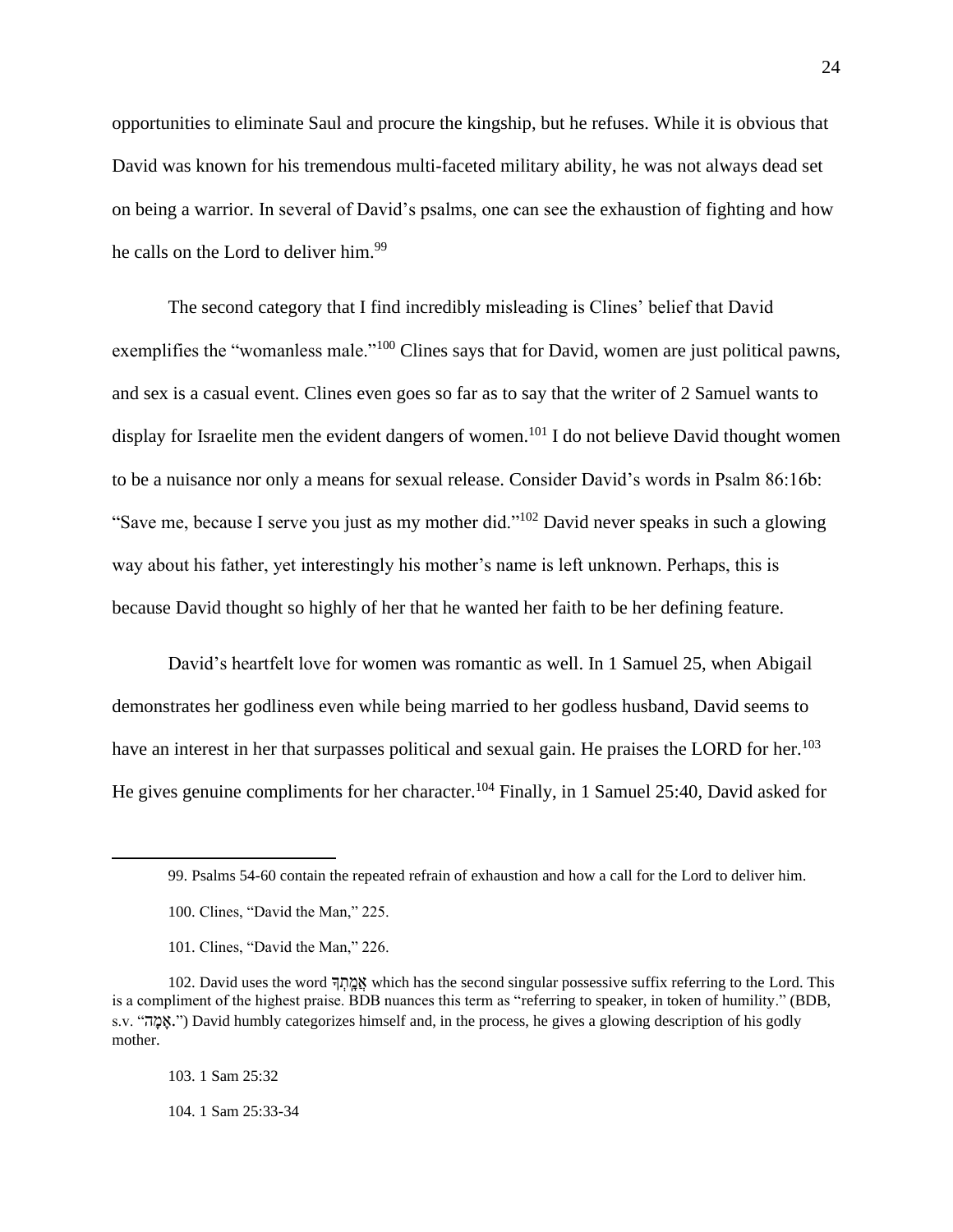Abigail's hand in marriage. At first glance, it seems like an impersonal proposal. After all, he sends his servants to ask her and not himself. Nevertheless, there is far more nuance to this than that. What does David stand to gain politically by marrying Abigail? Why would he make such a hasty effort to marry her during a time of turmoil in his life? Perhaps, he sent his servants to show he could offer her protection. Consider also how Abraham sent his servant to procure a wife for Isaac, which means this could be a culturally appropriate way to propose. Judging by David's profoundly emotional nature as evidenced by the tearstains in his psalms, <sup>105</sup> this proposal was much more than a ploy. David marvels at Abigail's faith and how she puts that faith into action. The writer of 1 Samuel gives several examples of Abigail's godliness with good reason. Every indication of the text points to David seeing her character and longing to marry her not merely due to her physical attractiveness or her effectiveness in speech.

In Clines' concluding section, his caution about speaking too highly of David is warranted. He believes that commentators have primarily given him a pass, especially in the case of Bathsheba, to which I wholeheartedly agree. What is particularly interesting about Clines' analysis of David is that the hegemonic ideal ought not to be applied at all. He began his article with the question: "What does it mean to be a man in our own culture?" but he never answers the question.<sup>106</sup> He speculates that David set the masculine standard in Israel, then voices his concern over commentators' handling of David, but does not address the very first question he posed. He compares David's world and ours and notes several similarities, but he seems to fall short of

<sup>105.</sup> Psalm 6:3 speaks of David's feelings of abandonment. Psalm 34:18 refers to David's feeling of being brokenhearted. A graph detailing all the emotions David shows in his psalms can be found at http://dyingtolive.org/seed-men/davids-psalms-manly-emotions/. (Jeff Krabach, "David's Psalms: Manly Emotions," *Seed Church*, 13 May 2016, http://dyingtolive.org/seed-men/davids-psalms-manly-emotions/).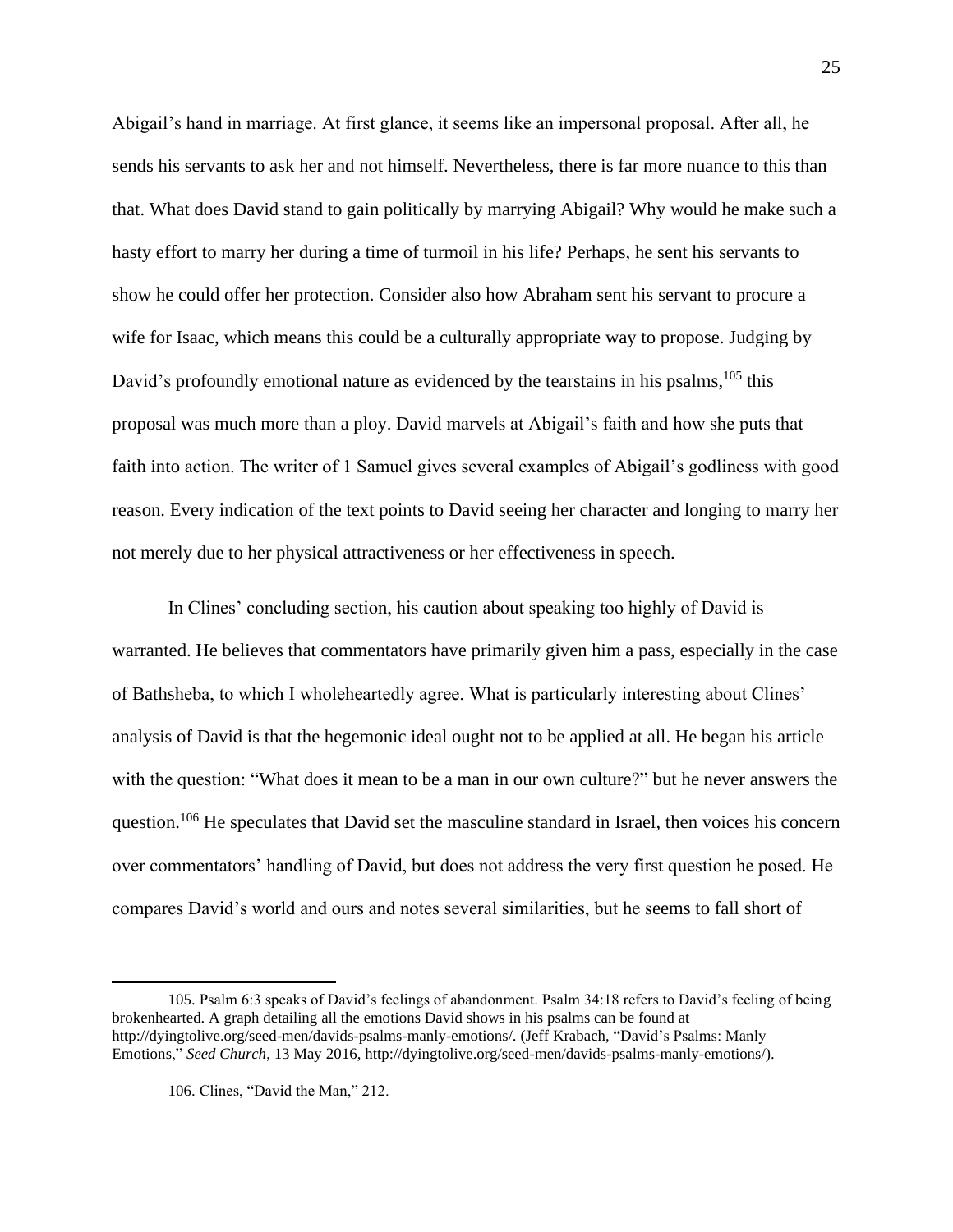making conclusive applications. Clines excellently exposes the hermeneutical problem with reading one's own culture into the biblical scene. Coincidentally, he encourages the reader to see each section of the Bible in a gender-oriented way.<sup>107</sup> This form of interpretation takes the text out of its proper literary context and leads to conclusions on gender that the text does not even attempt to offer. One man's description cannot set the standard for the biblical man. If this hermeneutic is applied, it would undermine the complexity of Israelite masculinity and perhaps even cloud God's own intent as the primary formulator of Israelite culture and society. Clines' form of identifying biblical masculinity continues to be the standard in the academic arena. While his initial intent may have been to shy readers away from making modern masculinity principles from biblical accounts, he nevertheless set the standard for forwarding that agenda. We see the replication of Clines' hermeneutic in current studies.

#### **The Current Wave of Biblical Masculinity Studies**

Cline's model for analyzing masculinity continues to have a significant influence today. Several significant biblical masculinity articles have been written using his structuring methodology. Susan Haddox, the chair of philosophy and religious studies at the University of Mount Union, exemplifies this in her article concerning Gideon's masculinity.<sup>108</sup> She concurs with Clines' thought that warfare was the dominant masculine trait in the biblical world.<sup>109</sup> She believes this is especially noticeable in Judges 9:54, which portrays "dying at the hand of a woman in battle

<sup>107.</sup> Clines, "Dancing and Shining at Sinai," 54.

<sup>108.</sup> Susan E. Haddox, "The Lord is with You, You Mighty Warrior": The Question of Gideon's Masculinity," *Proceedings EGLBS & MWSBL* 30 (2010).

<sup>109.</sup> Haddox, "The Lord is with You," 72.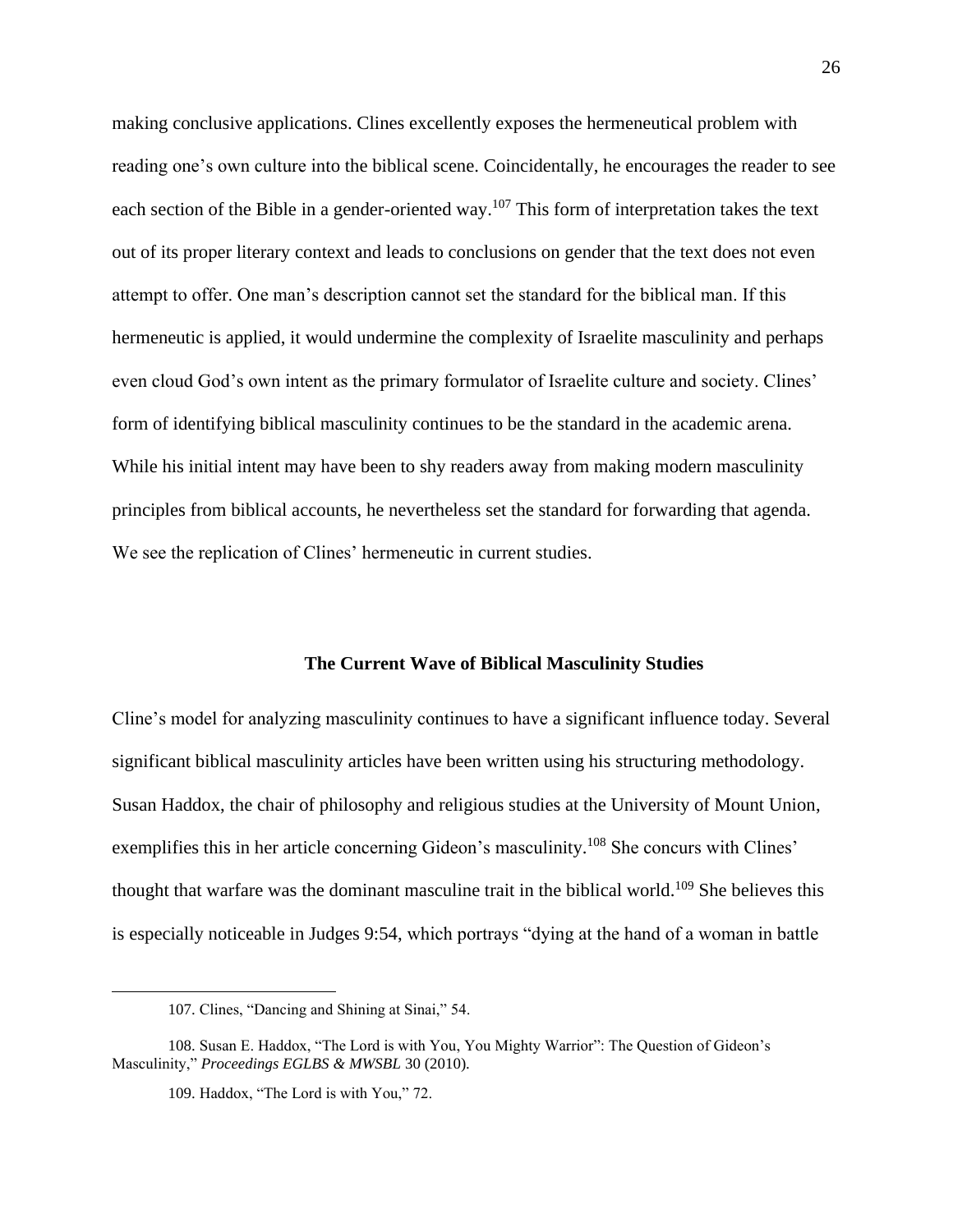seems to be the greatest humiliation a warrior could suffer."<sup>110</sup> She believes honor is another component of biblical masculinity that is tightly connected to the emphasis on warfare.<sup>111</sup> The honorable man desires to provide an inheritance and to protect himself and his family. She rounds out her masculine characterization with the component of persuasiveness. She references Clines in her work, and she shows the impact his article made on her reading of the Gideon account. She, like Clines, is seeking to discover broad principles concerning Hebraic masculinity from a vivid narrative. She concludes her article by remarking, "The ideals of hegemonic masculinity seem to come into conflict with those of the will of YHWH."<sup>112</sup> This stance is a significant deviation from Clines' thought. He would say that the biblical writers sought to portray the hegemonic male in a positive light, where here, she seems to argue the opposite.

Sara Koenig, an associate professor of biblical studies at Seattle Pacific University, seems to continue this push by Haddox. She believes that Davidic hegemony is presented not to reinforce the hegemonic masculinity in Israel but rather to reveal "cracks in this image of masculinity."<sup>113</sup> She agrees with Clines that David was considered an ideal man in his immediate context, and yet 2 Samuel 10-12 shows the limitations of such an idealization of masculinity.<sup>114</sup> She quotes Clines' comment concerning how David's story leads the male reader to be wary of entanglements with women, and she takes a different approach. In her opinion, the text does not give us the exact nature of David's sexual encounter with Bathsheba. David could have had real

- 110. Haddox, "The Lord is with You," 74.
- 111. Haddox, "The Lord is with You," 74.
- 112. Haddox, "The Lord is with You," 87.
- 113. Koenig, "Make War Not Love," 489.
- 114. Koenig, "Make War Not Love," 491.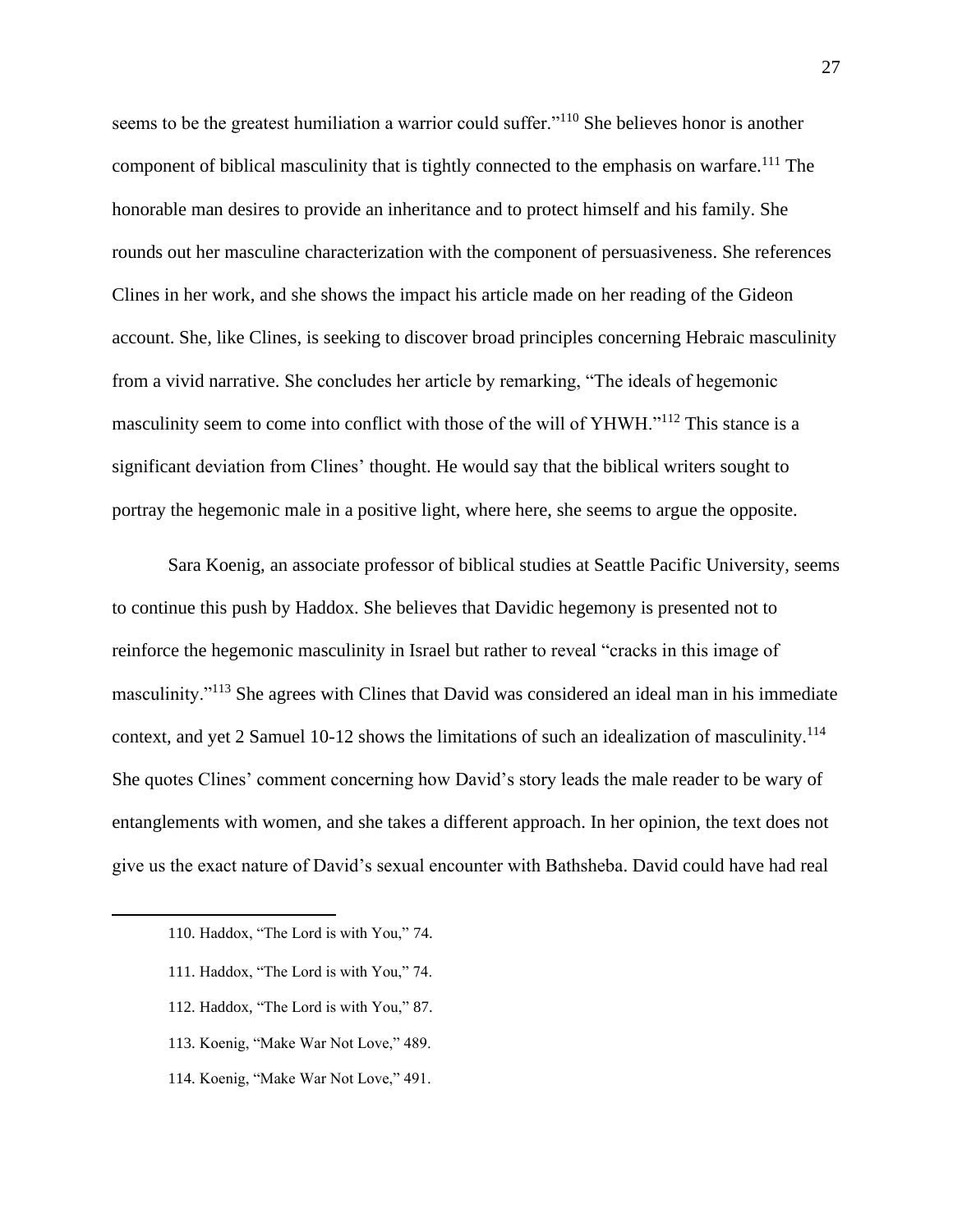romantic feelings for Bathsheba, and this account is purposely set in contrast to Amnon's sexual assault of Tamar. While she admits this is highly unlikely, she seems to indicate that Clines goes a little too far in his "womanless" component of biblical hegemonic masculinity. An exciting twist she adds to the conversation is David's relationship with Yahweh. Cline does not directly address this issue. In her mindset, the Davidic account "points to a limit of hegemonic masculinity within the Hebrew Bible, where Yahweh is the ultimate rule-maker who steps in when humans break those rules."<sup>115</sup> In other words, the emphasis of the text could be centering on how the Lord is far different from the dominant masculine cultural construct. Strikingly, at the conclusion of her article, she references explicitly the wrong-headed approach of *Wild at Heart*, which will be examined later in this thesis, of modeling modern masculinity by David's characteristics.

The clearest indicator of Clines' enduring pull in the field of biblical masculinity studies comes from an article from 2019 by Jon-Michael Carman. He adopts a modified version of Clines' model of masculinity and calls Clines' model "the starting point for modeling masculinity in the Hebrew Bible."<sup>116</sup> Using each of Cline's components, Carman analyzes the portrayal of Abimelech's masculinity in the Judges narrative.

The most enduring testament to Clines' sway in this field is the volume entitled *Men and Masculinity in the Hebrew Bible and Beyond*. Clines, who was the primary driver of compiling this project,<sup>117</sup> calls this "the first of its kind in being focused on the construction and

<sup>115.</sup> Koenig, "Make War Not Love," 507.

<sup>116.</sup> Carmen, "Abimelech the Manly Man?," 305.

<sup>117.</sup> Ovidiu Creanga, "Preface," in *Men and Masculinity in the Hebrew Bible and Beyond*, ed. Ovidiu Creanga (Sheffield: Sheffield Phoenix Press, 2010), vii-viii.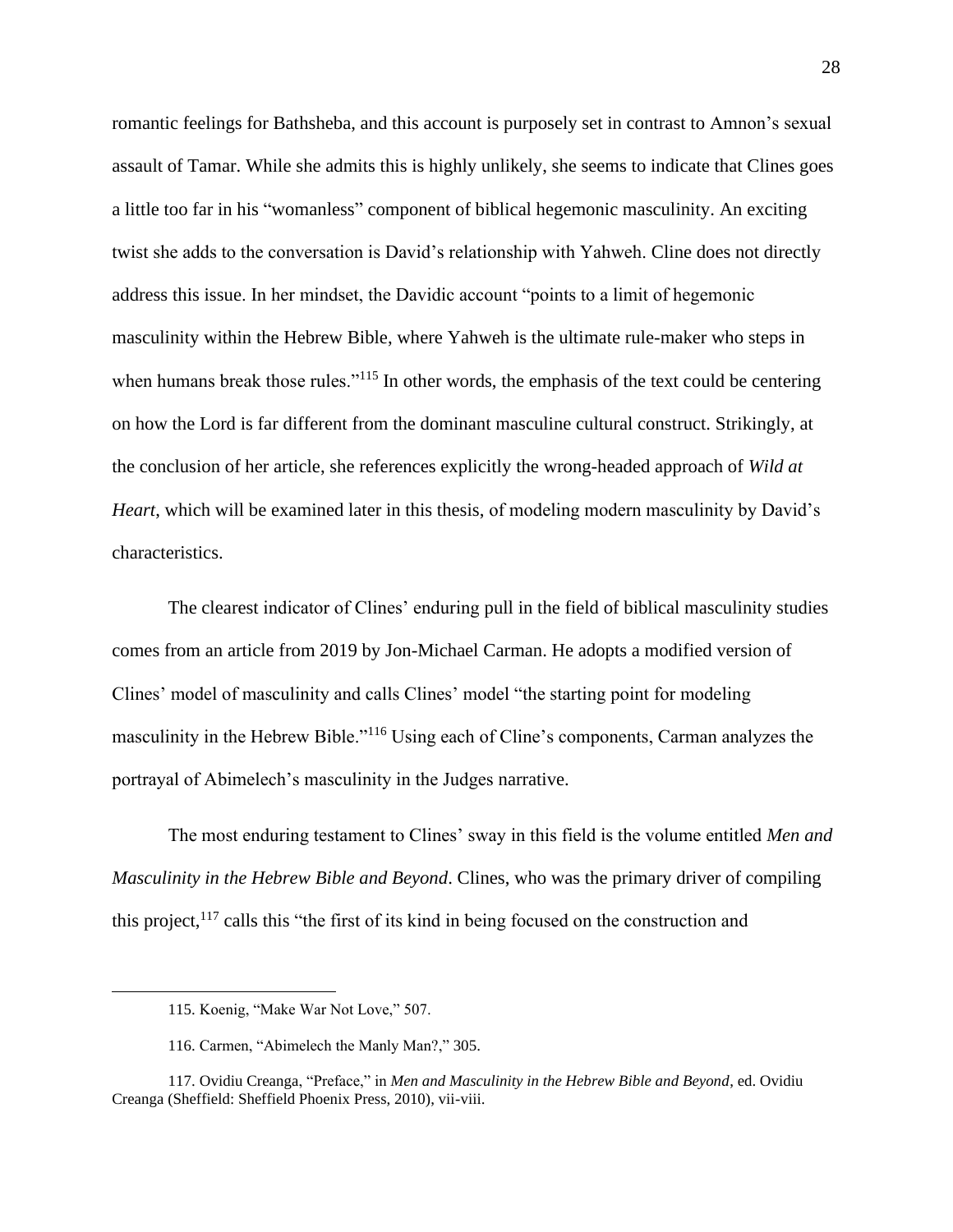representation of masculinity in the Hebrew Bible."<sup>118</sup> This book continues to be an authoritative work in the field, even though it has been a decade since it was first published.

#### **The Implications of Clines' Model for Ascertaining Biblical Masculinity**

Clines' model can be extremely beneficial for furthering one's understanding of different male figures in the Bible. However, one cannot make the jump that such descriptions set the standard for how the Israelite culture viewed masculinity. Furthermore, it is a dangerous proposition to hint at contemporary applications from these biblical narratives. As we will discuss when we address legalism, such renderings of masculinity can lead the male reader to a crisis and deep confusion concerning what the Bible teaches about manhood's essential qualities.

#### **Summary of** *Wild at Heart: Discovering The Secret of a Man's Soul*

Moving from academia to the world of everyday American men, we must recognize and analyze what has become one of the definitive texts of American evangelical books on masculinity.<sup>119</sup> As I summarize his book, it is important to acknowledge that there is much truth to what Eldredge writes. The critical problem is that this truth is mixed in with faulty exegesis and conjecture. I will be focusing primarily on the bold and subtle misconceptions he has about Christian masculinity.

<sup>118.</sup> Clines, "David the Man," 234.

<sup>119.</sup> This is "evangelical" in the sense of the ideology of American Evangelicalism as defined in the first footnote.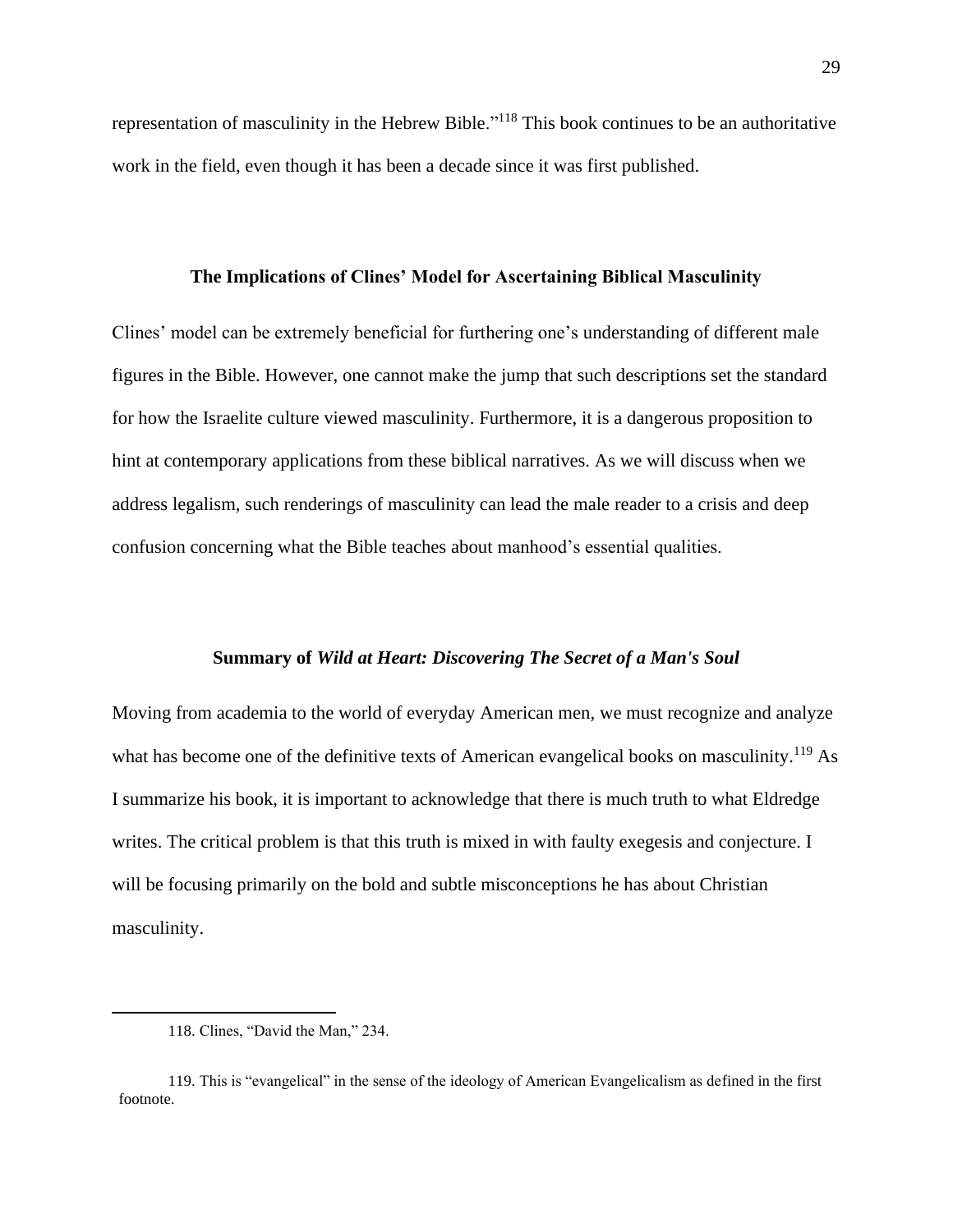John Eldredge sees Christian masculinity in an identity crisis. At the beginning of his book, Eldredge encourages men to run to the wilderness to find their hearts.<sup>120</sup> He quotes a portion of Proverbs 20:5 from the NKJV, which reads, "The heart of a man is like deep water." It is up to each man to find his true masculine soul.

He believes the creation account of the first man indicates the wild nature of men.<sup>121</sup> He sees Adam being formed in the wilderness as evidence that men are essentially wild by nature. In other words, "Men are born in the outback, from the untamed part of creation."<sup>122</sup> He looks not only to the origination of masculinity but also to biblical men like Moses, Jacob, Elijah, John the Baptizer, and even Jesus to show how men must be called from the wild to be wild.<sup>123</sup> This foundational point sets Eldredge up for his often-used complaint that Christianity today has made men think that "God put them on earth to be a good boy."<sup>124</sup> He sees the Christian man in the pews today as merely "dutiful" and "separated from his heart."<sup>125</sup> Men need to be reinvigorated, and for that to happen, Eldredge asks the question, "What makes you come alive?"<sup>126</sup>

122. Eldredge, *Wild at Heart,* 3-4.

123. He talks about how Moses was called in the wilderness by the burning bush and "not in a mall." Jacob wrestled with God "not on the living room sofa" but in the wilderness. Elijah went to the wilderness to be reenergized. John the Baptizer's ministry was in the wilderness and Jesus was "led by the Spirit" into the wilderness (Eldredge, *Wild at Heart,* 5).

- 124. Eldredge, *Wild at Heart*, 5.
- 125. Eldredge, *Wild at Heart*, 5.
- 126. Eldredge, *Wild at Heart,* 9.

<sup>120.</sup> Eldredge, *Wild at Heart*, 3.

<sup>121.</sup> Eldredge, *Wild at Heart*, 3-4.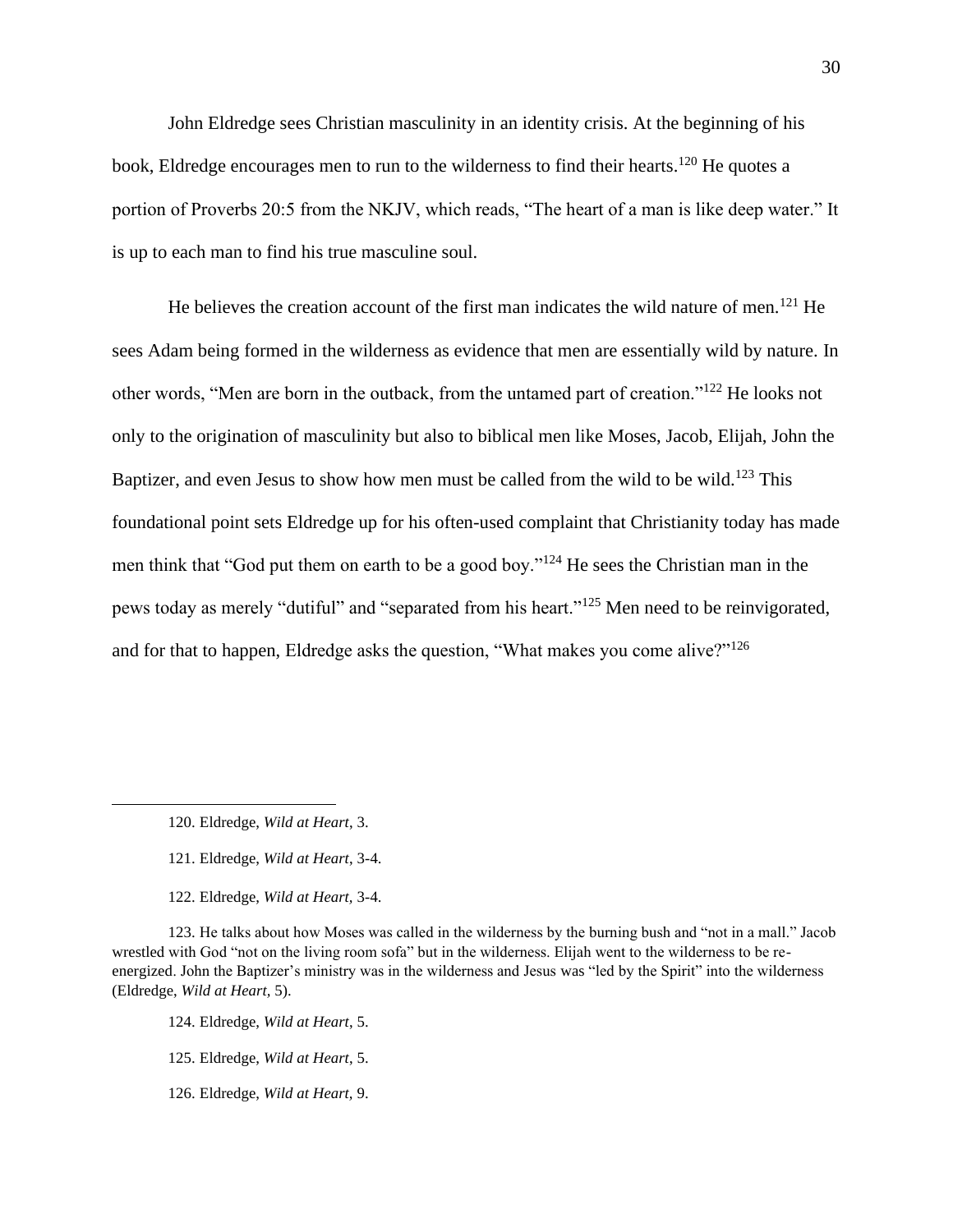A man must look within himself and find where his true passions lie. He must discover both what makes his own life essential to the world and the meaning for which God created him.<sup>127</sup>

According to Eldredge, there are three essential components of being a man: A battle to fight, an adventure to live, and a beauty to rescue. These are all subjective to the individual man, but from the countless conversations he has shared with men, he believes these longings to be "universal."<sup>128</sup> So what is the idea behind the battle a man must fight? First and foremost, it is a heart desiring to be a hero. One of Eldredge's common word pictures is the contrast between Mr. Rogers and Braveheart.<sup>129</sup> What man would rather be Mr. Rogers when he is built to be a warrior like Braveheart? A man is designed to be a fighter, but before he can fight, he must answer the question, "Where do (I) come from?"<sup>130</sup>

A man should be "invited to be dangerous."<sup>131</sup> "If a boy is to become a man … he has to know where he comes from and what he's made of."<sup>132</sup> Using the cultural reference to Braveheart, he sees Jesus from a militaristic standpoint as he confronts his enemies. Eldredge writes, "Christ draws the enemy out, exposes him for what he is, and shames him in front of

- 128. Eldredge, *Wild at Heart*, 9.
- 129. Eldredge, *Wild at Heart*, 22, 35.
- 130. Eldredge, *Wild at Heart*, 21.
- 131. Eldredge, *Wild at Heart*, 21.
- 132. Eldredge, *Wild at Heart*, 21.

<sup>127.</sup> Eldredge, *Wild at Heart,* 9.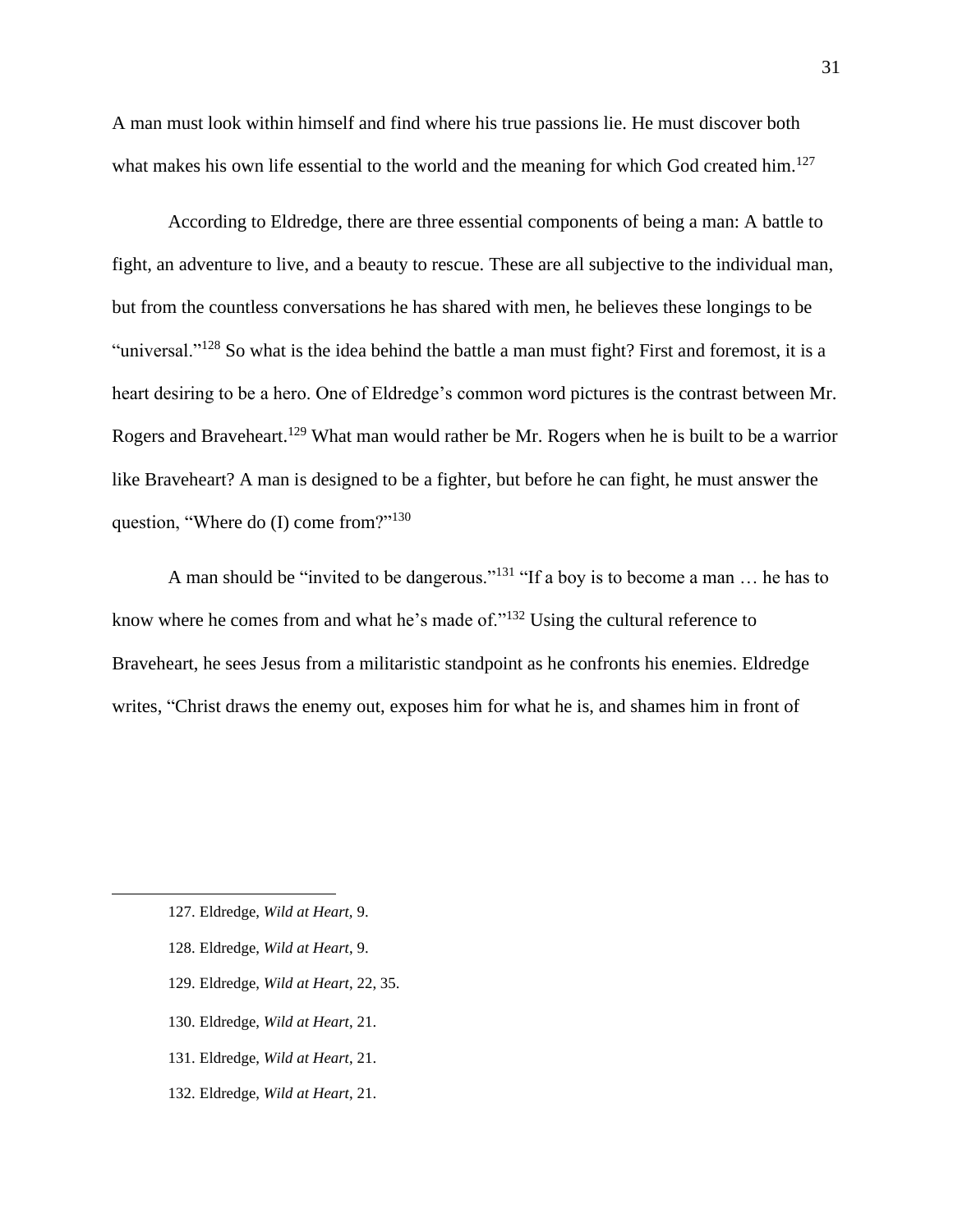everyone."<sup>133</sup> God is in a battle for our freedom.<sup>134</sup> If God's heart is fierce, then men must have the same fierceness to fight. $135$ 

In Eldredge's mind, God shows this fierceness by calling his "wild" creation "good."<sup>136</sup> He articulates that God continues to allow this "wildness" to endure in the modern world. God is not a chess-player "playing both sides of the board."<sup>137</sup> God is a risk-taker.<sup>138</sup> Eldredge believes that God is riskier than most theologians are willing to admit, but he specifically mentions that he does not advocate "open theism."<sup>139</sup> However, he refuses to back down from his position that there is something wild in the heart of God.<sup>140</sup> God relishes risks and loves to "come through."<sup>141</sup> The masculine soul desires this same drive for those he loves.

The problem for men in Eldredge's mind is that they have no battle to fight.<sup>142</sup> Battle and adventure have been replaced by "pencils and cubicles."<sup>143</sup> Men are going through the motions of a soul-draining life. As the line from Braveheart puts it, "All men die; few men ever really

- 133. Eldredge, *Wild at Heart*, 25.
- 134. Eldredge, *Wild at Heart*, 25.
- 135. Eldredge, *Wild at Heart*, 26.
- 136. Eldredge, *Wild at Heart*, 30.
- 137. Eldredge, *Wild at Heart*, 30.
- 138. Eldredge, *Wild at Heart*, 31.
- 139. Eldredge, *Wild at Heart*, 32.
- 140. Eldredge, *Wild at Heart*, 32.
- 141. Eldredge, *Wild at Heart*, 32.
- 142. Eldredge, *Wild at Heart*, 41.
- 143. Eldredge, *Wild at Heart*, 42.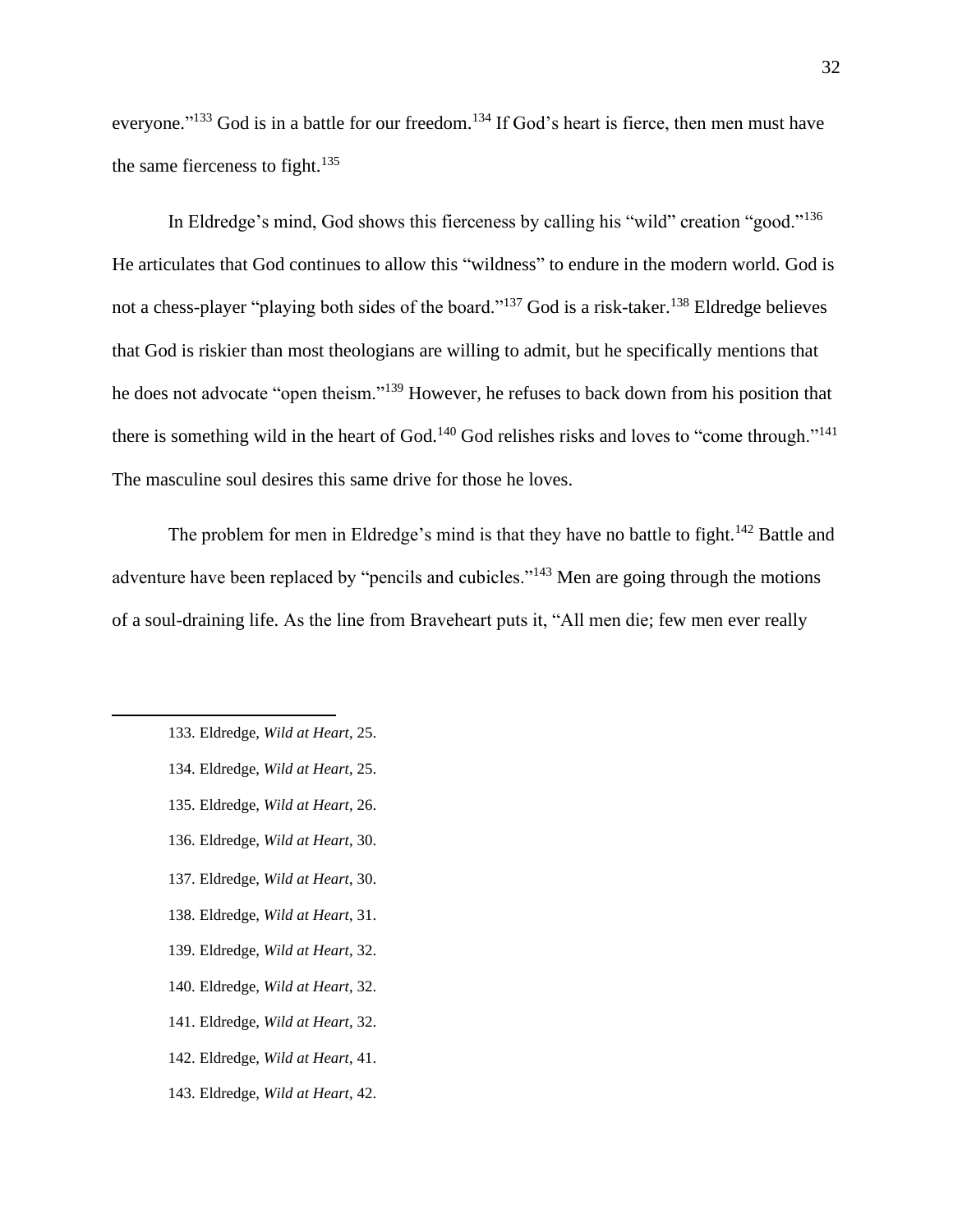live."<sup>144</sup> He believes the reason this tragedy is happening revolves around men's greatest fear: exposure.<sup>145</sup> No man wants to be discovered to be an imposter of masculinity. He fears that someone will sense he does not have what it takes.

Why do men have this innate sense to discover their status, and why do men hide emotion when they feel like they have not achieved their status or purpose? Eldredge believes it comes down to the ultimate question every man must answer: "Do I have what it takes?"<sup>146</sup> Until a man experiences the answer to that question, a wound is inflicted upon him that alters his very life perspective. It affects his relationship with women and with emotional health. He "craves" to truly feel masculine.<sup>147</sup>

How does a man find healing to his wound? He must have a battle to fight that brings out his true masculine spirit. Eldredge does not think society-at-large is doing men any favors in this endeavor. Quoting Robert Bly, he writes, "We know our society produces a plentiful supply of boys, but seems to produce fewer and fewer men."<sup>148</sup> Men are given strength and power by nature, but the modern man is called to avoid using his God-given strength. As a boy, he is called "over-active," and as a man, he is told to "be soft."<sup>149</sup> Men long to be heroes, and yet Eldredge laments that American society does not allow him to do so.

- 145. Eldredge, *Wild at Heart,* 45.
- 146. Eldredge, *Wild at Heart*, 62.
- 147. Eldredge, *Wild at Heart*, 66.
- 148. Eldredge, *Wild at Heart*, 82.
- 149. Eldredge, *Wild at Heart*, 82.

<sup>144.</sup> Quoted on page 41 of *Wild at Heart*. I was unable to find the primary source for the quote.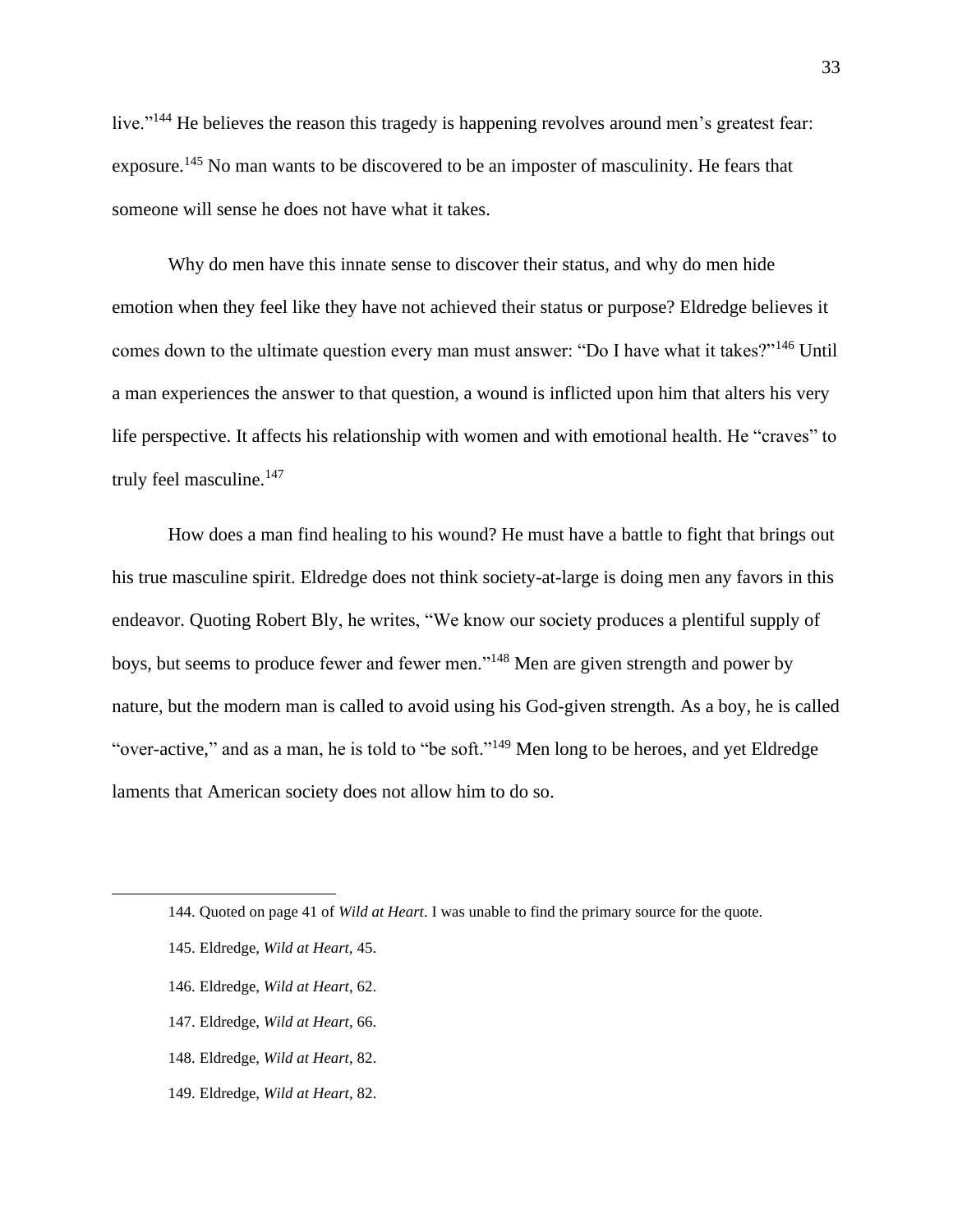Eldredge sees the church as a failure when it comes to addressing this issue. The church cares more about morality. He writes, "Morality is a good thing, but morality is never the point."<sup>150</sup> Men are designed for so much more, and it is God who reveals a man's specific purpose. Each man must embark on their own "calling out" journey with God.

In contrast, our culture promotes the idea that a man must intensely commit to "living in a way where we do not have to depend on anyone – especially God."<sup>151</sup> Christianity is not merely self-help but a healing from the Lord.<sup>152</sup> A man must "invite Jesus into the wound, we ask him to come and meet us there, to enter into the broken and unhealed places of our heart."<sup>153</sup> We must "let God love us; we let him get real close to us."<sup>154</sup> This is the releasing of self that leads a man to see his true identity, namely, the man God had in mind when he made him.<sup>155</sup> Only after this identity revelation can a man indeed be armed for the battle he must fight.

Satan is desperate to search and destroy the hearts of men. His strategies include disrupting communication between Christians, <sup>156</sup> filling our minds with sinful propaganda, <sup>157</sup>

- 153. Eldredge, *Wild at Heart*, 128.
- 154. Eldredge, *Wild at Heart*, 130.
- 155. Eldredge, *Wild at Heart*, 134.
- 156. Eldredge, *Wild at Heart*, 160.
- 157. Eldredge, *Wild at Heart*, 162.

<sup>150.</sup> Eldredge, *Wild at Heart*, 101.

<sup>151.</sup> Eldredge, *Wild at Heart*, 121.

<sup>152.</sup> The Christian life is also repentance, being crucified and rising with Christ. Many who focus on healing cannot see past it. Our sinfulness is a more fundamental truth about us than our being wounded. We meet Jesus first as Savior. Healing is an aspect of sanctification that will remain incomplete while we are sinner-saints.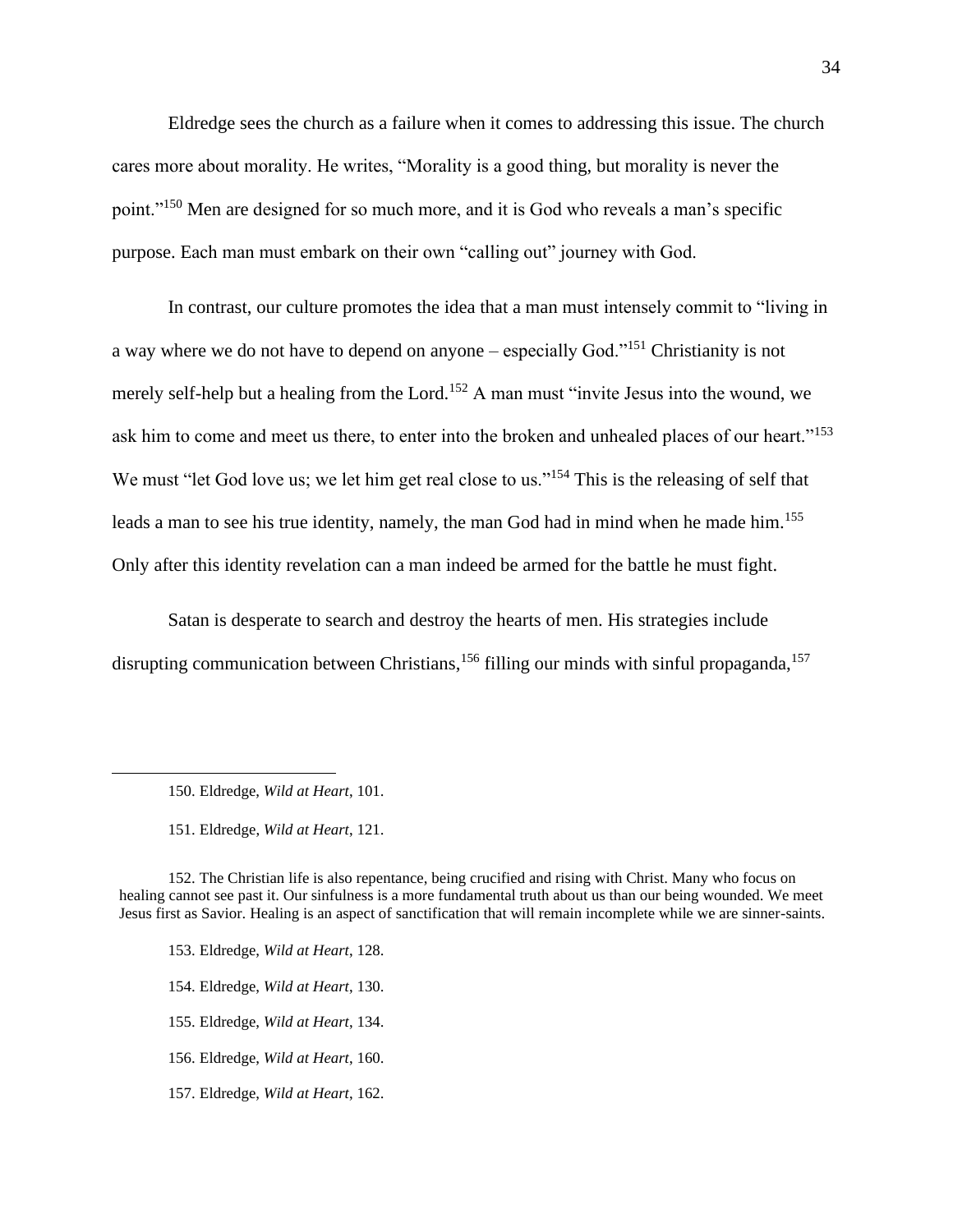and exploiting men's weaknesses.<sup>158</sup> Eldredge calls men to fight, "Stand on what is true and do not let go."<sup>159</sup> It is when we stand on Scripture, knowing God's warrior nature, that we will stand tall against the Evil One. $160$ 

Eldredge commences the final section of his book with a personal story of cliff jumping and how in that moment of the freefall, he realized how he wants to live his life: "I want to live my whole life like that. I want to live with much more abandon and stop waiting for others to love me first. I want to ... pray from my heart's true desire."<sup>161</sup> It is when a man's heart is set on God, and he hears him not only through the Bible but through personal experience and culture, that he is ready to live a genuinely wild life.<sup>162</sup> He gives his personal story of the risks he took and how the Lord blessed his efforts. He laments how "most men spend the energy of their lives trying to eliminate risk, or squeezing it down to a more manageable size."<sup>163</sup> A man must not ask what does the world need; instead, "What makes you come alive because what the world needs are men who have come alive."<sup>164</sup> To discover this true living self, a man "needs to get away from the noise and distraction of his daily life … He needs to head into the wilderness."<sup>165</sup> He must discover the mystery he intends to explore.

162. Eldredge, *Wild at Heart*, 200-201.

- 163. Eldredge, *Wild at Heart*, 203.
- 164. Eldredge, *Wild at Heart*, 206.
- 165. Eldredge, *Wild at Heart*, 207.

<sup>158.</sup> Eldredge, *Wild at Heart*, 163.

<sup>159.</sup> Eldredge, *Wild at Heart*, 164.

<sup>160.</sup> Eldredge, *Wild at Heart*, 168

<sup>161.</sup> Eldredge often begins each chapter with a personal experience that connects to the thought he is about to explicate. Note the following pages for examples: 2-3; 20-21; 40-41; 78-79 et al.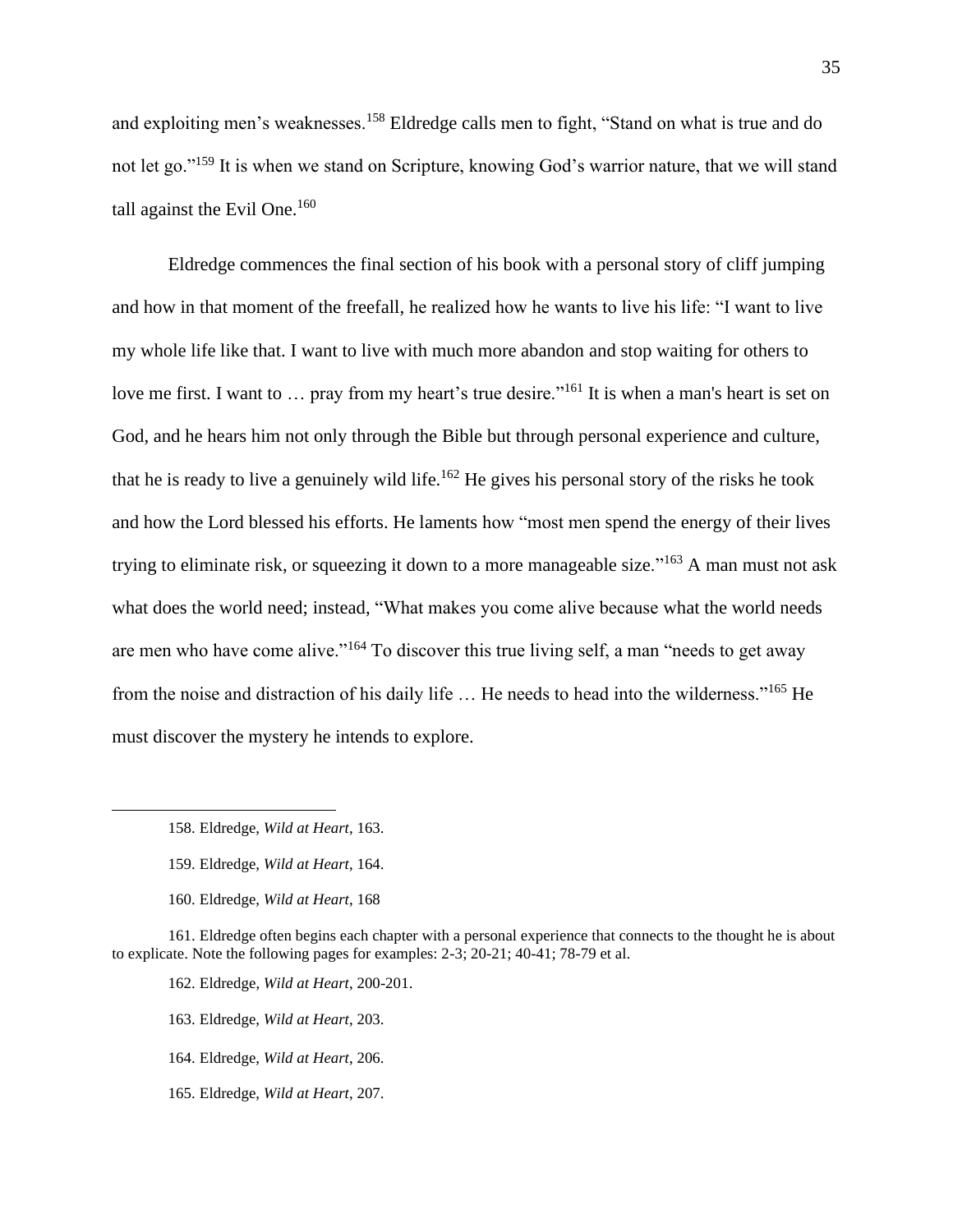The place to find this mystery is in a man's "uniqueness."<sup>166</sup> He must personally answer the questions God has posed to him, "What are you asking me to do?" and "What in my heart are you speaking to?" If a man commits to the daily discovery of these questions, he begins his journey to be truly wild at heart.

## **Analysis of** *Wild at Heart: Discovering the Secret of a Man's Soul*

As any of Clines' readers can feel, one can feel the compassionate heart of Eldredge. He looks at the state of American Christian masculinity, and he reveals a void needing to be filled. He perceives that the average Christian man in America is bored and living an unfulfilled life.<sup>167</sup> He has a substantial grasp on the struggles many men in the church are facing. He puts into words the silence men are facing at the hands of Satan and his worldly voices.<sup>168</sup> The questions he poses are crucial for a man to answer; however, the answers he offers can very easily lead a man away from uncovering the answers he longs to know. Eldredge desires for men to see the freedom and wildness that is innate to their nature. He wants men to "live from the heart and not from the lift of "should" and "ought to" that has left so many of us tired and bored."<sup>169</sup> Unfortunately, the mantra of "should" and "ought to" becomes the resounding refrain of his take on masculinity.<sup>170</sup>

<sup>166.</sup> Eldredge, *Wild at Heart*, 213.

<sup>167.</sup> Eldredge, *Wild at Heart*, 7.

<sup>168.</sup> Larry Crabb, *The Silence of Adam: Becoming Men of Courage in a World of Chaos* (Grand Rapids: Zondervan, 1995), 12.

<sup>169.</sup> Eldredge, *Wild at Heart*, xi.

<sup>170.</sup> On page 46, note the "should," "need," "have to" variations.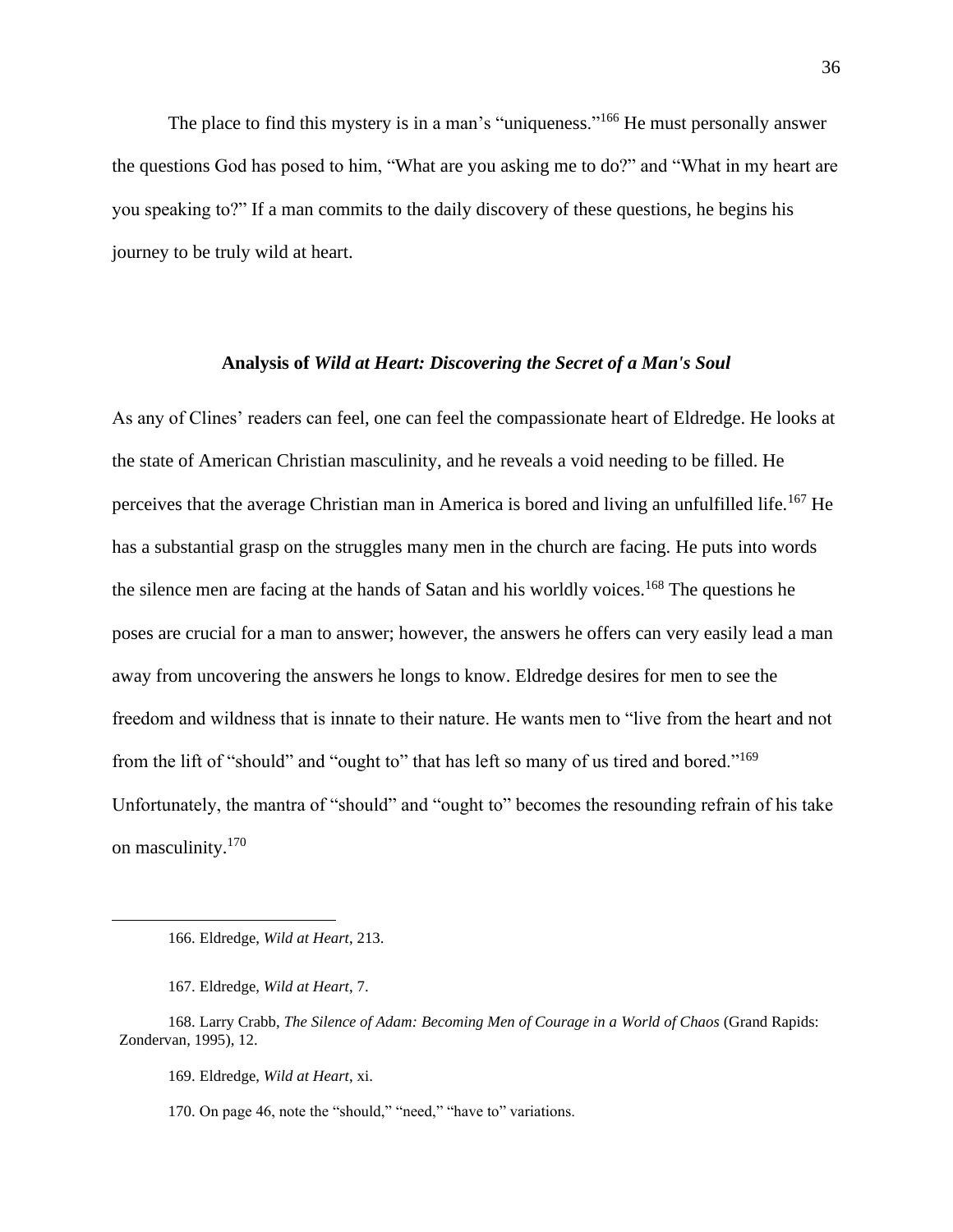Eldredge repeatedly calls men to embark on their adventure to find their purpose with passion. While this can be a noble encouragement, Eldredge's use of Scripture in this encouragement is questionable. The second verse he quotes in *Wild at Heart* is Proverbs 20:5. Using the NKJV translation, he writes, "The heart of a man is like deep water." This phrase is found in this verse, but it is within a prepositional phrase. The whole verse in the NKJV reads, "*Counsel* (emphasis mine) in the heart of a man is like deep water."<sup>171</sup> I can understand why Eldredge quotes the section he does. It clues the reader into his recurring thesis statement: Decipher the natural motivations and wildness of your heart, follow them, and you will find fulfillment and freedom. To prove this point, he takes Scripture out of context and tailors it for his own gain. Proverbs 20:5 is not instructing men to descend the depths of their hearts to blaze their life perspective. Proverbs 1:7 disproves that entirely.<sup>172</sup> Real wisdom in a man's life can only come through the Lord's instruction and calling through the Scriptures. Eldredge "change(s) and misrepresent(s) the meaning of the text" in Proverbs.<sup>173</sup> He then takes the fateful step of not only misquoting Scripture but building his entire argument based on faulty exegesis. He takes passages out of their proper context and misapplies them to masculinity.

This misinterpretation issue flares up again as he takes the reader back to the Garden of Eden, where God created masculinity with his own hands. He speculates that since Adam was

נְיִם עֲמֻקִים עֵצָה בְלֶב־אִישׁ וְאִישׁ יִתְבוּנָה יִדְלֶנָּה :171. The Word for "man" here certainly refers to both genders. The NIV translates the word as "person." The word translated "counsel" by the NJKV seems to be more likely the idea of "purpose." We will address the issue of masculinity's purpose in the latter portion of this writing.

<sup>172.</sup> Proverbs 1:7 "The fear of the LORD is the beginning of knowledge, but fools despise wisdom and instruction."

<sup>173.</sup> Daryl Wingerd, "A Critical Review of John Eldredge's Wild at Heart," *Christian Communicators Worldwide*, 4 October 2010, https://www.ccwtoday.org/2010/04/a-critical-review-of-john-eldlredges-wild-at-heart/.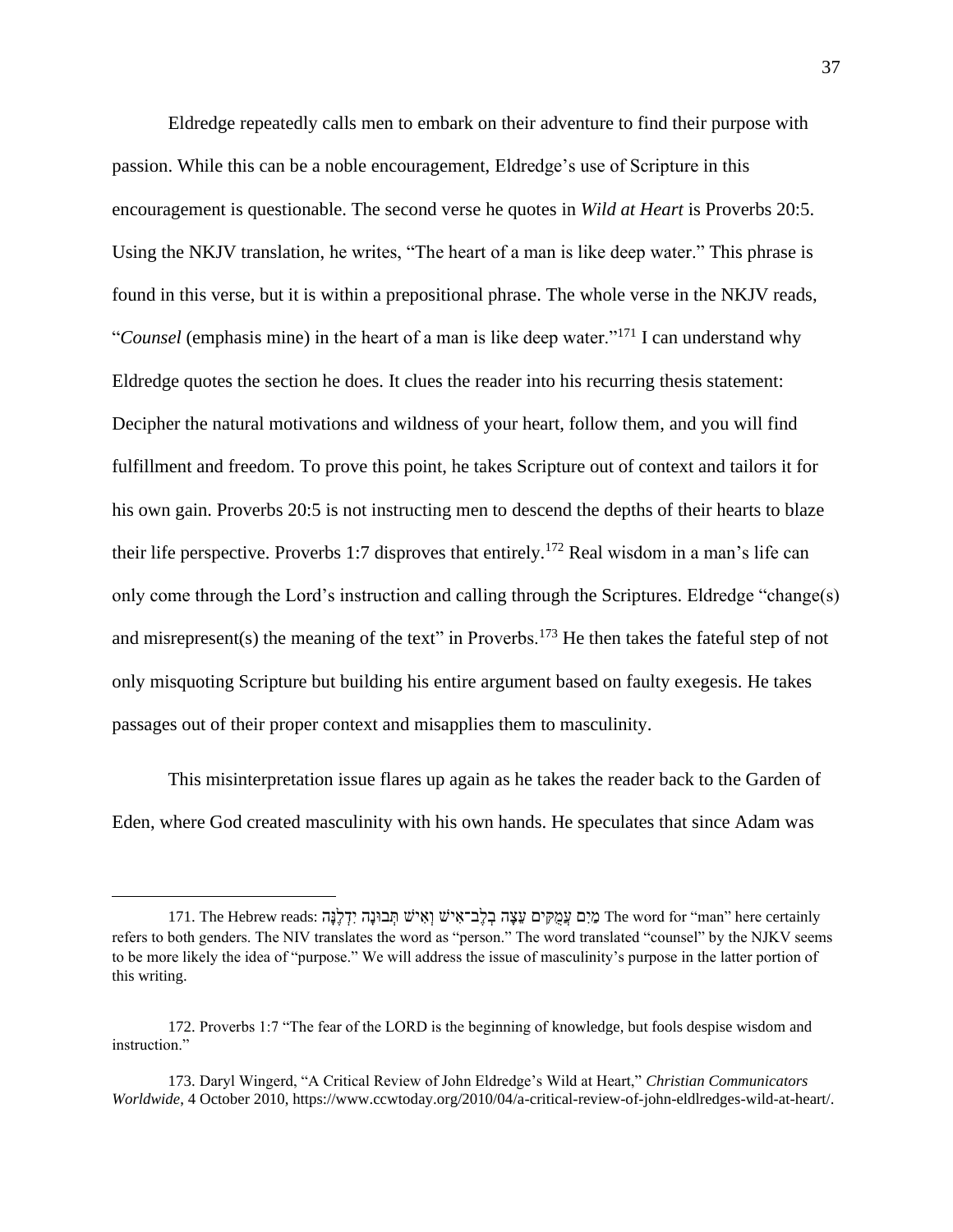created in the wilderness, men are by nature wild and must return to this wildness frequently.<sup>174</sup> This argument cannot coexist with the biblical record. Adam did not feel complete until he was brought to the Garden and given his perfect complementary partner.<sup>175</sup> It was after he saw his "bone of bones" and "flesh of flesh" that God gave him joy and fulfillment. Besides, if it is true that Yahweh designed Adam for the wilderness environment, he "would have cursed Adam before he sinned."<sup>176</sup> Adam would have been confined to a location that contradicted his very being. It would then be a lie when Genesis describes the opening chapter of human history as "very good."<sup>177</sup> Eldredge's willingness to run ahead of the Scriptures is unfortunate.<sup>178</sup> However, this is not the only danger he presents.

In his book, Eldredge draws numerous conclusions from Scripture, but more often than not, his assertions are based on cultural references and personal experiences.<sup>179</sup> This appeal to non-scriptural sources is not uncommon in evangelical literature. As Gallagher and Wood note, "Much evangelical advice literature appeals as frequently to personal experience and popular culture as to the Bible. *Wild at Heart* typifies this approach." <sup>180</sup> He sets up a hypothetical power match between a spirit of Braveheart and a spirit of Mr. Rogers and asks men which they would rather be. It is as if being a "nice guy" is equated with an emasculated one. A Christian man sees

175. Gen 2

176. Wingerd, "A Critical Review of John Eldredge's Wild at Heart." https://www.ccwtoday.org/2010/04/a-critical-review-of-john-eldredges-wild-at-heart/.

177. Gen 1:31

178. 2 John 1:9

179. Of his direct quotations: 108 are from Scripture, 136 are cultural references from movies and literature of some sort, and 56 are from his own personal encounters.

180. Gallagher and Wood, "Godly Manhood Going Wild," 142.

<sup>174.</sup> Eldredge, *Wild at Heart*, 3-4.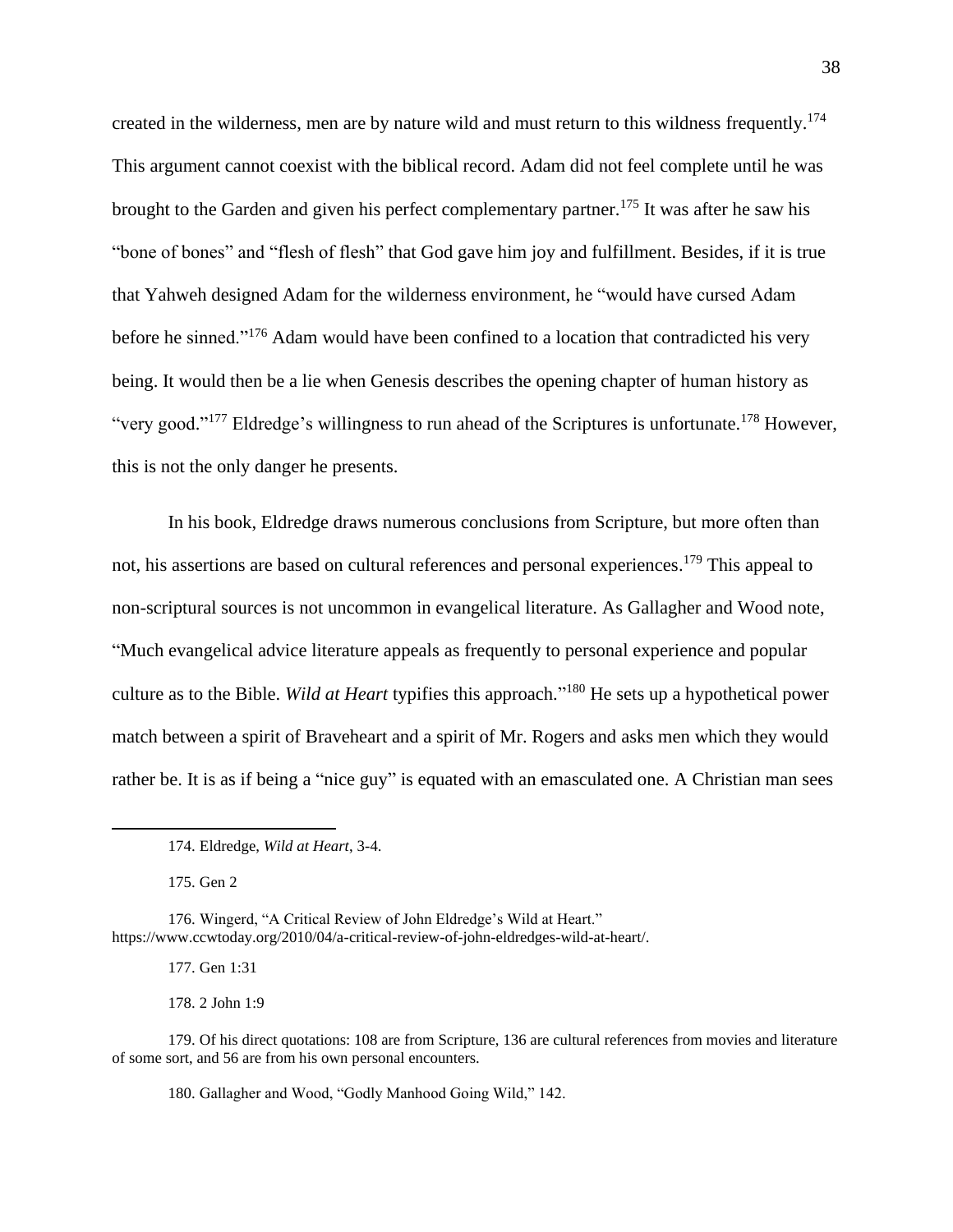the pop culture around him and how he cannot measure up. He feels the agony of inadequacy in his heart. By instructing men, implicitly and explicitly, to search in all the wrong places for their purpose, Eldredge leads men, not to their fulfillment but their detriment.<sup>181</sup>

What is especially alarming is how Eldredge not only calls men to adhere to their inner riskiness but that God himself is risk personified.<sup>182</sup> While Eldredge denies he is an open theist, the concept of God's wildness is essential to his construction of masculinity.<sup>183</sup> If the future is in any way "wild," and God is a proponent of risk, he has lost his complete control over the universe. If the fortunes of history hinge on human beings, then God is a mere master predictor of events. For a struggling and confused Christian man, God becomes not the only lasting certainty but a deity who revels in the ambiguous. This stance on God's risky temperament provides the launching to Eldredge's "re-articulation of the nineteenth-century myth of the selfmade man."<sup>184</sup> He counters the masculinity ideology of *Focus on the Family Ministries* and returns to a similar ideology to Muscular Christianity.

<sup>181.</sup> Psalm 62:1 makes clear that a person can only find rest in God alone. Augustine in his Confessions wrote, "You have made us for yourself, O Lord, and our hearts are restless until they rest in you." (Augustine, *Confessions* (Indianapolis: Hackett, 2006), 18).

<sup>182.</sup> Eldredge, *Wild at Heart*, 31.

<sup>183.</sup> His comments on open theism are found on page 32. Open theism is the argument that God knows all future possibilities, but not future events *in concreto*. Because God has a perfect knowledge of the past, he can make incredibly accurate predictions of the future. This then removes the seeming contradiction between God's omniscience and the free will of human beings. However, this teaching does not fall in line with the clear truth of Scripture. As Peter says in John 21:17, the Lord "knows all things." This includes future events.

<sup>184.</sup> Gallagher and Wood, "Godly Manhood Going Wild," 135.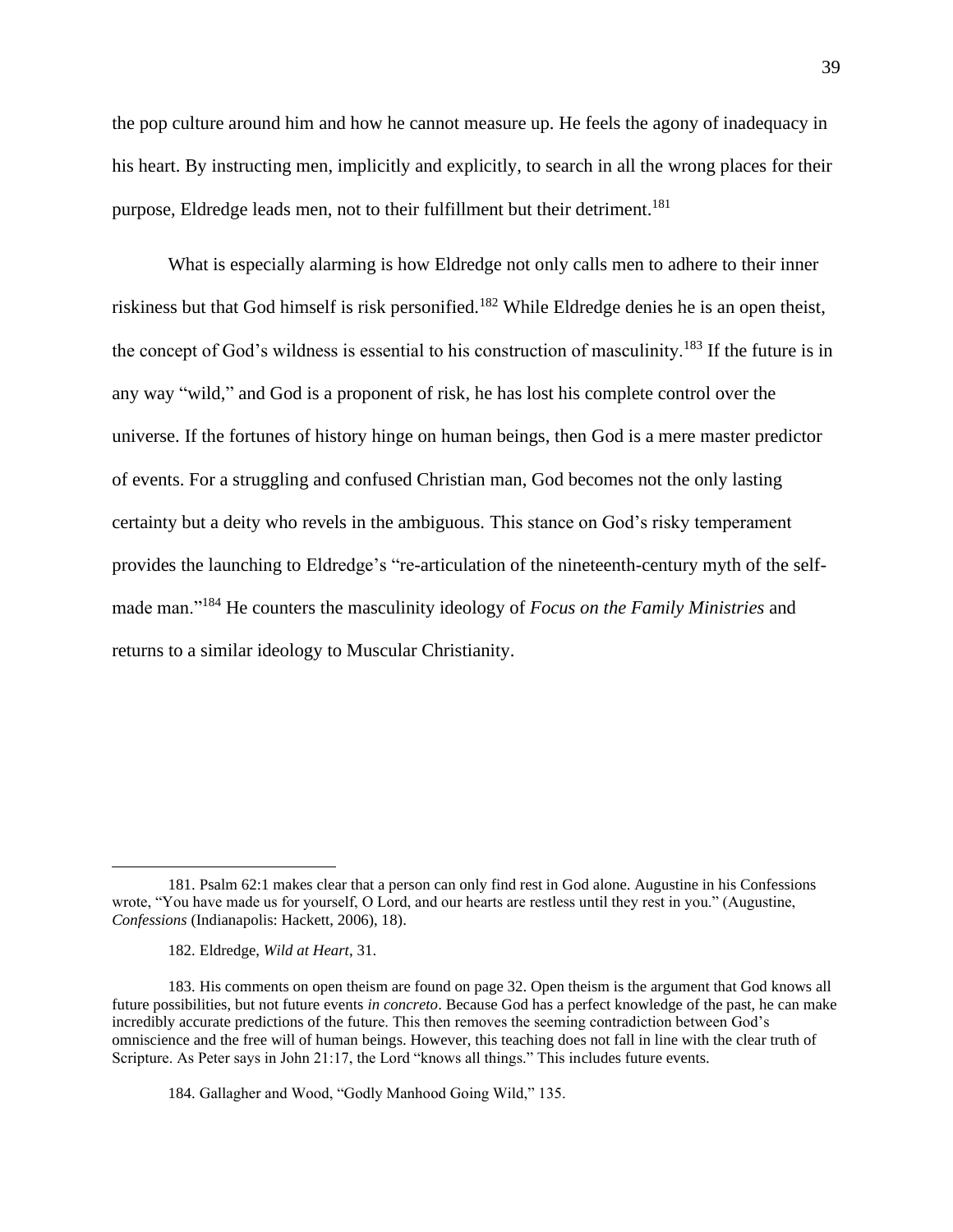He accomplishes this in large part through the repeated use of Robert Bly.<sup>185</sup> Bly proposes that men ought to look to masculine images of the past to combat American society's increasing feminization.<sup>186</sup> Bly longs for men never to give up the goal of progress and to "have a higher consciousness than their fathers."<sup>187</sup> Bly contends that there is an inner struggle within a man that seeks to impede his personal journey and must be combatted.<sup>188</sup> Eldredge takes up this battle imagery and describes the consequential results. Contrary to the Promise Keeper's movement, which centered predominantly on the Christian man's roles as husband and father, Eldredge calls for a man to find a purpose beyond the home. Going deeper, he wants the Christian man to abandon his fear of the unknown and his desire for security. Why? So that his true person and name can be revealed.<sup>189</sup> Once again, we find where the burden of establishing an identity to live with is placed: Upon the man himself. He must be a warrior, and he must fight the battle for his soul, his beauty, and his adventure.<sup>190</sup> If God does not hold the future entirely, the pressure is on the individual man. He is presented once again with the questions that started it all: "Do I have what it takes?" "Can I truly be a warrior after God's own heart?" Men close *Wild* 

<sup>185.</sup> Bly is considered the chief proponent of the mythopoetic men's movement. The basic thrust of this movement in the 1980s's and 1990's was derived largely from Jungian psychology, "from which the use of myths and fairy tales taken from various cultures served as ways to interpret challenges facing men in society. (Joseph Gelfer, *Numen, Old Men: Contemporary Masculine Spiritualities and the Problem of Patriarchy* (Abingdon-on-Thames: Routledge, 2014), 16).

<sup>186.</sup> His book *Iron John: A Book About Men* spent 62 weeks on The New York Times Best Seller list. Bly believed that the fairy tale of Iron John contained lessons from the past of great importance to modern men, which could provide positive images of masculinity, such as that of Zeus. He considered Iron John to be an archetype of the Self, and the hero's interactions with him to represent a katabasis, or exploratory journey into the inner depths, where new sources of positive masculine sexuality could be found and tapped. For a clear example of his ideology see Robert Bly, *Iron John: A Book About Men*, (Indianapolis: Dorset, 1991) 223-239.

<sup>187.</sup> Bly, *Iron John*, 101.

<sup>188.</sup> Eldredge, *Wild at Heart*, 83.

<sup>189.</sup> Eldredge, *Wild at Heart*, 87-88.

<sup>190.</sup> Eldredge, *Wild at Heart*, 10.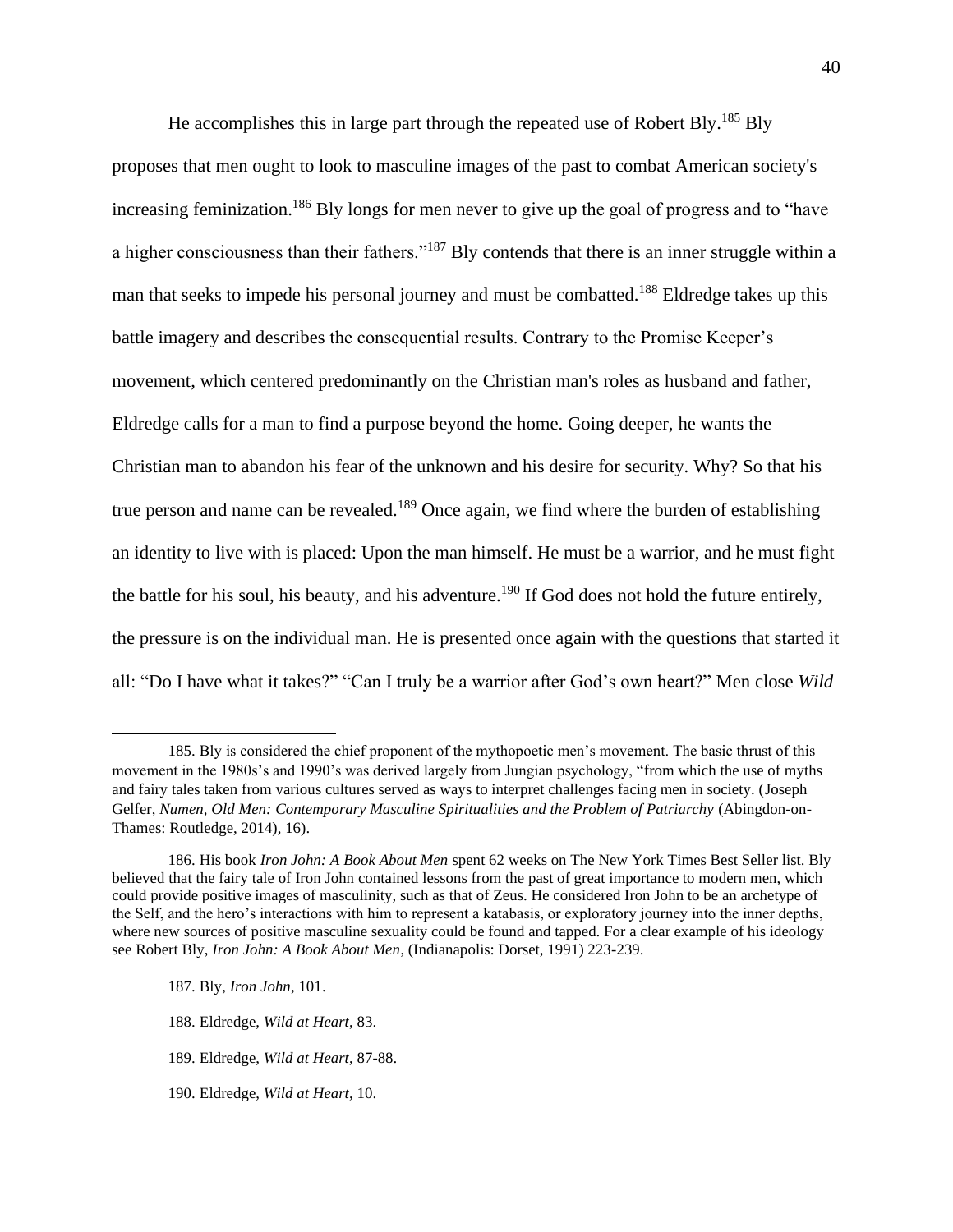*at Heart* with two possible answers. One answer is the shout of the self-righteous man who claims true masculinity in and of himself. The other is the quiet submission of the despairing man who knows he will never measure up.

#### **The Current Wave of Popular Christian Masculinity Books**

While the spirit of *Wild at Heart* is still prevalent in America today, <sup>191</sup> there is a noticeable shift in recent evangelical books regarding masculinity. While Eldredge emphasizes the self-made man, Nate Pyle believes men must intentionally choose "to be vulnerable."<sup>192</sup> Men in their various calling cannot expect to find their strength from within; instead, in Christ, a man is man enough.<sup>193</sup> Pyle pivots from "rugged individualism" to a "community of grace and truth."<sup>194</sup> Men are built for interdependence on especially the Lord, but also his fellow Christian brothers and sisters.

Eric Mason views masculinity in a similar portrait, "Until we get past this kind of destructive individualism, we won't be able to embrace the kind of interest sacrificing following Jesus calls us to."<sup>195</sup> Jesus does not call men to find within their hearts what their purpose is. The

<sup>191.</sup> Jerry Falwell, Jr., president of the largest Christian university in the world, tweeted that "Christians need to stop electing nice guys" and support "street fighters like Donald Trump at every level of government." 57twitter.com/jerryfalwelljr/status/1045853333007798272?lang=en.) 2.This context is one in which two out of five Americans think the country has become "too soft and feminine." (Robert P. Jones and Daniel Cox, "Two-thirds of Trump Supporters Say Nation Needs a Leader Willing to Break the Rules: PRRI/The Atlantic Survey," *Public Religion Research Institute*, 2016, prri.org/research/prri-atlantic-poll-republican-democratic-primary-trumpsupporters).

<sup>192.</sup> Nate Pyle, *Man Enough: How Jesus Redefines Manhood* (Grand Rapids, MI: Zondervan, 2015), 193.

<sup>193.</sup> Pyle, *Man Enough*, 191.

<sup>194.</sup> Pyle, *Man Enough*, 26.

<sup>195.</sup> Eric Mason, *Manhood Restored: How the Gospel Makes Men Whole* (Nashville: B&H, 2013), 75.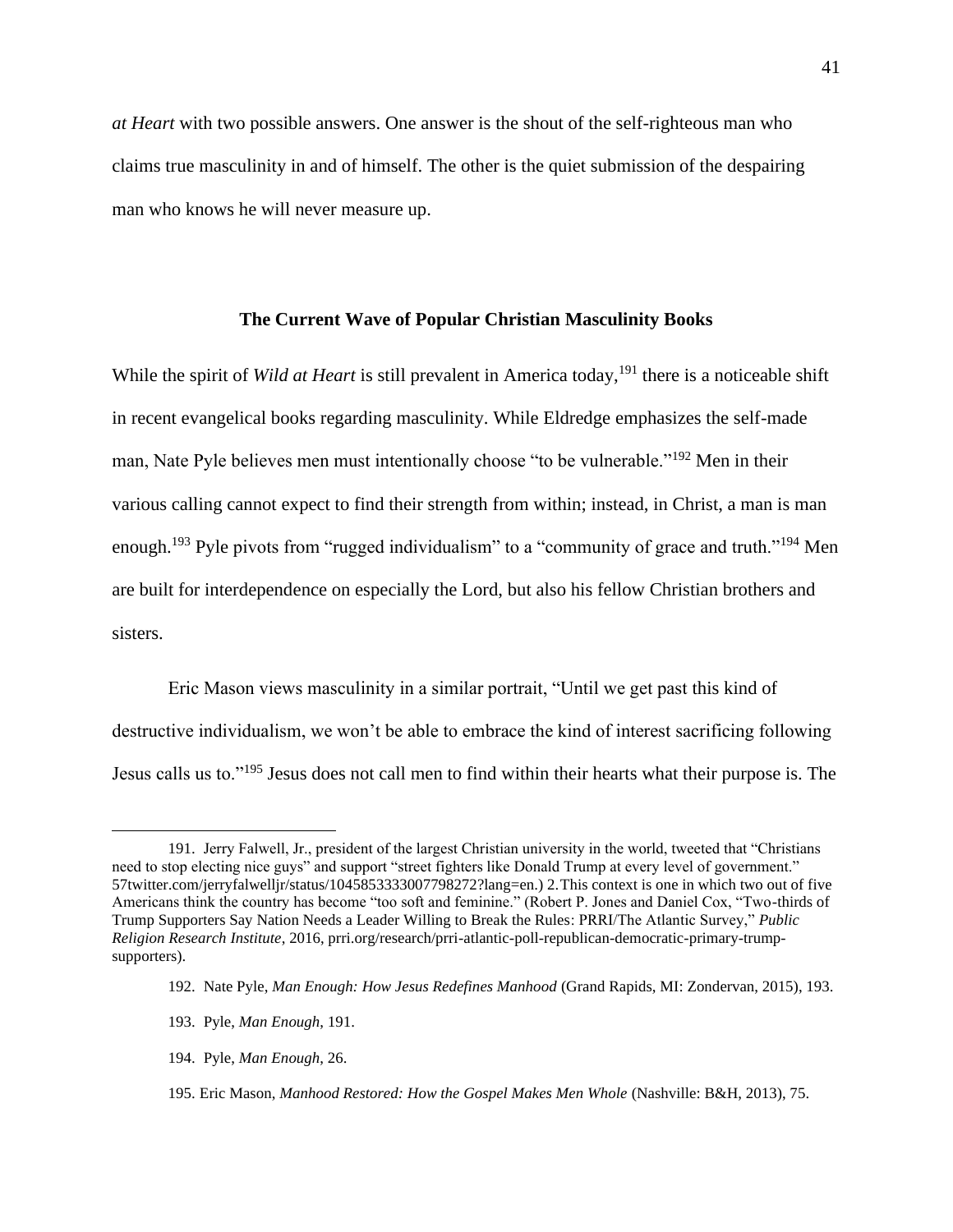"Restorer of Manhood" takes the redeemed man and leads us to follow in his example.<sup>196</sup> The truly masculine man points again and again to Christ in all he does. He is a man who revels in being described as a man "restored by grace alone through faith alone in Christ Jesus alone."<sup>197</sup>

Marcus Simmons adds to this Christ-centered chorus when he writes, "You are a picture of God's version of masculinity. No longer bound by society's definitions of what a man should be or should not be. Your masculine identity is now defined by God's Word."<sup>198</sup> Using his life story as the narrative vehicle, Simmons alerts men to the dangers of self-created purpose. It was not until he learned how to "surrender" that Simmons discovered a masculinity that was toxic neither to himself nor to his varying communities.<sup>199</sup> *Wild at Heart* may still be a bestseller; yet, more and more voices are signaling the tantalizing possibility that the Lord has much more in mind for men. He calls us to learn the ramifications of our Christ-bought freedom.

#### **Reaction to this New Literary Wave**

These more recent evangelical books on masculinity properly showcase how Christ must be at the center of the Christian man's life. All three authors recognize that no definition of masculinity can equally apply to every man. The Christian man has been freed and called to be like Christ. They are called to be fully human and love every person in their walk of life with unconditional compassion.

<sup>196.</sup> Mason, *Manhood Restored*, 67.

<sup>197.</sup> Mason, *Manhood Restored*, 187.

<sup>198.</sup> Marcus M. Simmons, *Unapologetically Masculine: Masculinity Without Toxicity* (Independently Published, 2019), 95.

<sup>199.</sup> Simmons, *Unapologetically Masculine*, 73.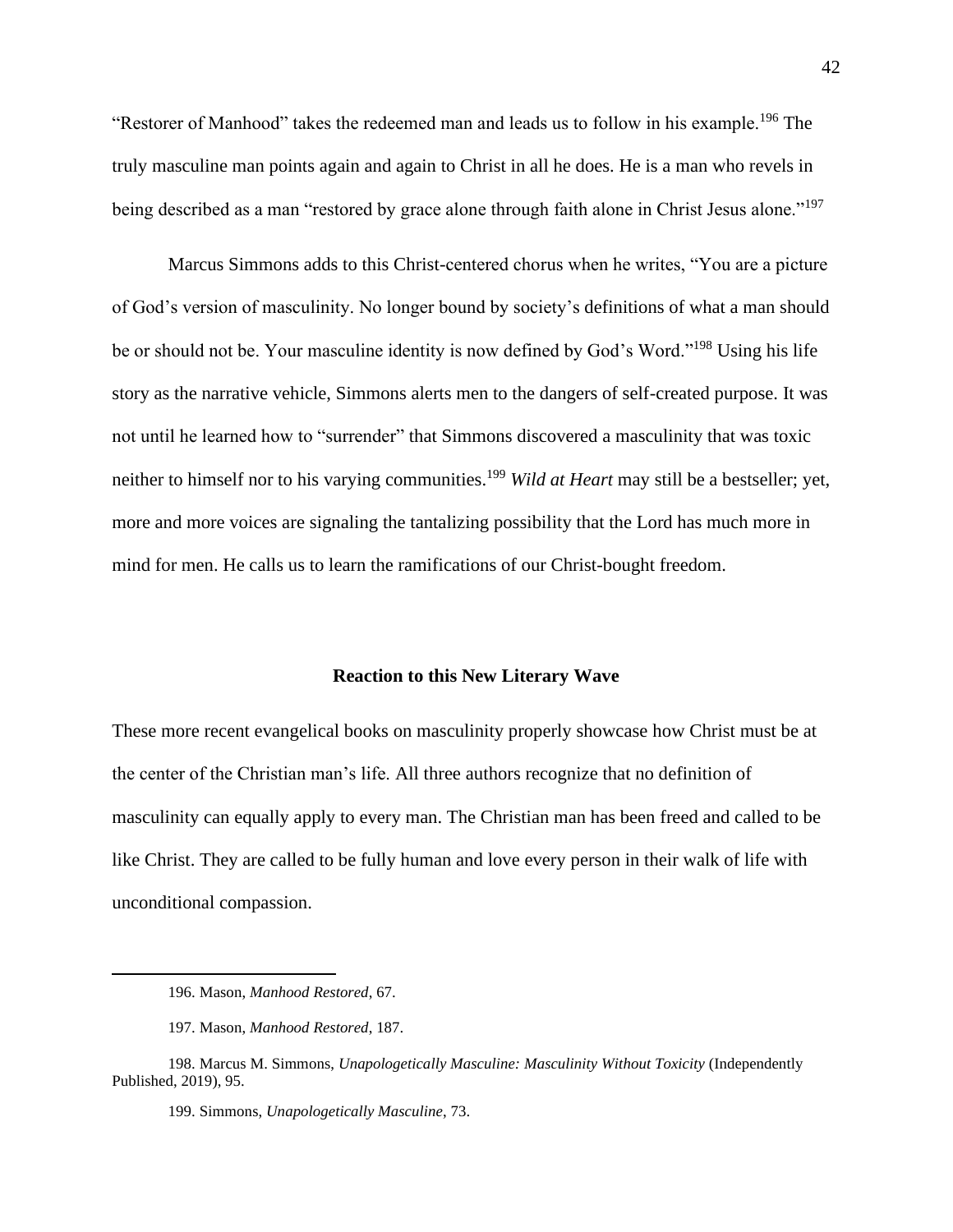While this emphasis is faithful to Scripture, these authors do not point the hearts of Christian men to some of the most crucial means by which Christians can be strengthened in their goal to be like Christ. While there is mention of the power of baptism, those mentions are scarce.<sup>200</sup> Baptism remakes every Christian man. He becomes a son of God and a brother of Christ. This deepest of relationships empowers the Christian man in every vocation by which he worships his Savior. In addition, not a single author mentions the restorative and emboldening sacrament of the Lord's Supper. When the Christian man recognizes how often he has connected his inmost being on the paradigm of culture and societal conceptions of masculinity, he runs to the altar to receive the body and blood of the Man of men. He tastes forgiveness for his misguided masculine heart, and he walks through the various doors of his life with this lasting flavor of joy. The means of grace deserve a more central place in the Christian man's life. We must return to the means of grace in our discussion on the relationship between Christian freedom and masculinity.

## **Motif Connections between Clines and Eldredge**

Both Clines and Eldredge see the warrior component in biblical masculinity as the primary characteristic. A man must be a fighter. Such a belief has an unscriptural foundation. One need only look at the first man in history to see this. In the beginning, Adam had no battle to fight. He had a tremendous calling from his creator to cultivate this marvelous world. He was called not to be a warrior but a "good steward."<sup>201</sup> In this state of perfection, it was not a fight he longed for

<sup>200.</sup> Pyle, *Man Enough*, 143.

<sup>201.</sup> Pyle, *Man Enough*, 191.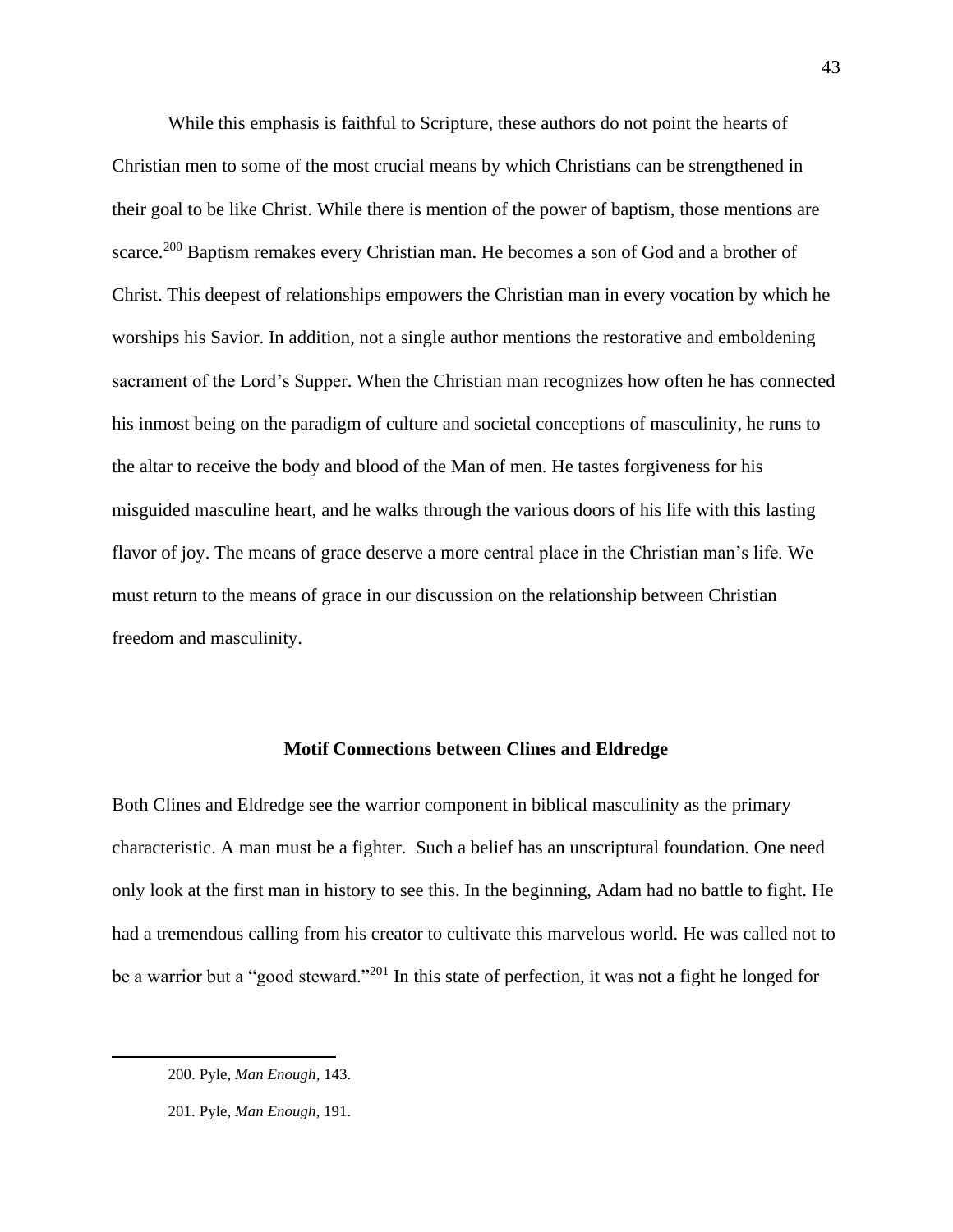but a companion. His reaction to seeing Eve for the first time led him to pour forth the first love poetry ever composed. Women are more than beauties to be rescued. Masculinity has always been relational. In fact, Adam did not feel whole until the Lord brought Eve into his life. God has a beautiful plan for how masculinity is designed to respond to femininity.

Consequently, if men are essentially warriors, then what joy is heaven? Heaven is a place of eternal bliss and everlasting peace.<sup>202</sup> If a man's primary drive is a warrior's instinct, would this not make heaven an "unmanly" place? The Christian man is forced into battle every day by Satan, the world's destructive influences, and his sinful flesh. Men and women alike are reluctant warriors. We are warriors ready for Jesus to take the sword from our hands and place a crown of life on our heads.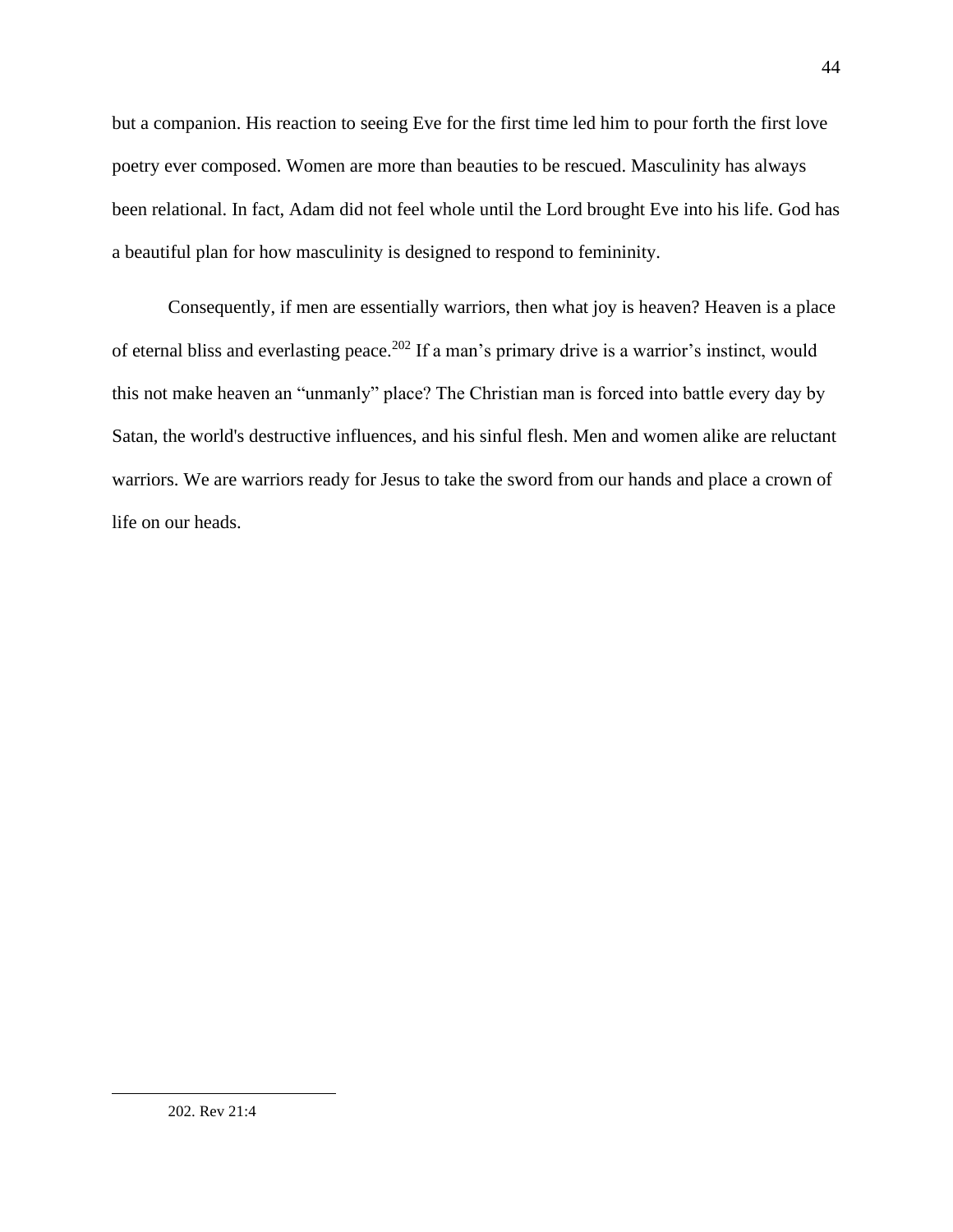## PART III: MASCULINITY LIBERATED FOR SELF-SACRIFICE

#### **The Pervading Legalism Surrounding Masculinity Conceptualization**

Christian men have long been instructed in the "biblical conceptualization" of masculinity (Clines) and the battle they must fight within (Eldredge), yet in all this, notice what is lacking: the gospel. Without an appeal to the gospel, the Christian man is inevitably harassed by a spirit of legalism. He feels pressured to appeal to the law to find meaning and purpose for his existence. J.P Koehler defined this dangerous legalism in this way, "Legalism sets aside the proper source of the Christian life, namely the gospel, and devotes itself to the law, which is not at all intended by God as a source of the new life."<sup>203</sup> A legalistic definition of masculinity perverts God's goal for Christian men. It gives the Christian man nothing but a "mind bound up in the law."<sup>204</sup> If men are forced to live under that cloud of legalism, the trail will be "mechanical, external, afflicted with mental reservations and secondary objectives, calculated for the moment, ungenuine, and untruthful.<sup>"205</sup> A man fraternizes with pharisees when he places all the pressure to prove his value on his own intellect. Legalism is the path a man takes when he places his sin-clouded heart in the driver's seat to validate that he is in fact, truly masculine. Legalism occurs when a man looks to culture to learn how to prove himself instead of looking to the gospel, which ends this obsession with validation. If a man seeks his own path to the discovery of identity, he will fall under the mastery of either pride or despair. Men lose sight of the Pioneer and Trailblazer of Christian masculinity and turn to the inner darkness of their

<sup>203.</sup> J.P. Koehler, "Legalism among Us" (*Gesetzlich Wesen unter uns*), in *The Wauwatosa Theology*, ed. Curtis A. Jahn (Milwaukee: Northwestern, 1997), 2: 235.

<sup>204.</sup> Koehler, "Legalism among us," 249. The German phrase *gesetzlicher Sinn* can also be translated "a legalistic spirit."

<sup>205.</sup> Koehler, "Legalism among Us," 235.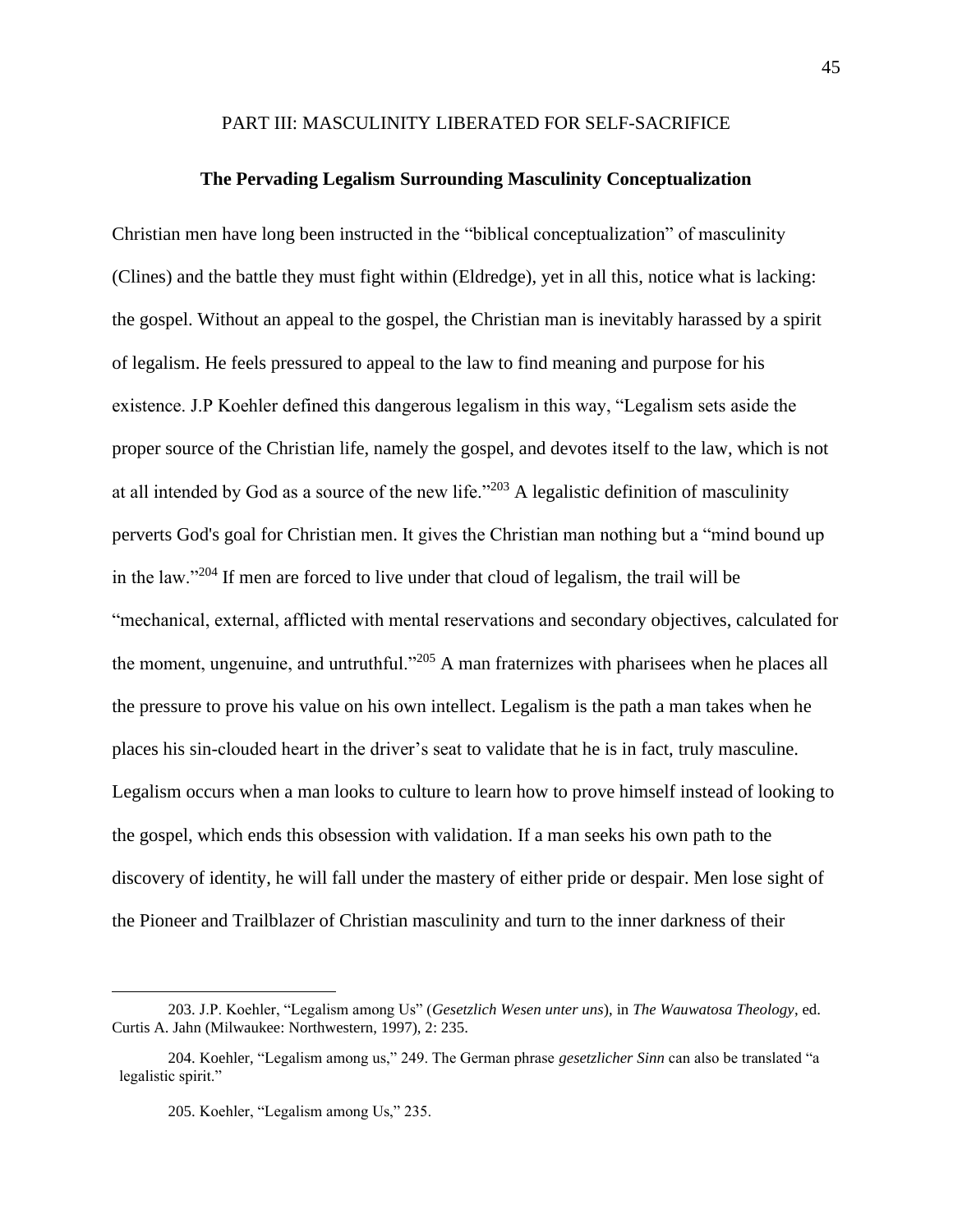corroded human hearts.<sup>206</sup> The writings of Clines and Eldredge we examined inevitably will lead men to identity confusion and ill-conceived servanthood to a destructive master.

Clines' model does this more subtly and dangerously. By attempting to construct Israelite masculinity based on one sinner-saint, Clines tarnishes the Lord's intentions for masculinity. Such an attempt has the "limitations of generalization that inevitably characterizes this portraiture of biblical man."<sup>207</sup> Clines' principle of seeing gender in every verse of Scripture cannot help but lead the modern man to compare himself to various biblical men. Men must look away from the sinner-saints of Scripture. They must look to their Lord. The picture of Christian masculinity must be framed by the selfless sacrifice of Jesus. By faith, the Christian man cannot look away from the greatest Man in history. He stands at the foot of the cross through the Word and lives his life motivated by the most freeing sentence ever spoken: "It is finished!"<sup>208</sup>

Eldredge directs the Christian man to let his inner voice reveal his true self. From there, he points him to certain ideals drawn from popular culture. He puts on the mask of a biblical literalist yet appeals, as has been shown, "as frequently to personal experience and popular culture as to the Bible."<sup>209</sup> Does this not sow seeds of confusion in the mind of the Christian man? Is the Bible just a re-statement of how a man's culture already makes him feel about his masculinity? Eldredge, taking many themes from the "self-made man" of the Muscular Christianity movement, presents the Christian man, not as one freed by Christ to live a life of

208. John 19:30

<sup>206.</sup> Heb 12:2

<sup>207.</sup> Ovidiu Creanga, "Variations on the Theme of Masculinity: Joshua's Gender In/stability in the Conquest Narrative (Josh. 1-12), In *Men and Masculinity in the Hebrew Bible and Beyond*, ed. Ovidiu Creanga (Sheffield: Sheffield Phoenix Press, 2010), 87.

<sup>209.</sup> Gallagher and Wood, "Godly Manhood Going Wild," 142.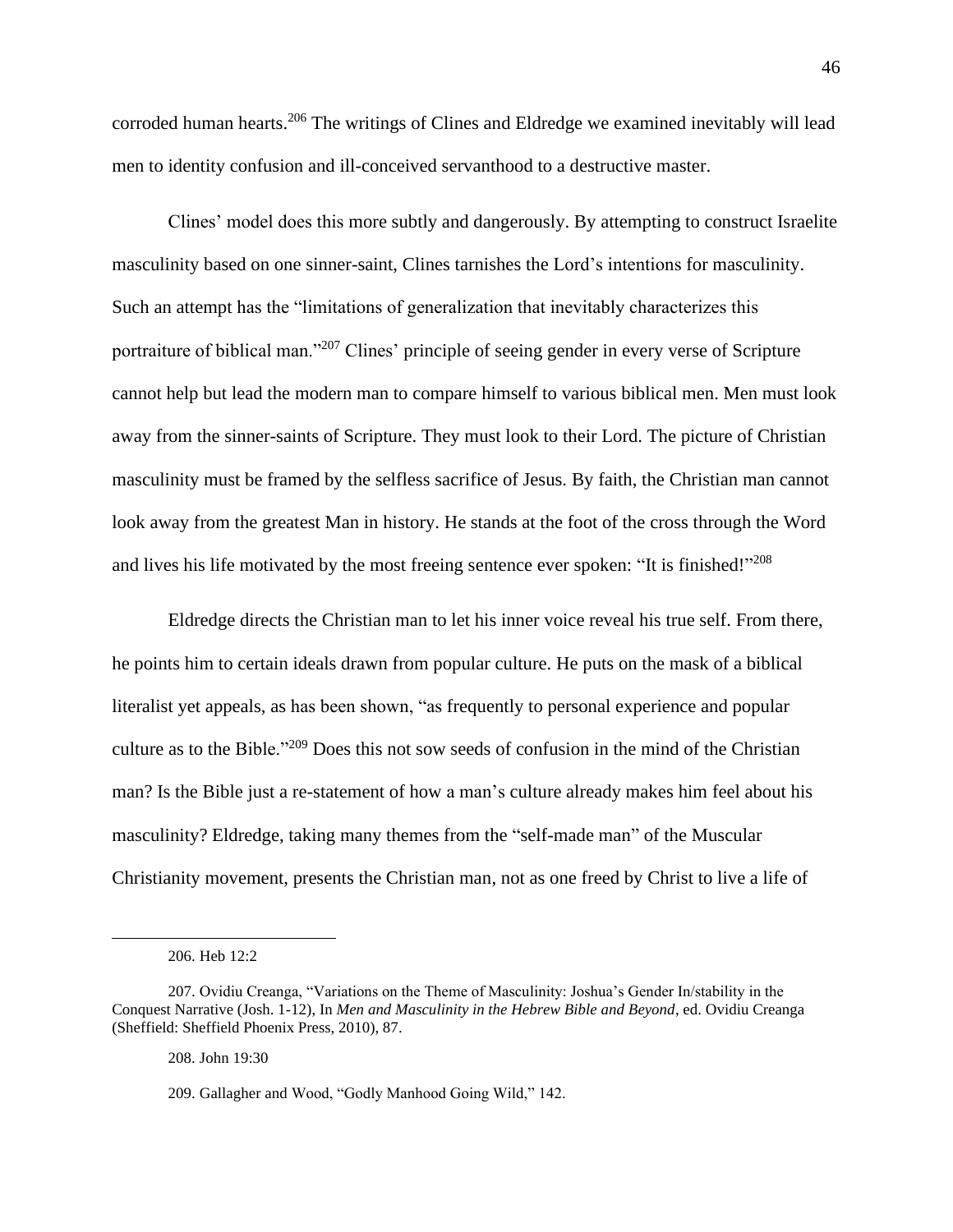joyful self-sacrifice, but as one who on his own "must get (his) heart back."<sup>210</sup> Where is the focus? The onus of discovering identity and purpose is placed on the back of a man who already finds himself lost in his own confused psyche.<sup>211</sup> Eldredge does not focus on the objective truth of Christ's self-sacrifice. Instead, his call for the man to be "wild" leads a man to a manic waving of the chains of crisis, all the while thinking he is free.

So, where can true freedom be found for the Christian man? How can a man know that he is truly masculine in God's eyes? The answer cannot be found in what conclusions we may draw from a sinner-saint or the sinful heart. The Son of Man restores a man's soul. He gives men and women the only true freedom in this life. Through faith in Christ's ultimate sacrifice, Christian men and women walk into a new existence of freedom and enter an entirely new way of life.

#### **Ephesians 5: Christ-Inspired Self-Sacrifice**

Where, then, can the Christian man find the true expression of masculinity? He must look to the primary *sedes* of Scripture where masculinity finds its fulfillment: Ephesians 5. In the opening two verses of the chapter, Paul exhorts, "Follow God's example, therefore, as dearly loved children and walk in the way of love, just as Christ loved us and gave himself up for us as a fragrant offering and sacrifice to God." The category of love Paul speaks of here is αγάπη.<sup>212</sup> This word for love is found in only four writings outside of Scripture.<sup>213</sup> Its meaning is not in the

<sup>210.</sup> Eldredge, *Wild at Heart*, 18.

<sup>211.</sup> The Lord says as much in Jeremiah 17:9, "The heart is deceitful above all things and beyond cure. Who can understand it?"

<sup>212.</sup> BDAG states that this word "denotes concern for the other." (BDAG, s.v. "ἀγάπη.")

<sup>213.</sup> Haddon W. Robinson, "Two Traits of Agape Love," *JEHS* 15 (2015): 61.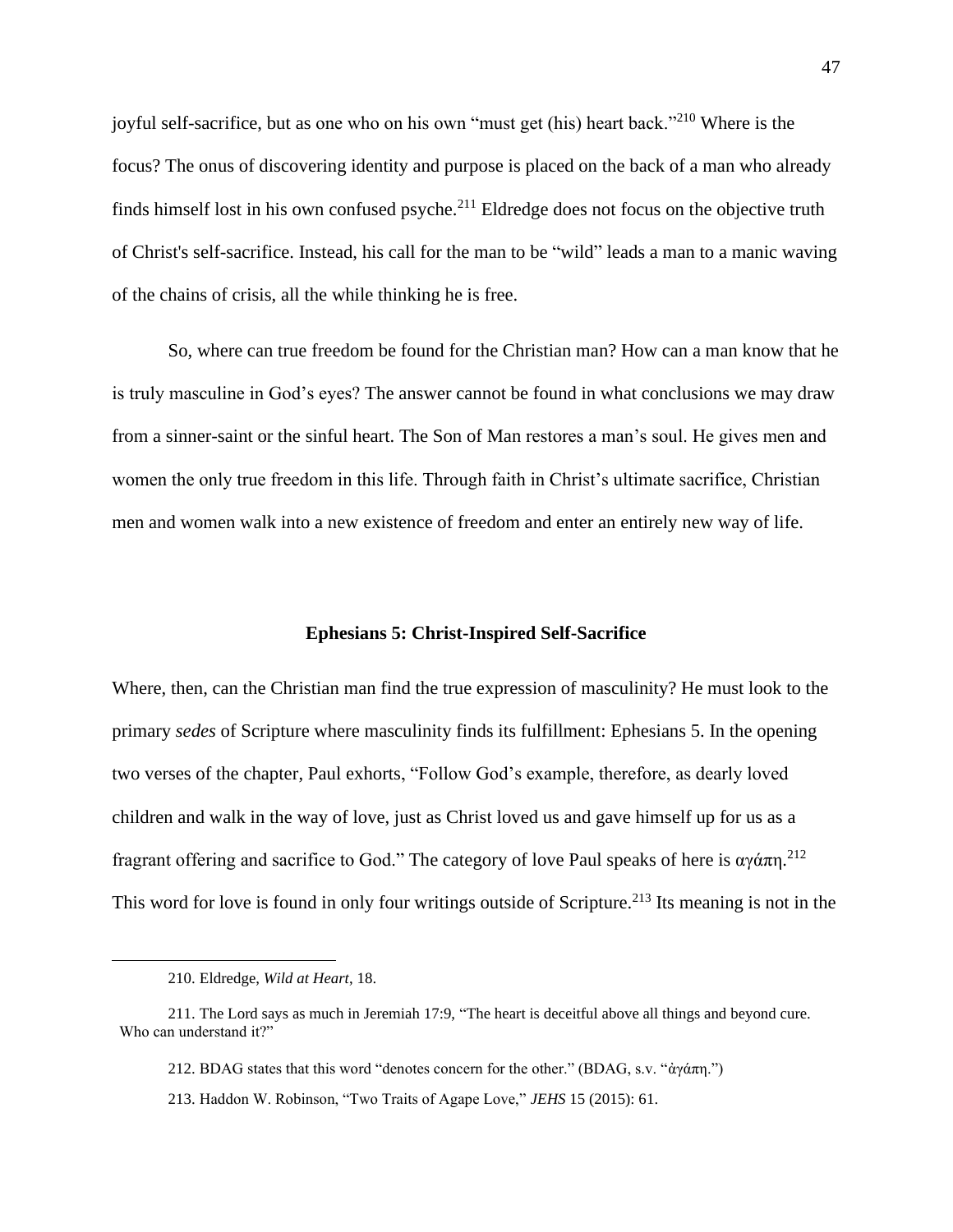realm of emotions but the realm of the will. Haddon Robinson aptly defines αγάπη as the love that "determines that it will seek the highest good for other people."<sup>214</sup> It is the sacrifice of selfinterest for the gain of another.

The concept of sacrifice has always been a foundational element of Christian living. Even the atheist philosopher Friedrich Nietzsche realized that "the Christian faith is from the beginning a sacrifice.<sup>"215</sup> Consequently, this word, "sacrifice," becomes the literary theme of a Christian man's life. Now, it must be stated that this is an encouragement for all believers, men and women. However, as we will see later in this vital chapter, the focus of self-sacrifice narrows to men specifically.

In Ephesians 5:25, Paul writes a sentence that overtly "stood against the traditions of its day."<sup>216</sup> "Husbands, love your wives, just as Christ loved the church and gave himself up for her." He does not call husbands to Stoicism but the emulation of Jesus. This section of Scripture does not depict a bridal mystic union within each believer. Paul calls men to love their wives after the same pattern of Jesus' love.<sup>217</sup> "Christ's sacrificial act is not only a model for the Christian man to adhere to but also the source of the husband's love."<sup>218</sup> Christ reveals that masculinity is not about adapting to the voice of culture or the inner voice of self but marveling and reacting to Jesus' self-sacrifice. Christ's eternally impacting self-sacrifice empowers the man

<sup>214.</sup> Robinson, "Two Traits of Agape Love," 61.

<sup>215.</sup> Friedrich Nietzsche, *Beyond Good and Evil* (CreateSpace Independent Publishing Platform, 2018), 60- 61.

<sup>216.</sup> Nancy R. Pearcey, *Love Thy Body: Answering Hard Questions about Life and Sexuality* (Ada, MI: Baker Books, 2018), 70.

<sup>217.</sup> F.F. Bruce, *The Epistles to the Colossians, to Philemon and to the Ephesians*, NICNT (Grand Rapids, MI: Eerdmans, 1984), 386.

<sup>218.</sup> Thomas M. Winger, *Ephesians*, CC (St. Louis: Concordia, 2015), 609.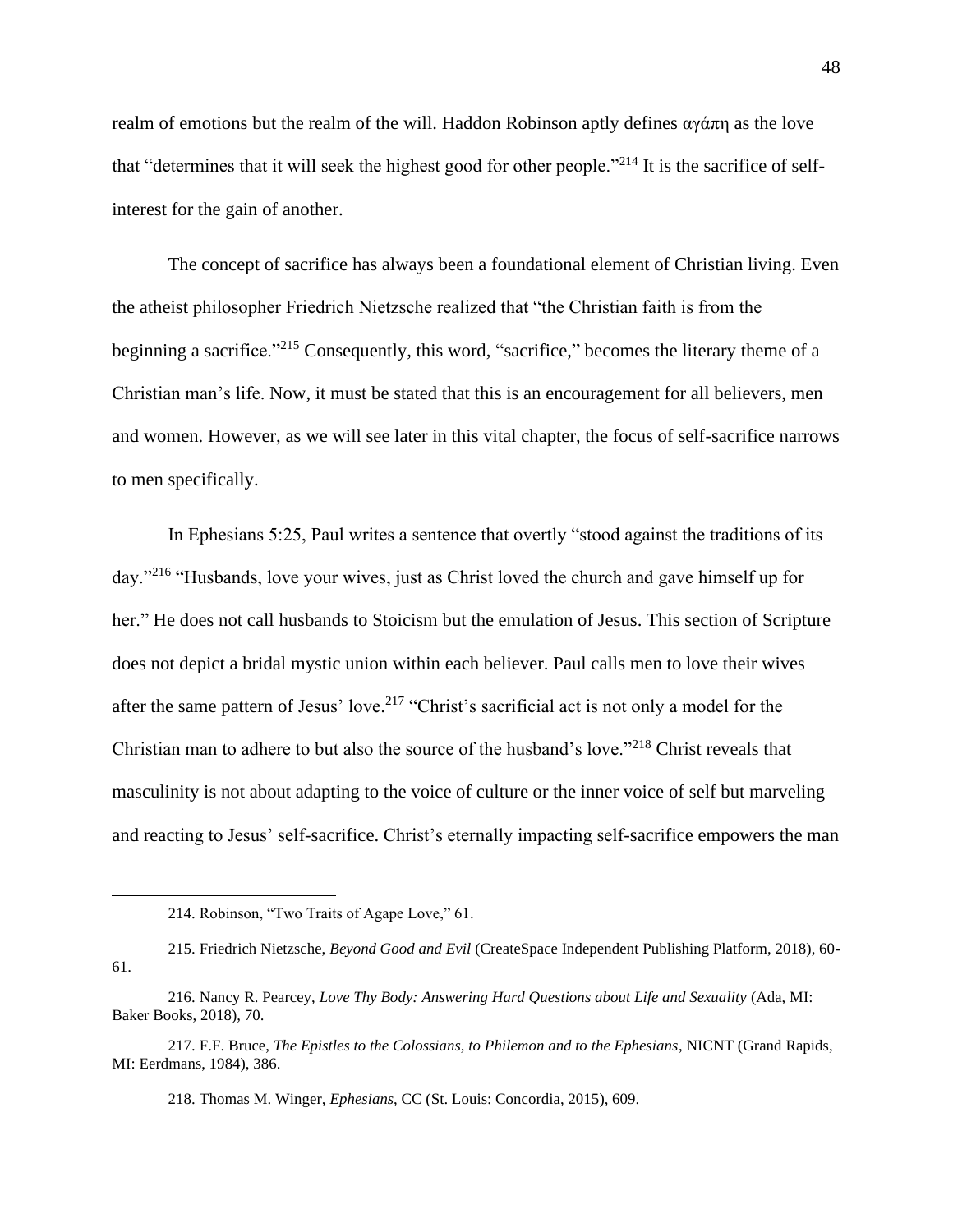to recognize and revel in his calling to give up self. The mind of the believing man "does not recognize the absence of selfishness in the life of the Spirit."<sup>219</sup> The Christian man is called to a "radical servanthood (of) gentleness, humility, sacrifice, and love."<sup>220</sup>

As Paul walks through the callings for each family member, he makes an emphatic threefold appeal to the ancient paterfamilias for cruciform self-sacrificial love, Lord-centered parenting, and service of slaves. In this way, he "balances out his appeal and indicates that mutual submission is in fact mutual service."<sup>221</sup> Paul gives both men and women the goal for their respective sexes. As for husbands, in particular, he instructs them to look at Christ. Men have always held the vast majority of power. Nevertheless, the Bible calls men to sacrifice their interests for the interests of others. God calls a man not to sacrifice self when the necessity arises but to willingly give up himself to serve God and his fellow human beings. This calling is not empowered by the law but the gospel in Word and Sacrament. The Christian man follows the way of Christ-centered self-sacrifice because "whoever loses their life for (Christ) will find it."<sup>222</sup> The self-sacrificing man has a kind of liberty unlike any other. He has the freedom to serve without restraint.

222. Matt 16:25

<sup>219.</sup> J.P. Koehler, *A Commentary on Galatians and Ephesians* (Milwaukee: Northwestern, 2000), 453.

<sup>220.</sup> Keown, "Paul's Vision of a New Masculinity," 60. Although Keown rightfully identifies that the Christian man ought to pattern his life after Christ, he makes no mention of either the sinner-saint struggle or the necessity of the means of grace. Such an encouragement to godly living is crucial, but without the motivation of the gospel, a man will feel nothing but burdens.

<sup>221.</sup> Keown, "Paul's Vision of a New Masculinity," 59.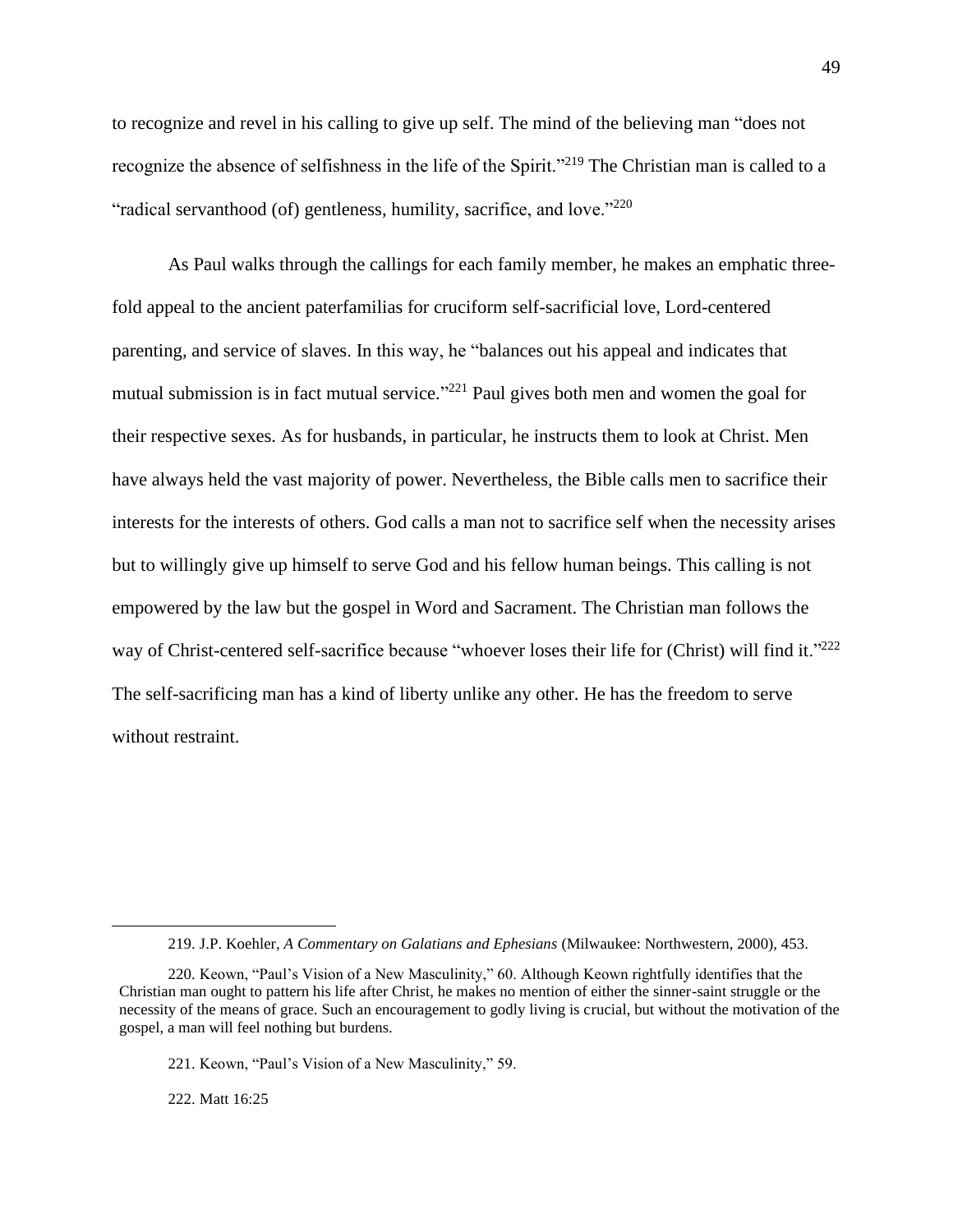Yet, Christian men will always remain *simul justus et peccator* this side of eternity.<sup>223</sup> Satan and our flesh will labor tirelessly to distract us from the means of grace. The forces of evil in this world want every man to exert his power to belittle others and exalt self. These powers hold no weight with the Word of God and his instituted Sacraments. The Christian man, in moments of failure, has far more than self-pity. He clutches the simple words *Ego baptizatus sum*, "I am baptized!" He has been forgiven, and he has a new life in his Savior. As he looks to follow the self-sacrificing mode of life, he kneels at the altar as Jesus renews his heart through the giving of his own body and blood. He can know his freedom is not lost. His calling has not been revoked. He is empowered to move forward with Christ at the fore.

## **1 Corinthians 7: Christian Freedom by Slavery to Christ**

In a similar progression as in Ephesians 5, Paul addresses several common life callings in 1 Corinthians 7. He once again gives a countercultural imperative to men.<sup>224</sup> He addresses women and slaves, as well. However, he then speaks to a segment of society not specifically mentioned in Ephesians 5: the single and unmarried. <sup>225</sup> He encourages them to "live in a right way in undivided devotion to the Lord."<sup>226</sup> Ephesians 5 sets Christ's sacrificial love as the goal for masculinity, and here Paul includes the single man in this calling. An "undivided devotion" to

226. 1 Cor 7:35

<sup>223.</sup> "At the same time saint and sinner." This is the thoroughly Lutheran teaching of sanctification. The Christian knows himself in two ways, as a sinner through and through, and as a child of God. The Christian will never become entirely perfect in his life of sanctification. He will always have the sinful nature dogging him. Yet, the Spirit renews him and makes him more like Christ as he runs to the means of grace (the gospel in Word and Sacrament).

<sup>224.</sup> 1 Cor 7:4: "The wife does not have authority over her own body but yields it to her husband. In the same way, the husband does not have authority over his own body but yields it to his wife."

<sup>225.</sup> 1 Cor 7:8-9, 25-28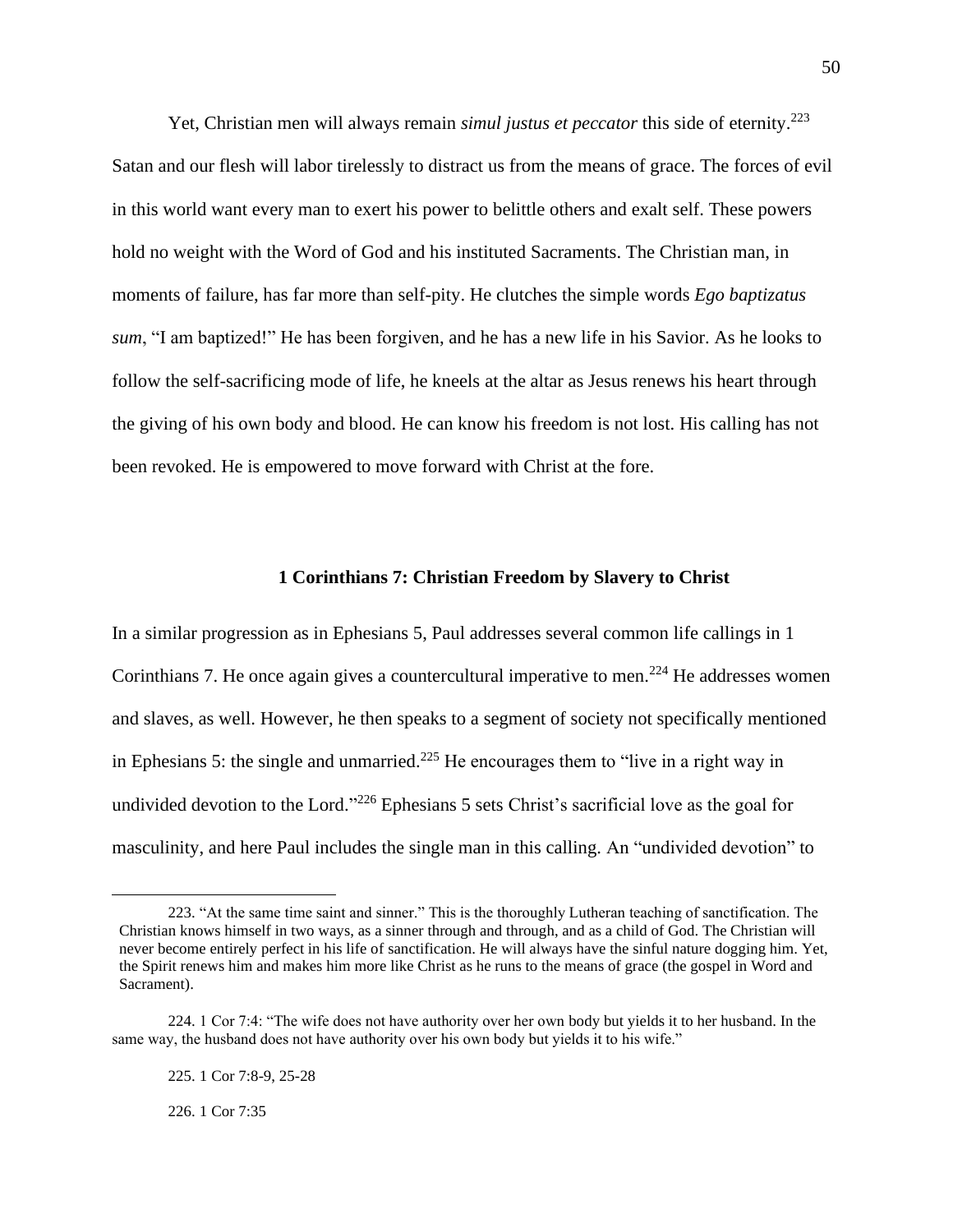the Lord leads the faithful man to set aside self-interest. This man is called away from divided interests but to a solitary one. He is freed from the tugging and pulling of the pressures of self and world to walk in the freedom won for him. The Christian man is not called to give up the God-given passions he has, but to give up his self-prescribed purpose and attach himself to Jesus and his purpose for him. Scripture does not instruct the Christian man to give up the very gifts the Lord has blessed him with, but "live as a believer in whatever situation the Lord has assigned." $227$  The man whose heart was won by the God who never stopped running after him is free and is "Christ's slave."<sup>228</sup> This is the freedom the Lord has always intended for men. Even as men struggle with the devil's aims to put their souls back in slavery to sin, Jesus holds out his blood-bought freedom for them day after day through Word and Sacrament.

This freedom of sacrifice is naturally accompanied by servanthood. This paradox is what Christian freedom is all about. This truth is what the Christian man gets to contemplate and put into practice his entire life long. The Christian man is both a slave and a free person. This statement would have appalled most people in Paul's day. Just as in Ephesians 5, Paul shows that he "does not take his standards from the culture but from the word of his Lord."<sup>229</sup> Why would anyone, especially a free man, want to tie himself to the term "slave?" He longs to do so because he knows the freedom of self-sacrifice rooted in Christ. John Chrysostom said it this way: "When is the one who is a slave not a slave? When he does everything for the sake of God, when he acts without pretense and not with eye-service of men. This is to be free, even while serving human

<sup>227.</sup> 1 Cor 7:17

<sup>228.</sup> 1 Cor 7:22

<sup>229.</sup> Simon J. Kistemaker, *1 Corinthians*, NIC (Ada, MI: Baker, 1993), 222.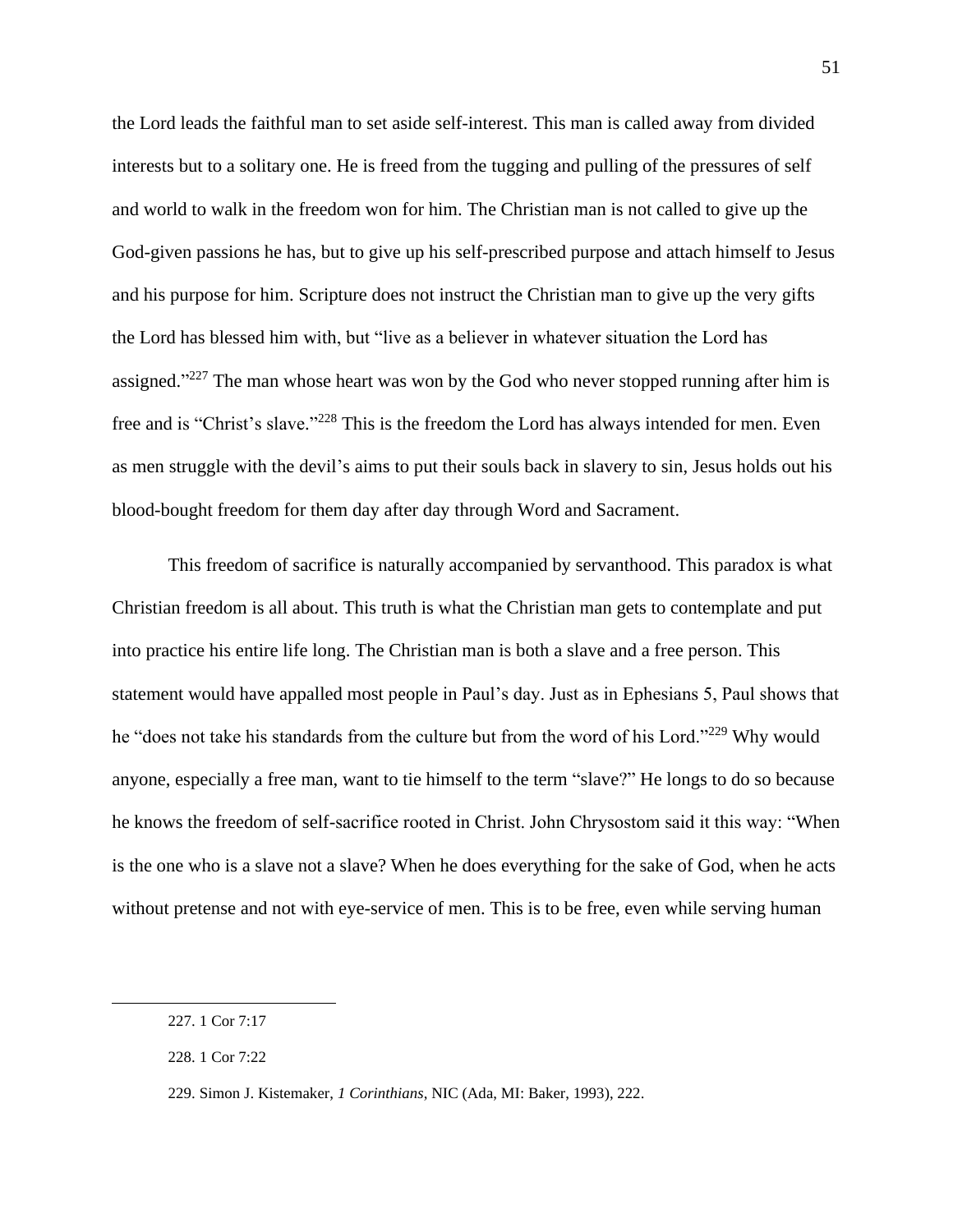masters."<sup>230</sup> The Christian man has a new identity given by the Lord. His new identity "may require the death of certain identities."<sup>231</sup> However, this death leads to a further glorification of God. In his classic *The Freedom of the Christian*, Martin Luther reveals the beautiful paradox of a believer's identity, "The Christian is a slave of all and subject to all. Insofar as a Christian is free, he or she does nothing; insofar as the Christian is a slave, he or she does all things."<sup>232</sup> The Christian man is not autonomous. He does not make up the ruling principle of his life on his own. He is free not to be his own master, which is self-inflicted slavery.

This self-infliction is often the tactic of choice by the father of lies himself. "The right to be 'free' has become our consummate cultural cliché."<sup>233</sup> A man's emancipation "does not consist in (his) correcting (his) ways of thinking."<sup>234</sup> His freedom exists because he has a new Master. Jesus designed the Christian man not to be energized by self but empowered by the Lord. $^{235}$ 

232.Martin Luther, "The Freedom of the Christian" (1520): vol. 31, p. 374, in *Luther's Works*, vols. 31-55, ed. Harold J. Grimm and Helmut T. Lehmann (Philadelphia/Minneapolis: Muhlenberg/Fortress, 1957 86).

233. Jonathan Grant, *Divine Sex: A Compelling Vision for Christian Relationships in a Hypersexualized Age* (Grand Rapids, MI: Baker, 2015), 66.

234. Otto Weber, "Christian Freedom and Autonomous Man," *CrossCurrents* 5 (1955), 146.

<sup>230.</sup> John Chrysostom, "Homilies on 1 Corinthians," in *1 Corinthians: Interpreted by Early Christian Commentators*, ed. Judith L. Kovacs (Grand Rapids, MI: Eerdmans, 2005), 119.

<sup>231.</sup> Belden C. Lane, *The Solace of Fierce Landscapes: Exploring Desert and Mountain Spirituality*, (Oxford, Oxford University Press, 2007), 72.

<sup>235.</sup> CS Lewis in *Mere Christianity* put it like this: What Satan put into the heads of our remote ancestors was the idea that they could 'be like gods'—could set up on their own as if they had created themselves—be their own masters—invent some sort of happiness for themselves outside God, apart from God. And out of that hopeless attempt has come nearly all that we call human history—money, poverty, ambition, war, prostitution, classes, empires, slavery—the long terrible story of man trying to find something other than God which will make him happy. The reason why it can never succeed is this. God made us: invented us as a man invents an engine. A car is made to run on gasoline, and it would not run properly on anything else. Now God designed the human machine to run on Himself. (C.S. Lewis, *Mere Christianity* (New York: HarperCollins, 2015), 53-54).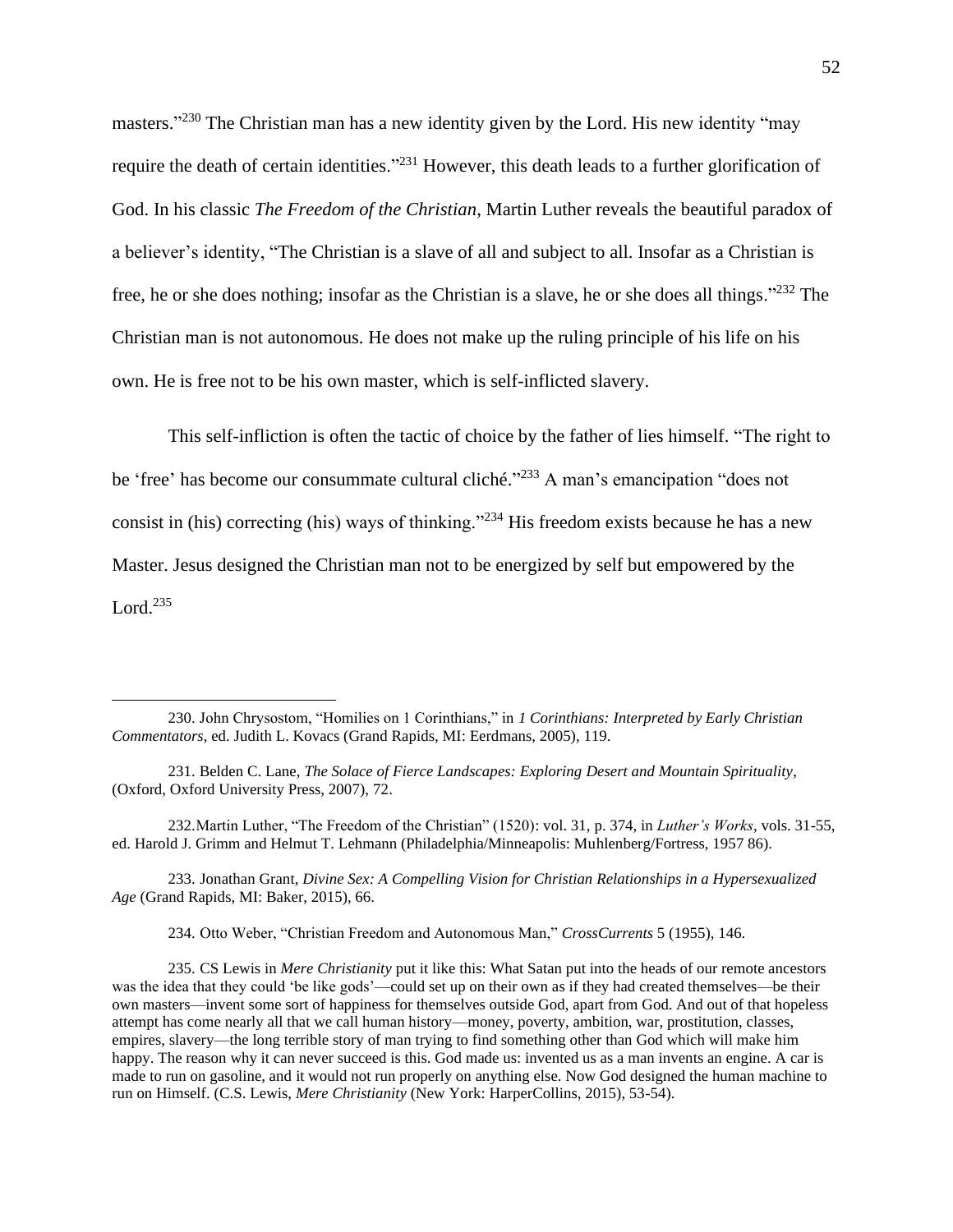This God-given empowerment leads the Christian man to realize the "transference of ownership" in his life.<sup>236</sup> Neither his job nor his interests nor his social status play a role in his standing before God. It is the spiritual freedom, won for him by Jesus, that is meant to direct his every motive and intention. The Christian man is not alone in this journey. He has Jesus making a home in his heart. This mystic union is the real union of Jesus and the individual believer. The Christian man lives unabashedly under the banner entitled "A sinner saved by grace alone." This statement is not the "big lie" of the church but the true story of the Christian life. This biography encapsulates the one big truth of a man's new lease on life. The Christian man sees his inadequacies and failures. He tears up as he recalls the moments he has not lived up to the standard of Christ. However, as he reads of his freedom won for him by the self-sacrifice of his Brother, he realizes the answer to that long-asked question: "Do I have what it takes?" He experiences the thrill of joy as he lives "his whole life ... in lowly service to his Master."<sup>237</sup>

When a man recognizes his unique call to lose himself in his quest for self-sacrifice, he will marvel at the revealing of genuine love. Terry Eagleton put it this way, "To accept a selfdivestment … is to seize the chance to convert it into the alternative self-abandonment of love."<sup>238</sup> The freedom of the Christian man can be observed as he excitedly puts aside his own ambition for the ultimate good of those he is responsible to serve.<sup>239</sup> This vocation is not dressed in the broad phylacteries and long tassels of pharisaic legalism. For the emancipated crossbearer, his motivation is not self-centered but God-centered. His heart says, "I will do this thing

<sup>236.</sup> Gregory J. Lockwood, *First Corinthians*, CC (St. Louis: Concordia, 2000), 249.

<sup>237.</sup> Leon Morris, *First Corinthians*, TNT (Grand Rapids, MI: Eerdmans, 1987), 111.

<sup>238.</sup> Terry Eagleton, *Radical Sacrifice* (Padstow: TJ International, 2018), 38-39.

<sup>239.</sup> Kristopher Norris, "Toxic Masculinity and the Quest for Ecclesial Legitimation," *JSCE* 39 (2019): 332-333.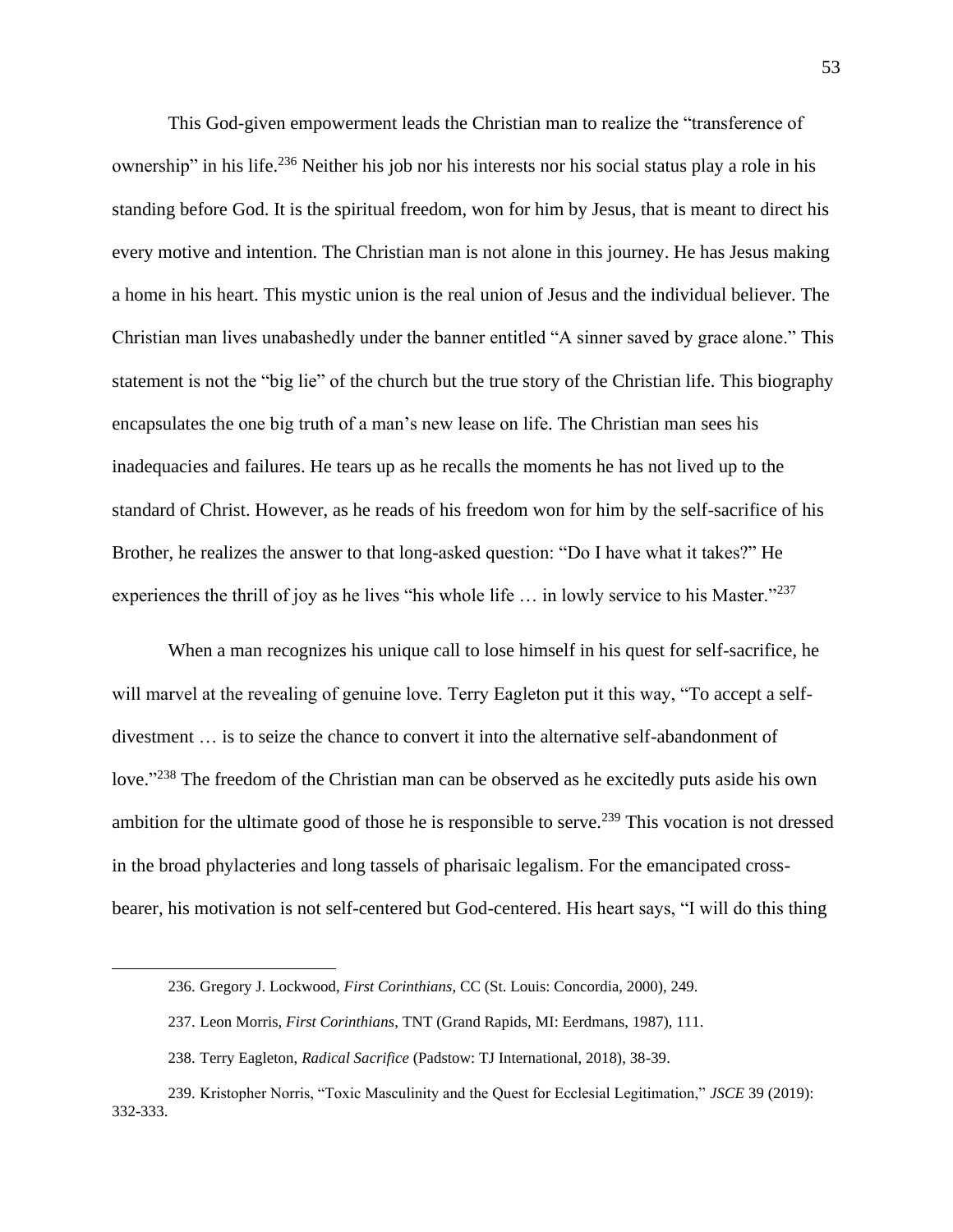because I love God, and I want to please him."<sup>240</sup> His mind dictates, "My freedom gives me license not to sin, but to serve." This realization opens the door of endless possibilities for a man to serve God. Because he has been freed, his culture has no right to define him differently from how his Lord has done so. His freedom impacts every segment of his life.

Christian freedom through and through is relational. Biblically defined freedom is not self-independence but satisfying interdependence. The free man becomes deeply embedded in every relationship he has. He does not shy away from love. Christ who lives in him is prompting him to give it without restraint. His freedom heals him day after day when the Evil One longs for him to allow his own "powers to unite to make him a slave of sin."<sup>241</sup> His freedom rises above ambitious attempts at defining Christian masculinity. God never spells out a pithy definition but points his created men to the goal he designed for masculinity. God did not create culture to restrict a man, but rather to give him the environment in which the Christian man can show his own personal shading of self-sacrifice through the gifts and personality given him by his God. It is when Jesus frees a man from constructs and prescriptive description that he sees his purpose. He walks each step as a priest of God and offers himself "as a living sacrifice" in every action, and this quite un-self-consciously in the extraordinary ordinary of daily life.<sup>242</sup>

242. Rom 12:1

<sup>240.</sup> R. Kent Hughes, *Disciplines of a Godly Man* (Wheaton, IL: Crossway, 2006), 15.

<sup>241.</sup> Sören Kierkegaard, "A Project of Thought," in *Philosophical Fragments*, trans. David F. Swenson and Howard V. Hong (Princeton: Princeton University Press, 1936), Section B: Paragraph B: "The Teacher."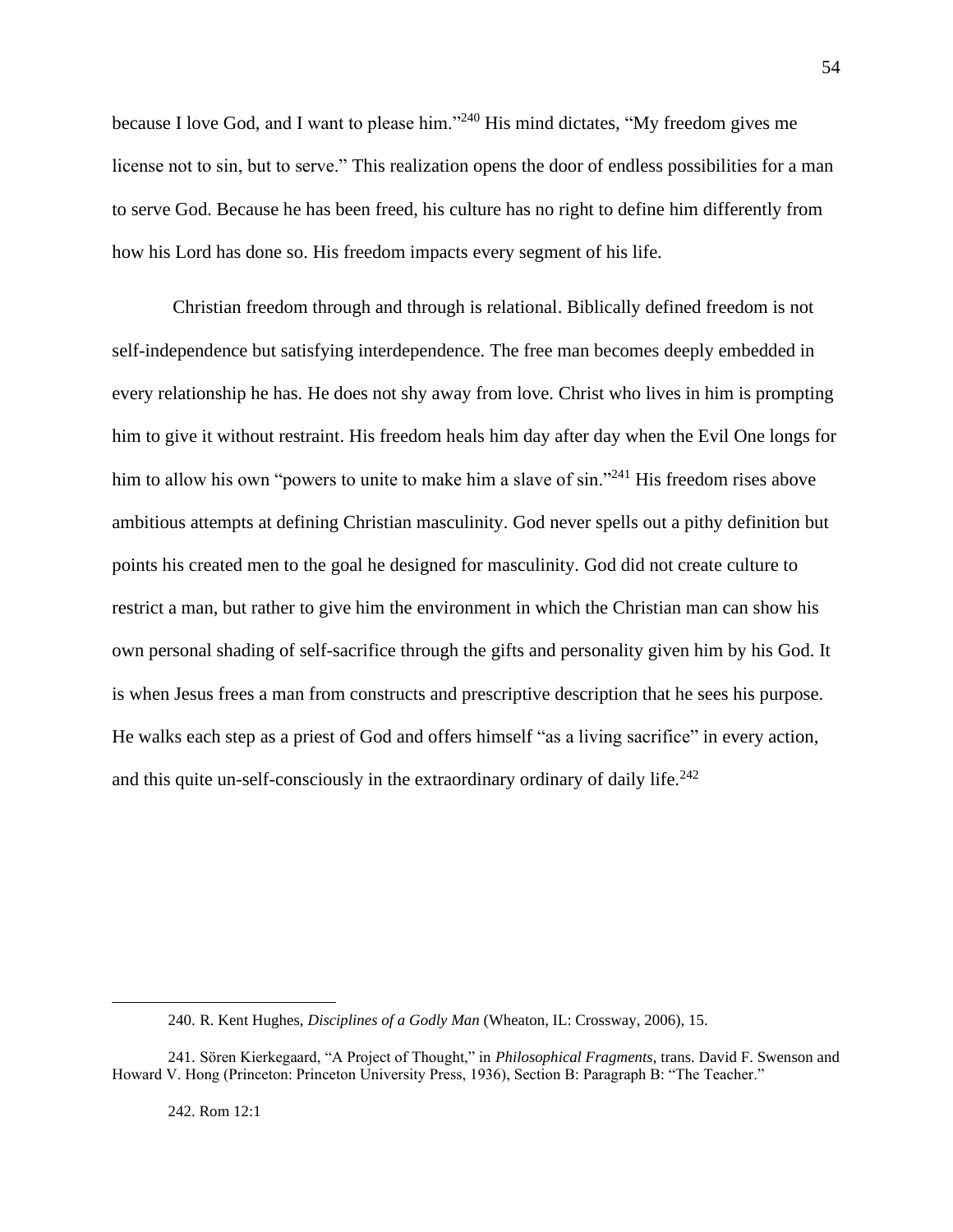#### **CONCLUSION**

Throughout the ages, Christian men have chased the reason for their existence. In their daring mission, many have risked falling into the ditches of legalism and despair. When a Christian man guided by Scripture contemplates the question, "What does it take to be a man?" he can know the answer. It takes removing the focus from self and directing it to Jesus. Masculinity is not about the "have to's" and "ought to's." It is entirely about the "get to's" and "love to's." Whether a man's calling is a fashion designer, blue-collar worker, writer, businessman, husband, father, teacher, or pastor, the Christian man witnesses Christ in all he does. Whether he is gentle, quiet, extroverted, or introverted, his identity can only be given by our gracious Father. Whether he is more Mr. Rogers than Braveheart, Christ leads him on.

The Christian man trusts in Christ's sacrifice, which brought forth genuine life in every facet. He lives a Christo-telic existence. As he battles flesh and sin constantly, he runs to the Messiah, whose end goal for him is real life now and forever. He dies and rises daily with Christ because his motivation stems from Jesus' undefinable love. He has witnessed this love for him, and it is that transcendent love that inspires the Christian man to leave perilous definitions behind and keep the goal before him. Having the clarity of Christ's love reveals the humble majesty of masculinity. The Christian man inspired by Jesus leaves behind self for the paradoxical glories of servanthood. He can imagine no greater delight than hearing his Messiah's voice saying, "Well done, good and faithful servant," knowing he has the robes of Christ's perfect righteousness thrown over his shoulders.<sup>243</sup> The voice of his eternal Mediator silences the voice of the sinful nature which pesters with words of "Poorly accomplished, you inadequate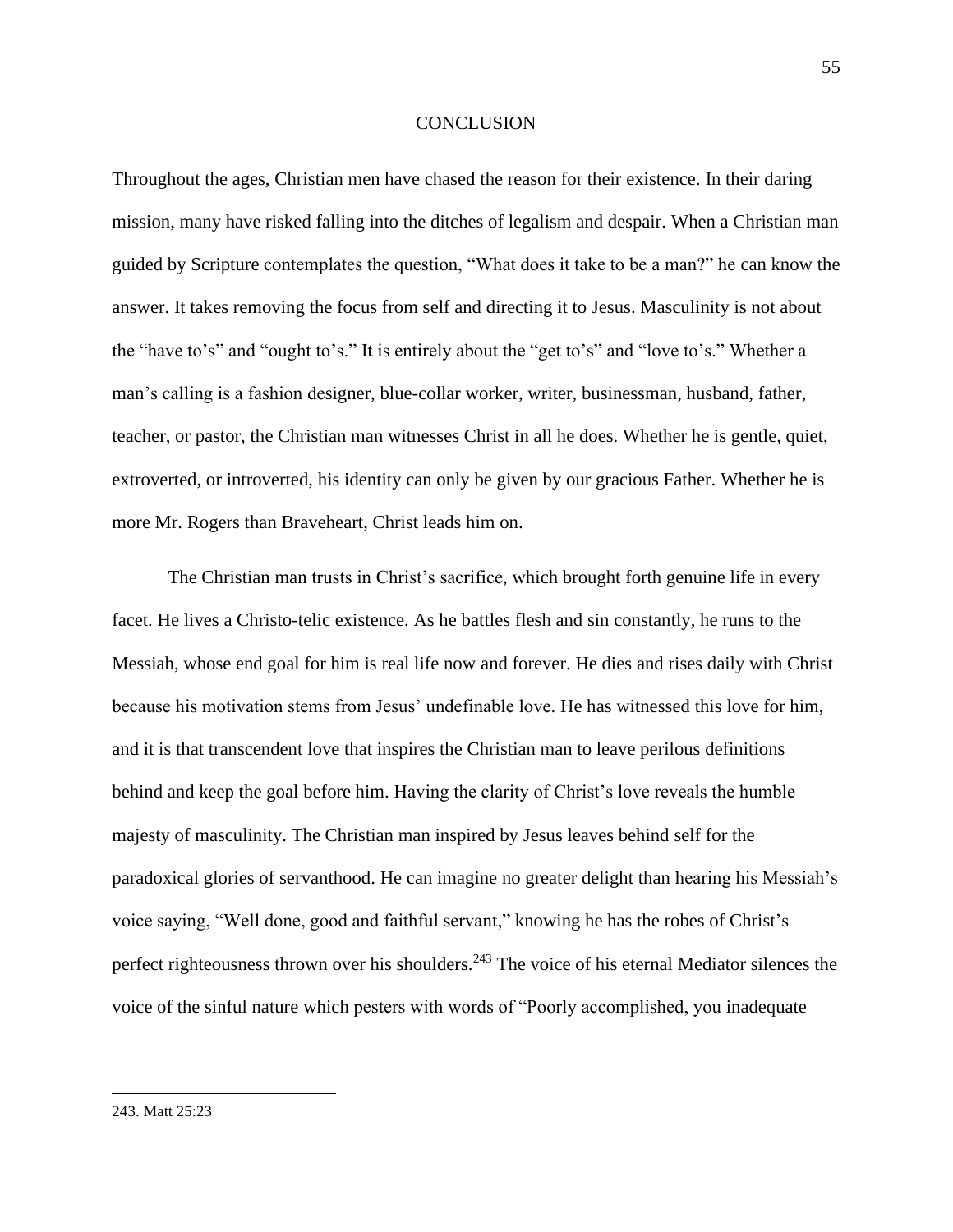failure." The *telos* of masculinity is a passionate endeavor with Christ, the Son of Man, as we struggle on to match his stride. When a man hears the words of masculinity's Maker, he begins to see that the Bible has always been countercultural as it heals every aspect of his shame. Scripture gives him spiritual sight, and he finds himself not clothed in his own heart's confusion but clothed in Christ. He rejoices in the awe-inspiring gift of Jesus' merit that is now his. He traverses life's trail with his real goal in mind. As the Christian man basks in the light of freedom, he is moved to give of himself boldly so the treasure of Christ-won joy may be received in the hearts of all those he serves. His deep desire is to embody Christ-centered masculinity and let nothing hold him back from the joyful, free adventure the Lord has set before him.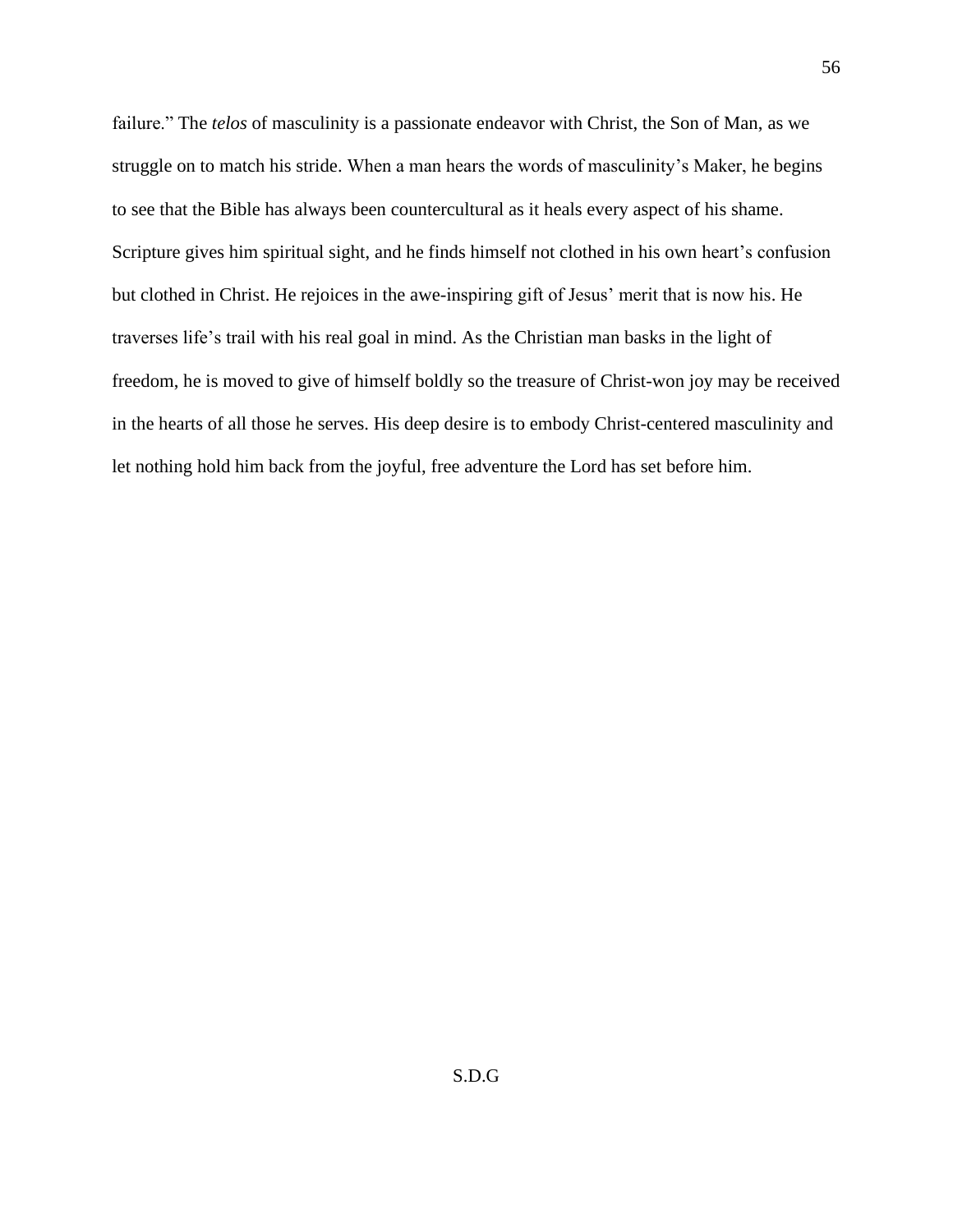#### BIBLIOGRAPHY

"About Us." https://promisekeepers.org/promise-keepers/about-us/.

Augustine. *Confessions*. Indianapolis: Hackett, 2006.

- Bacchus, Francis Joseph. "Eastern Monasticism Before Chalcedon (A.D. 451)." Vol. 10 of *The Catholic Encyclopedia*. Edited by Charles George Herbermann. 15 vols. New York: Robert Appleton Company, 1911.
- Brown, Francis, S. R. Driver, and Charles A. Briggs. *A Hebrew and English Lexicon of the Old Testament*. Oxford: Clarendon, 1907. \* Reprinted by various publishers.

Bernard of Clairvaux, *Bernard of Clairvaux: Selected Works*. San Francisco: HarperOne, 2005.

- Bly, Robert. *Iron John: A Book About Men*. Indianapolis: Dorset, 1991.
- Bruce, F.F. *The Epistles to the Colossians, to Philemon and to the Ephesians*. NICNT. Grand Rapids, MI: Eerdmans, 1987.
- Carmen, Jon-Michael. "Abimelech the manly man? Judges 9.1-57 and the performance of hegemonic masculinity." *JSOT* 43 (2019): 301-315.
- Carrigan, Tim, R.W. Connell, and John Lee, "Toward a New Sociology of Masculinity," *Theory and Society* 14 (1985): 551–604.
- Chrysostom, John. "Homilies on 1 Corinthians." Page 222 in *1 Corinthians: Interpreted by Early Christian Commentators*. Edited by Judith L. Kovacs. Grand Rapids, MI: Eerdmans, 2005.
- Clines, David A. "Predestination in the Old Testament." Pages 112-28 in *Grace for All: The Arminian Dynamics of Salvation.* Edited by Clark H. Pinnock and John D. Wagner. Eugene: Wipf and Stock, 2015
- ———. "Dancing and Shining at Sinai: Playing the Man in Exodus 32-34." Pages 54-63 in *Men and Masculinity in the Hebrew Bible and Beyond*. Edited by Ovidiu Creanga. Sheffield: Sheffield Phoenix Press, 2010.
- ———. "David the Man: The Construction of Masculinity in the Hebrew Bible." *JSNTSup* 1 (1995): 212-241.
- Crabb, Larry. *The Silence of Adam: Becoming Men of Courage in a World of Chaos*. Grand Rapids: Zondervan. 1995.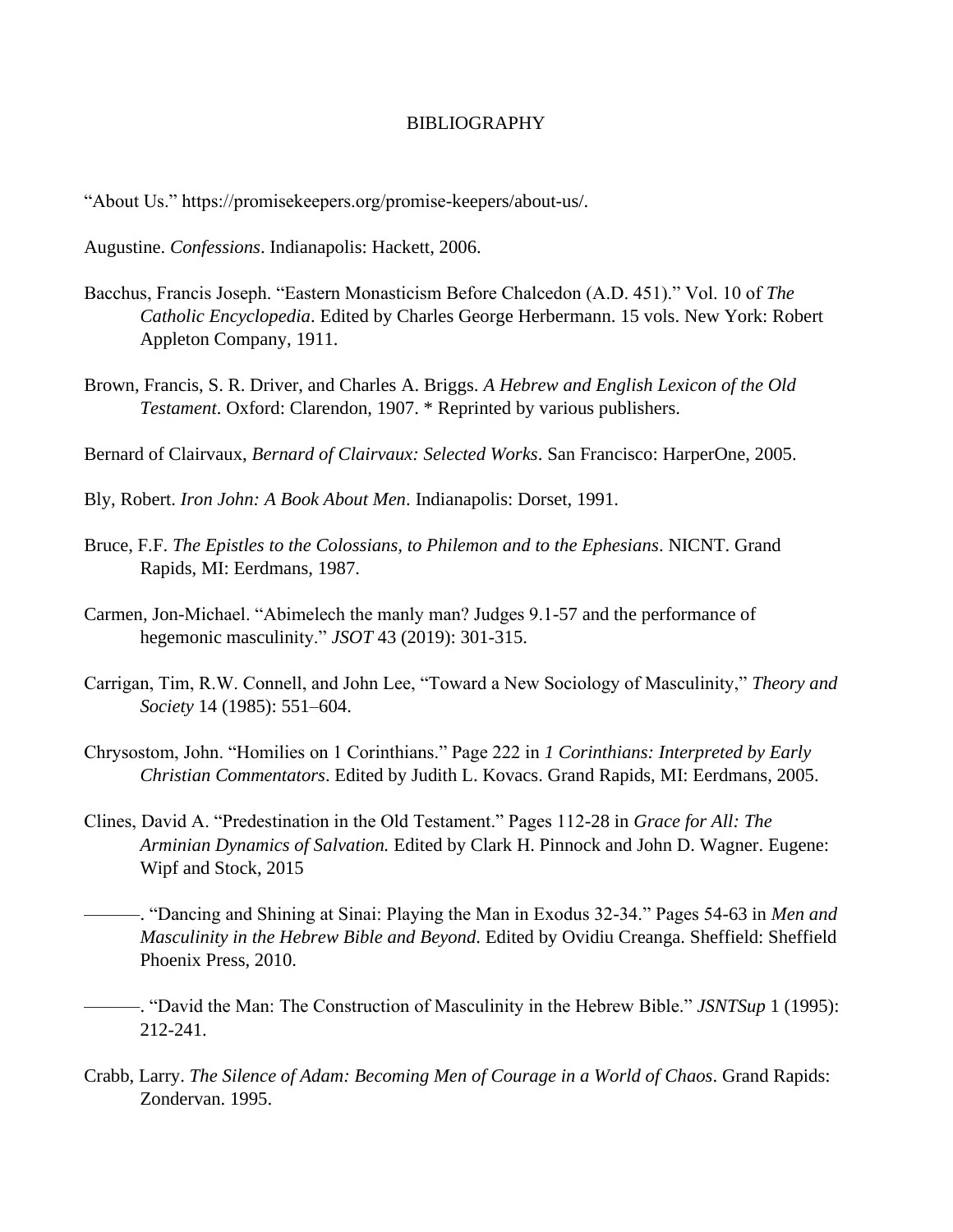- Creanga, Ovidiu. "Preface." Pages vii-viii in *Men and Masculinity in the Hebrew Bible and Beyond*. Edited by Ovidiu Creanga. Sheffield: Sheffield Phoenix Press, 2010.
	- ———. "Variations on the Theme of Masculinity: Joshua's Gender In/stability in the Conquest Narrative (Josh. 1-12)." Pages 83-109 in *Men and Masculinity in the Hebrew Bible and Beyond*. Edited by Ovidiu Creanga. Sheffield: Sheffield Phoenix Press, 2010.
- Crumm, David. "An Interview with John Eldredge on Beautiful Outlaw." *ReadTheSpirit Blog,* 14 December 2011, https://web.archive.org/web/20120613053156/http://www.readthespirit.com/explore/2011/12 /14/interview-with-john-eldredge-on-beautiful-outlaw.html.
- Danker, Frederick W., Walter Bauer, William F. Arndt, and F. Wilbur Gingrich. *Greek-English Lexicon of the New Testament and Other Early Christian Literature.* 3rd ed. Chicago: University of Chicago Press, 2000.
- deClaissé-Walford, Nancy. "Both sides now: A feminist reading of the Enthronement Psalms." *Review and Expositor* 112 (2015): 226-238.
- Deutschlander, Daniel M. "Reformed Theology and its Threat" (essay presented to the Southern Conference of the Minnesota District, 2001).
- Eagleton, Terry. *Radical Sacrifice*. Padstow: TJ International, 2018.
- Earl, Donald. *The Political Thought of Sallust*. Cambridge: Cambridge University Press, 1961.
- Eldredge, John. *Wild at Heart: Discovering The Secret of a Man's Soul*. Nashville: T. Nelson, 2001.
- Evans, G.R. *Bernard of Clairvaux*. Oxford: Oxford University Press, 2000.
- Freedman, Estelle. *No Turning Back: The History of Feminism and the Future of Women*. New York: Ballantine Books, 2003.
- Gallagher, Sally K., and Sabrina L. Wood. "Godly Manhood Going Wild?: Transformations in Conservative Protestant Masculinity." *Sociology of Religion* 66 (2005): 135-159.
- Gelfer, Joseph. *Numen, Old Men: Contemporary Masculine Spiritualities and the Problem of Patriarchy*. Abingdon-on-Thames: Routledge, 2014.
- Gleason, Maud W. *Making Men: Sophists and Self-Presentation in Ancient Rome*. Princeton: Princeton University Press, 2010.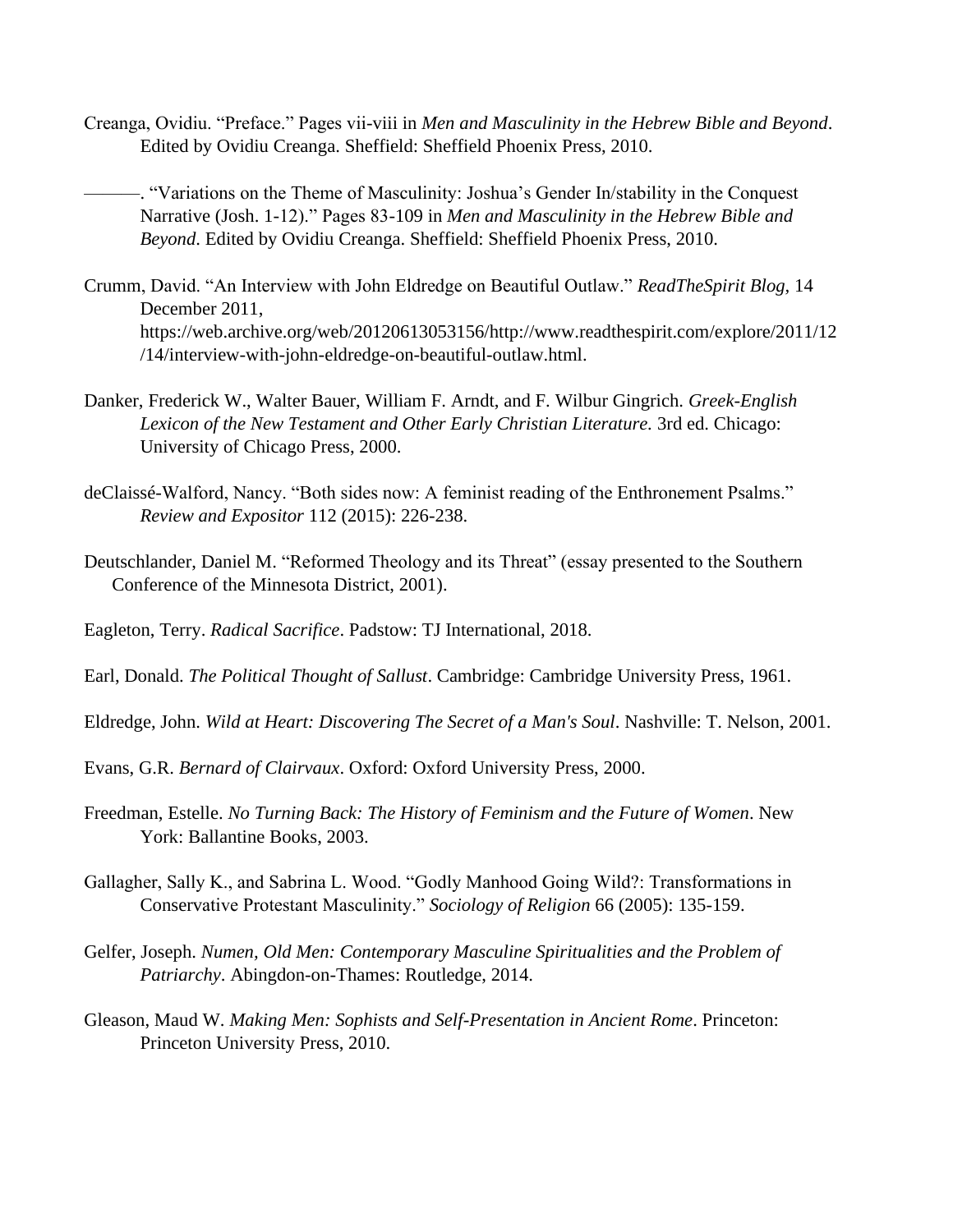- Grant, Jonathan. *Divine Sex: A Compelling Vision for Christian Relationships in a Hypersexualized Age*. Grand Rapids, MI: Baker, 2015.
- Grey John. *Men are from Mars, Women Are from Venus*. New York: Harper, 1992.
- Hackstaff, Karla B. *Marriage in A Culture of Divorce*. Philadelphia: Temple University Press, 1999.
- Haddox, Susan E. ""The Lord is with You, You Mighty Warrior": The Question of Gideon's Masculinity." *Proceedings EGLBS & MWSBL* 30 (2010): 70-87.
- Hall, Amy Laura. "No Shortcut to the Promised Land:" The Fosdick Brothers and Muscular Christianity." *Ex Auditu* 29 (2013): 161-177.
- Hendriksen, Ellen. "How to Fight Toxic Masculinity," *Scientific American*, 26 July 2019. https://www.scientificamerican.com/article/how-to-fight-toxic-masculinity/.
- Hughes, R. Kent. *Disciplines of a Godly Man*. Wheaton, IL: Crossway, 2006.
- Jones, Robert P., and Daniel Cox, "Two-thirds of Trump Supporters Say Nation Needs a Leader Willing to Break the Rules: PRRI/The Atlantic Survey," *Public Religion Research Institute,* 2016. prri.org/research/prri-atlantic-poll-republican-democratic-primary-trump-supporters.
- Kennedy, Rick. *The First American Evangelical: A Short Life of Cotton Mather*. Grand Rapids, MI: Eerdmans, 2015.
- Keown, Mark. "Paul's Vision of a New Masculinity." *Colloquium* 48 (2016): 47-60.
- Kierkegaard, Sören. "A Project of Thought." Chapter 1 in *Philosophical Fragments*. Translated by David F. Swenson and Howard V. Hong: Princeton: Princeton University Press, 1936.
- Kilcrease III, Jack D. "The Bridal-Mystical Motif in Bernard of Clairvaux and Martin Luther." *JEH*  65 (2014): 263-279.
- Kistemaker, Simon J. *1 Corinthians*. NIC. Ada, MI: Baker, 1993.
- Koehler, J.P. "Legalism among Us" (*Gesetzlich Wesen unter uns*). Pages 229-282 in vol. 2 of *The Wauwatosa Theology*. Edited by Curtis A. Jahn. Milwaukee: Northwestern, 1997.
- ———. *A Commentary on Galatians and Ephesians*. Milwaukee: Northwestern, 2000.
- Koenig, Sara M. "Make War Not Love: The Limits of David's Hegemonic Masculinity in 2 Samuel 10-12." *BI* 23 (2015): 489-517.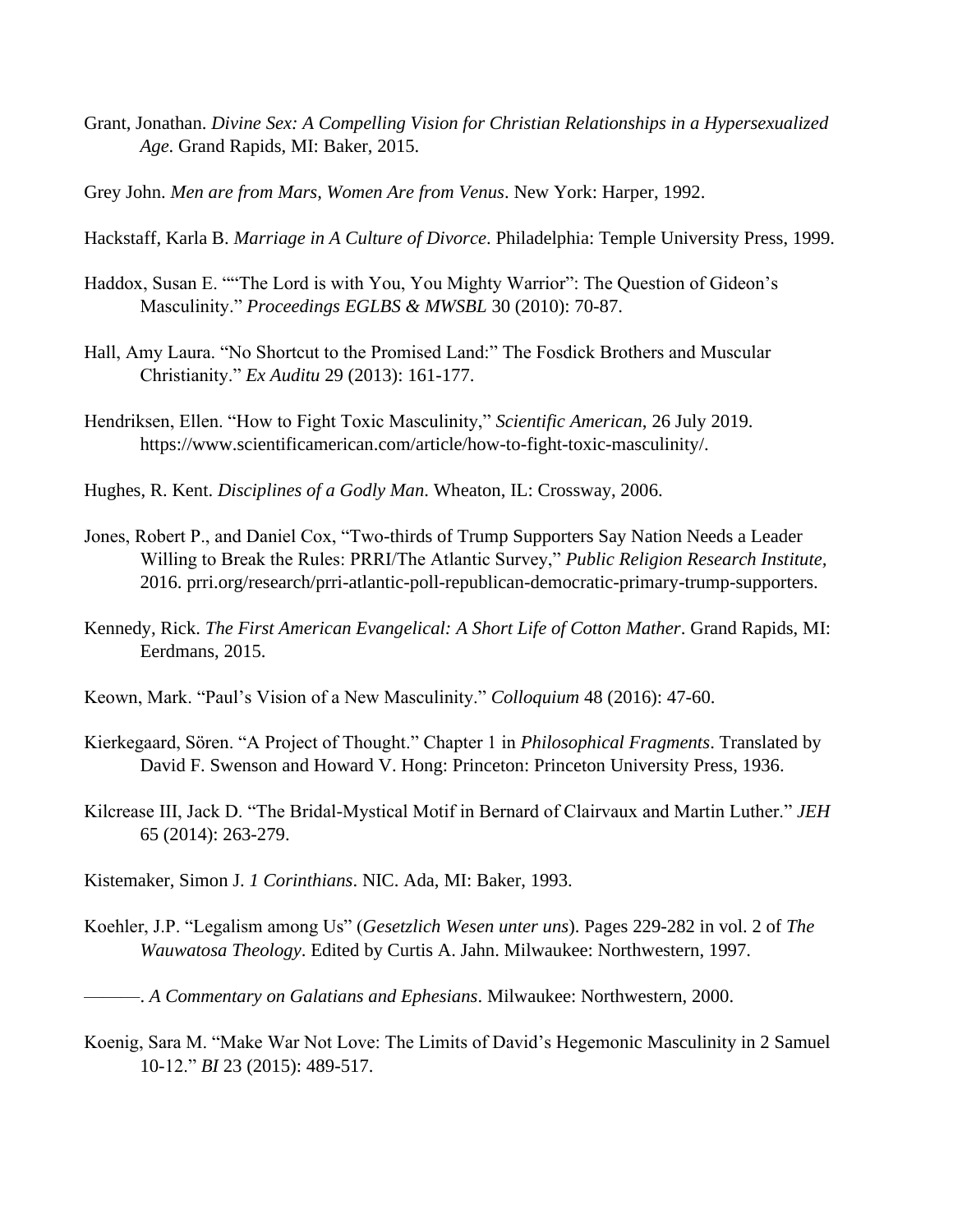- Krabach, Jeff. "David's Psalms: Manly Emotions," *Seed Church*, 13 May 2016. http://dyingtolive.org/seed-men/davids-psalms-manly-emotions/).
- Lane, Belden C. *Landscapes: Exploring Desert and Mountain Spirituality*. Oxford: Oxford University Press, 2007.
- Largen, Kristin Johnston. "Freedom from and Freedom for: Luther's Concept of Freedom for the Twenty-First Century." *Dialog: A Journal of Theology* 2 (2013): 232-243.
- Lewis, CS. *Mere Christianity*. New York: HarperCollins, 2015.
- Luther, Martin. "The Freedom of the Christian" (1520). Vol 31 of *Luther's Works*, *American Edition*. Vols. 1–30, edited by Jaroslav Pelikan. St. Louis: Concordia, 1955–76. Vols. 31–55, edited by Helmut Lehmann. Philadelphia/Minneapolis: Muhlenberg/Fortress, 1957–86. Vols. 56–82, edited by Christopher Boyd Brown and Benjamin T. G. Mayes. St. Louis: Concordia, 2009–.
- Mason, Eric. *Manhood Restored: How the Gospel Makes Men Whole*. Nashville: B&H, 2013.
- Mather, Cotton, and Samuel Mather. "The Mystical Marriage: A Brief Essay on the Grace of the Redeemer Espousing the Soul of the Believer" (essay written for N. Belknap, 1728).
- Mayordomo, Moisés. ""Act Like Men!" (1 Cor 16:13): Paul's Exhortation in Different Historical Contexts." *CrossCurrents* 61 (2011): 515-526.
- Morris, Leon. *First Corinthians*. TNT. Grand Rapids, MI: Eerdmans, 1987.
- Murrow, David. *Why Men Hate Going to Church*. Nashville: T. Nelson, 2005.
- National Association of Evangelicals. "What is an Evangelical?," *National Association of Evangelicals*, April 2019. https://www.nae.net/what-is-an-evangelical/.
- Nietzsche, Friedrich. *Beyond Good and Evil*. CreateSpace Independent Publishing Platform, 2018.
- Norris, Kristopher. "Toxic Masculinity and the Quest for Ecclesial Legitimation." *JSCE* 39 (2019): 319-338.
- Pearcey, Nancy R. *Love Thy Body: Answering Hard Questions about Life and Sexuality*. Ada, MI: Baker Books, 2018.
- Pew Research Center, "Religious Landscape Study," *Pew Research Center*, May 2014. http://www.pewforum.org/religious-landscape-study/gender-composition/.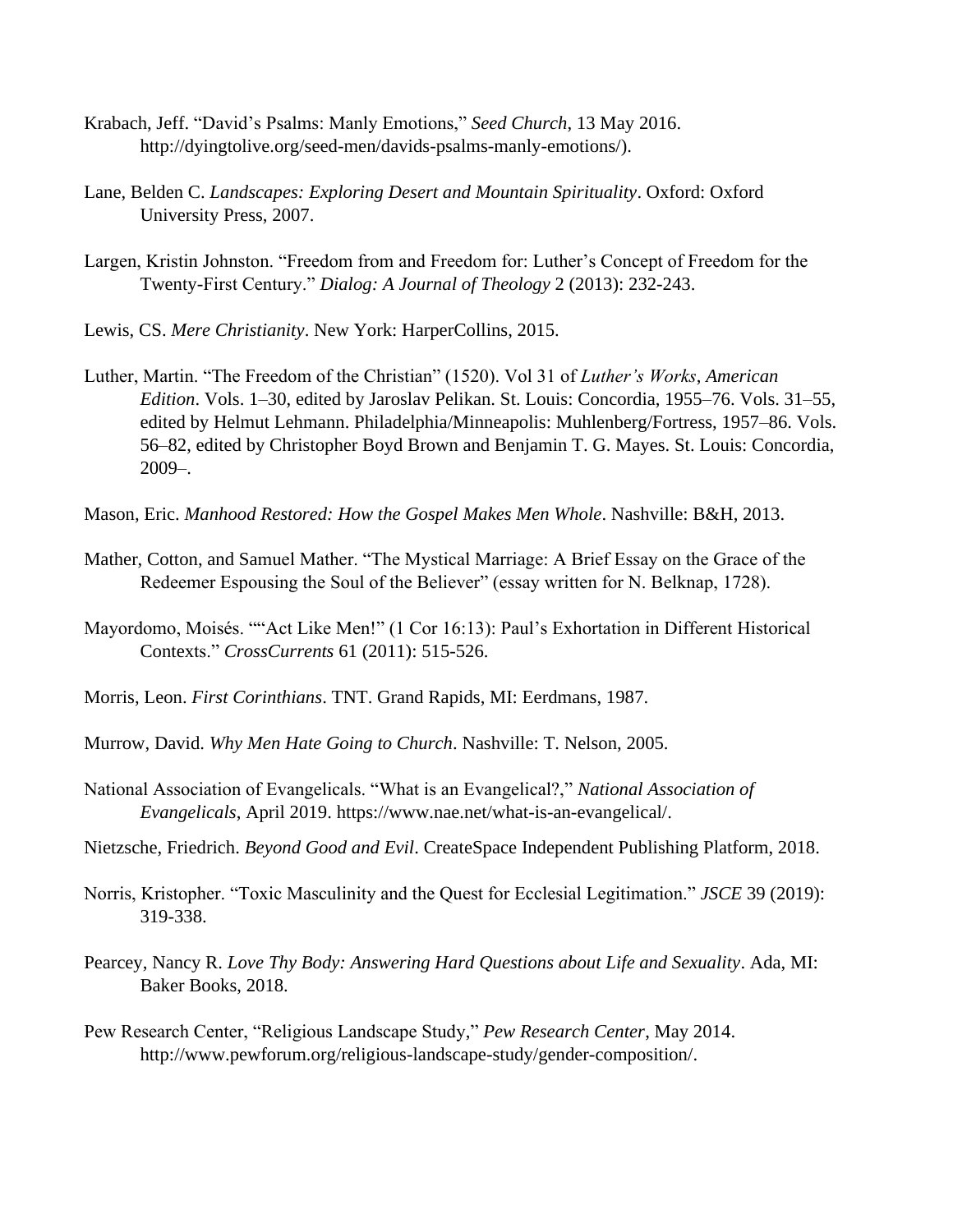- Putney, Clifford. *Muscular Christianity: Manhood and Sports in Protestant America, 1880-1920*. Cambridge: Harvard University Press, 2001.
- Pyle, Nate. *Man Enough: How Jesus Redefines Manhood*. Grand Rapids, MI: Zondervan, 2015.

Robinson, Haddon W. "Two Traits of Agape Love." *JEHS* 14 (2015): 60-63.

Roosevelt, Theodore. "The Great Adventure." Page 243 in vol. 19 of *The Works of Theodore Roosevelt.* Edited by Hermann Hagedorn. 20 vols. New York: Scribner's Sons, 1926.

- Simmons, Marcus M. *Unapologetically Masculine: Masculinity Without Toxicity*. Independently Published, 2019.
- Smit, Peter-Ben. "The Ritual (De)Construction of Masculinity in Mark 6: A Methodological Exploration on the Interface of Gender and Ritual Studies." *Neot* 50 (2016): 327-349.
- Stewart, Eric C. "Masculinity in the New Testament and Early Christianity." *BTB* 46 (2016): 91-99.
- Tozer, Malcolm. "Charles Kinsley and the 'Muscular Christian' Ideal of Manliness." *Physical Education Review* 8 (1985): 35-40.
- Viljoen, Stella and Leandra H. Koenig-Visagie. "Gender representation in Christian book covers: A case study." *Verbum et Ecclesia* 32 (2011): 1-9.
- Waling, Andrea. "Rethinking Masculinity Studies: Feminism, Masculinity, and Poststructural Accounts of Agency and Emotional Reflexivity." *Journal of Men's Studies* 27 (2019): 89- 107.
- Walker Andrew T. "Gender and Sexuality," *The Gospel Coalition*, https://www.thegospelcoalition.org/essay/gender-and-sexuality/.
- Ward, Benedicta. *The Desert Fathers: Sayings of the Early Christian Monks*. New York: Penguin Classics, 2003.
- Weber, Otto. "Christian Freedom and Autonomous Man." *CrossCurrents* 5 (1955): 137-153.
- Wiegman, Robyn. "Academic Feminism Against Itself." *Feminist Formations* 14 (2002): 18-34.
- Wilson, Brittany L. "The Blinding of Paul and the Power of God: Masculinity, Sight, and Self-Control." *JBL* 133 (2014): 367-387.
- Winger, Thomas M. *Ephesians*. CC. St. Louis: Concordia, 2015.

<sup>———. &</sup>quot;The Strenuous Life" Speech, Hamilton Club, Chicago, IL, April 10, 1899.